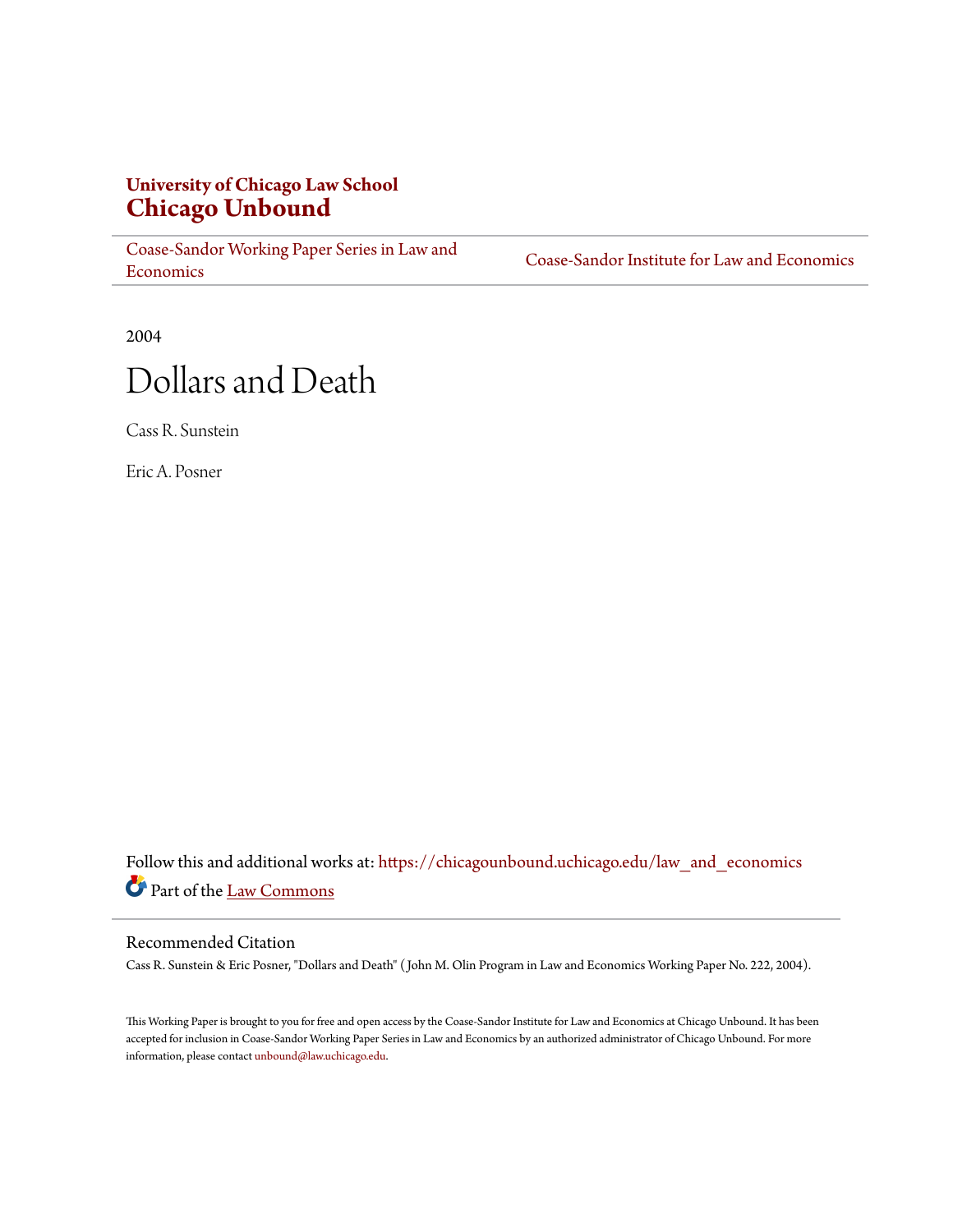# CHICAGO

#### **JOHN M. OLIN LAW & ECONOMICS WORKING PAPER NO. 222 (2D SERIES)**



# Dollars and Death

*Eric A. Posner and Cass R. Sunstein*

### **THE LAW SCHOOL THE UNIVERSITY OF CHICAGO**

September 2004

This paper can be downloaded without charge at: The Chicago Working Paper Series Index: http://www.law.uchicago.edu/Lawecon/index.html and at the Social Science Research Network Electronic Paper Collection: http://ssrn.com/abstract\_id=600662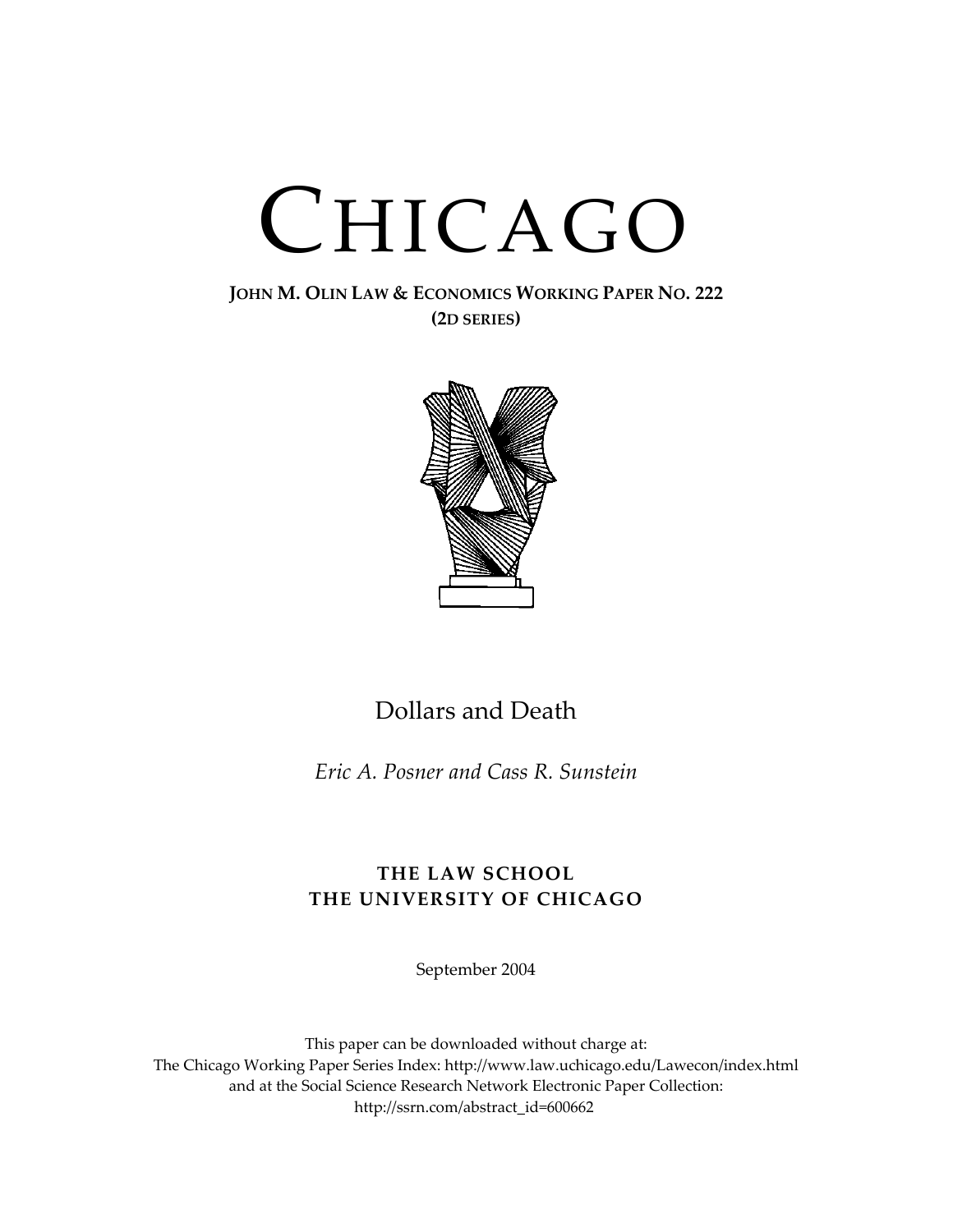September 5, 2004 Preliminary draft Forthcoming *University of Chicago Law Review* All rights reserved

#### **Dollars and Death**

Eric A. Posner<sup>[\\*](#page-2-0)</sup> and Cass R. Sunstein<sup>\*\*</sup>

*Abstract*. Administrative regulations and tort law both impose controls on activities that cause mortality risks, but they do so in puzzlingly different ways. Under a relatively new and still-controversial procedure, administrative regulations rely on a fixed value of a statistical life representing the hedonic loss from death. Under much older law, tort law in most states excludes hedonic loss from the calculation of damages, and instead focuses on loss of income, which regulatory policy ignores. Regulatory policy also disregards losses to dependents; tort law usually allows dependents to recover for loss of support. Regulatory policy generally treats the loss of the life of a child as equivalent to the loss of the life of an adult; tort law usually treats the loss of the life of a child as less valuable. Regulatory policy implicitly values foreigners as equal to Americans; tort law does not. We argue that both areas of law make serious mistakes in valuing life and that each should learn from the other. Regulatory policy properly focuses on hedonic loss from death, and tort law should adopt this approach. But regulatory policy should imitate tort law's individualized approach to valuing the loss from death, including its inclusion of losses to dependents. If these changes were made, tort awards would be more uniform and predictable, and regulations would be less uniform and more stringent. In addition, average tort damages for wrongful death would be at least twice as high as they are today. With respect to dollar judgments for mortality risks, a pervasive issue is how to combine accuracy with administrability and predictability; both bodies of law could do far better on this score.

 How should the legal system assign dollar values to human lives? Consider a highly publicized example.

On September 22, 2001, Congress enacted legislation to compensate the survivors ofthe attacks of eleven days earlier.<sup>1</sup> Under the final regulations,<sup>2</sup> survivors were permitted to claim amounts for both economic and non-economic losses. The economic losses were to be measured by calculating each victim's expected lost wages from

<span id="page-2-0"></span><sup>\*</sup> Kirkland and Ellis Professor of Law, University of Chicago Law School.

<span id="page-2-1"></span><sup>\*\*</sup> Karl N. Llewellyn Distinguished Service Professor of Jurisprudence, University of Chicago, Law School. and Department of Political Science. Thanks to Matthew Adler, Ward Farnsworth, Robert Hahn, Saul Levmore, Richard Posner, Adrian Vermeule, and W. Kip Viscusi for comments, and to Nikkie Eitmann, Josh Kluewer, Wayne Hsiung, Gavin Martinson, and Andres Sawicki for research assistance. Posner thanks the Russell Baker Scholars Fund for financial support.

<span id="page-2-2"></span><sup>&</sup>lt;sup>1</sup> Air Transportation Safety and System Stabilization Act, § 405(c)1-2, 49 U.S.C § 40401 (2001).

<span id="page-2-3"></span><sup>&</sup>lt;sup>2</sup> See http://www.usdoj.gov/victimcompensation/. For discussion, see Symposium, 53 DePaul L Rev 205 (2003).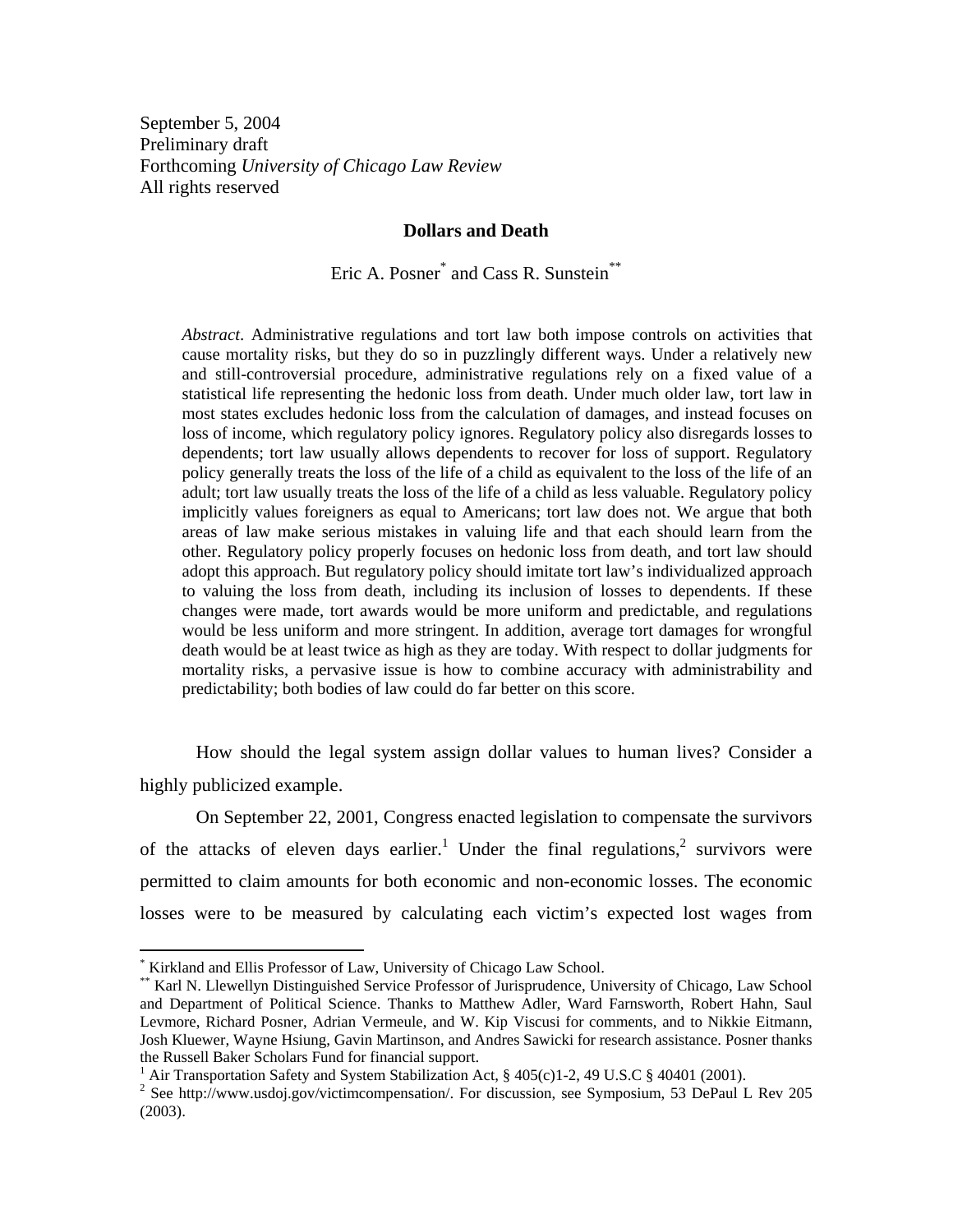<span id="page-3-6"></span>September 11, 2001 through the anticipated date of retirement, subject to several adjustments, including a reduction by an estimate of household consumption or expenditure by the victim. Noneconomic losses were set at \$250,000 per victim plus  $$100,000$  per surviving spouse and for each surviving child.<sup>[3](#page-3-0)</sup>

In all, 2,878 families, about 97 percent of those eligible, received compensation from the fund, with amounts ranging from a low of  $$250,000$  to a high of  $$7.1$  million; the average award totaled about \$2.1 million per family.<sup>[4](#page-3-1)</sup> Hence there was significant varia bility among awards. But the variability came amidst a serious effort to produce presumptive floors and caps, with a "baseline" for single decedents of \$300,000<sup>5</sup> and a comm itment to allow awards exceeding \$3,000,000 only in unusual circumstances. These awar ds have been attacked on multiple grounds, including excessive and insufficient variability.<sup>[6](#page-3-3)</sup>

simu ltaneously modify. But in American law, tort doctrines provide only one of two sets of ru les for monetizing death. The other comes from administrative regulations, and there are s triking contrasts between the two bodies of law. One of our main goals here is to bring the two in contact with one another. The September 11 awards reflect a strong influence from tort law, which they

mustgenerally accompany these regulations, at least if their costs are high,<sup>7</sup> and to undertake that analysis, agencies must turn human lives into monetary equivalents. $8$  For example, the Environmental Protection Agency values each life at a uniform number, most recently \$6 million.<sup>9</sup> Through tort law, courts provide a set of fact-specific awards Countless regulations now attempt to reduce statistical risks. Cost-benefit analysis

<span id="page-3-0"></span> $3$  28 C.F.R. § 104.44 (2004).

<span id="page-3-1"></span> $4$  See David W. Chen, After Weighing Value of Lives, 9/11 Fund Completes Its Task, The New York Times, June 16, 2004, at A1. 5

<span id="page-3-2"></span> $5$  66 Fed Reg 66,274-75.

<span id="page-3-3"></span><sup>&</sup>lt;sup>6</sup> See Alina Tugend, Lives in the Balance, The National Journal Government Executive, September 2003, at 50; David W. Chen, Man Behind Sept. 11 Fund Describes Effort as a Success, With Reservations, The New York Times, January 1, 2004, at B3. 7

<span id="page-3-4"></span><sup>&</sup>lt;sup>7</sup> See Stephen Breyer et al., Administrative Law and Regulatory Policy 120-35 ( $5<sup>th</sup>$  ed. 2002).

<span id="page-3-5"></span><sup>&</sup>lt;sup>8</sup> A general overview can be found in Office of Management and Budget, Regulatory Analysis, Circular A-4 (September 17, 2003), available at http://www.whitehouse.gov/omb/inforeg/regpol.html#rr 9

and Drug Administration used a VSL of \$6.5 million, see 68 Fed. Reg. 41434, 41488 (July 11, 2003); in its March 13, 2003 proposed rule on dietary ingredients and dietary supplements, the same agency suggested a life day"). <sup>9</sup> See 66 Fed. Reg. at 7012. In its July 2003 regulation governing food labeling of trans fatty acids, the Food VSL of \$5 million, see 68 Fed. Reg. 12158, 12229 (using this value to calculate the "value of a statistical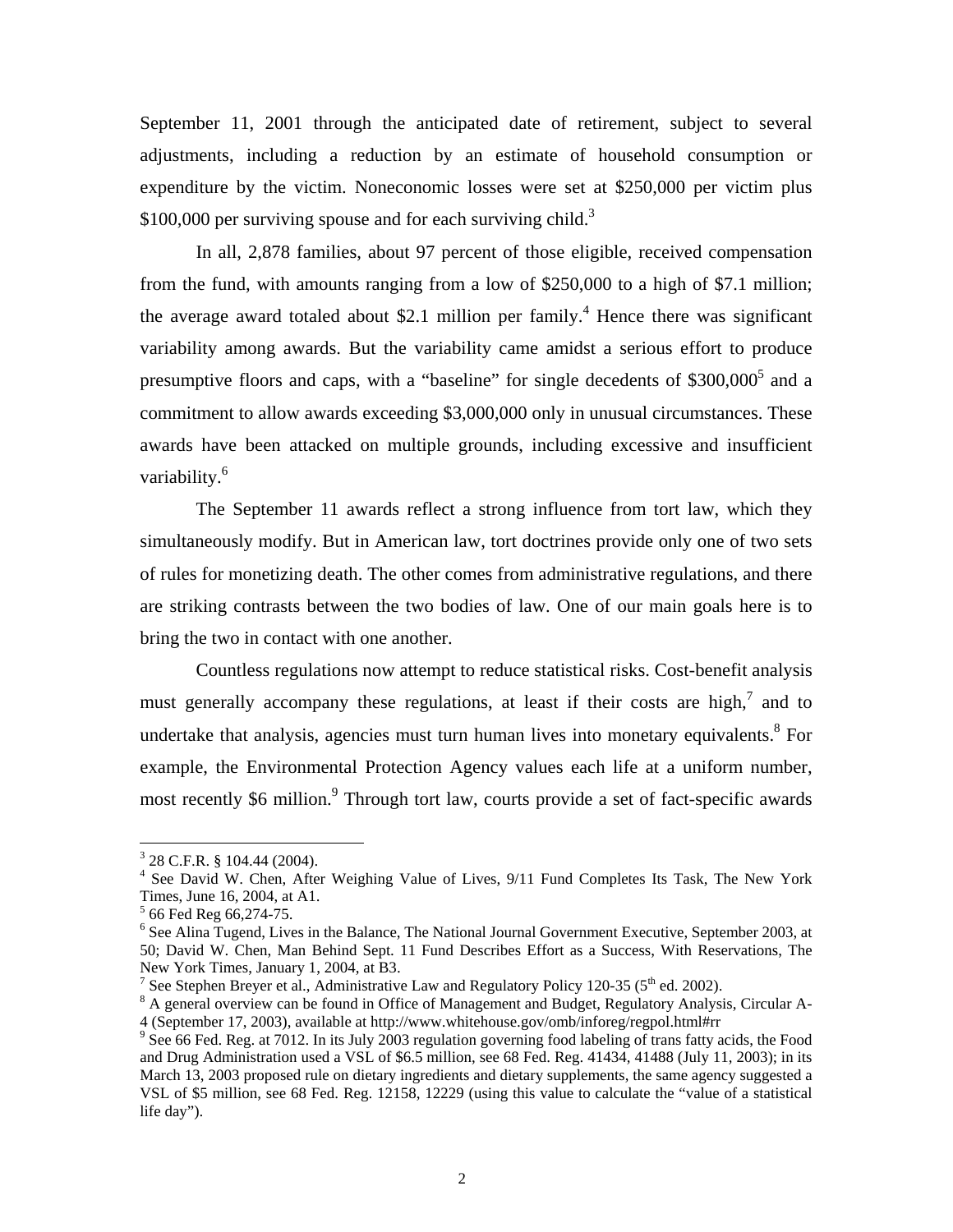that attempt to compensate for and to deter wrongful death. The resulting awards are highly variable. For example, courts have recently given successful plaintiffs as little as a few thousand dollars and as much as tens of millions of dollars.<sup>[10](#page-4-0)</sup>

Notwithstanding their overlapping goals, administrative regulations and tort law diverge from one another in dramatic and puzzling ways. The most obvious difference is that tort law generally disregards the welfare loss to the person who has died; regulatory policy treats that loss as its central and indeed exclusive focus. Consider a few other differences:

- Tort law focuses directly on the loss to dependents;<sup>11</sup> regulatory policy pays no attention to that  $loss.<sup>12</sup>$
- disregards lost income. Tort law makes damages a function of lost income; regulatory policy

Some individuation has been suggested by the interest in statistical life-years, a measure that naturally produces a higher degree of particularity. Office of Management & Budget, Circular A-4, Regulatory Analysis, at 30 (Sept. 17, 2003), availa ble at http://www.whitehouse.gov/omb/circulars/a004/a-4.pdf. More specifically, the guidelines say:

Longevity may be only one of a number of relevant considerations pertaining to the rule. You should keep in mind that regulations with greater numbers of life-years extended are not necessarily better than regulations with fewer numbers of life-years extended. In any event, when you present estimates based on the VSLY method, you should adopt a larger VSLY estimate for senior citizens because senior citizens face larger overall health risks from all causes and they may have accumulated savings to spend on their health and safety.

the use of occupational risk premia to value reductions in risks from environmental hazards), you should being evaluated. You should present estimates based on alternative approaches, and if you monetize The valuation of fatality risk reduction is an evolving area in both results and methodology. Hence, you should utilize valuation methods that you consider appropriate for the regulatory circumstances. Since the literature-based VSL estimates may not be entirely appropriate for the risk being evaluated (e.g., explain your selection of estimates and any adjustments of the estimates to reflect the nature of the risk mortality risk reduction, you should do so on a consistent basis to the extent feasible. Id.  $^{10}$  See below.<br><sup>11</sup> For this and other statements about tort law, see notes below.

method, the "value of statistical life-years (VSLY) extended." If a regulation protects individuals whose effect on life expectancy for the population affected by a particular health risk and the populations studied Another way that has been used to express reductions in fatality risks is to use the life expectancy average remaining life expectancy is 40 years, a risk reduction of one fatality is expressed as "40 life-years extended." Those who favor this alternative approach emphasize that the value of a statistical life is not a single number relevant for all situations. In particular, when there are significant differences between the in the labor market studies, they prefer to adopt a VSLY approach to reflect those differences. You should consider providing estimates of both VSL and VSLY, while recognizing the developing state of knowledge in this area.

<span id="page-4-0"></span>

<span id="page-4-1"></span>

<span id="page-4-2"></span>all of the statements in this section on regulatory policy. <sup>12</sup> See, e.g., Regulatory Analysis, supra note, and 66 FR 6976-01 (2001) (arsenic regulation), in support of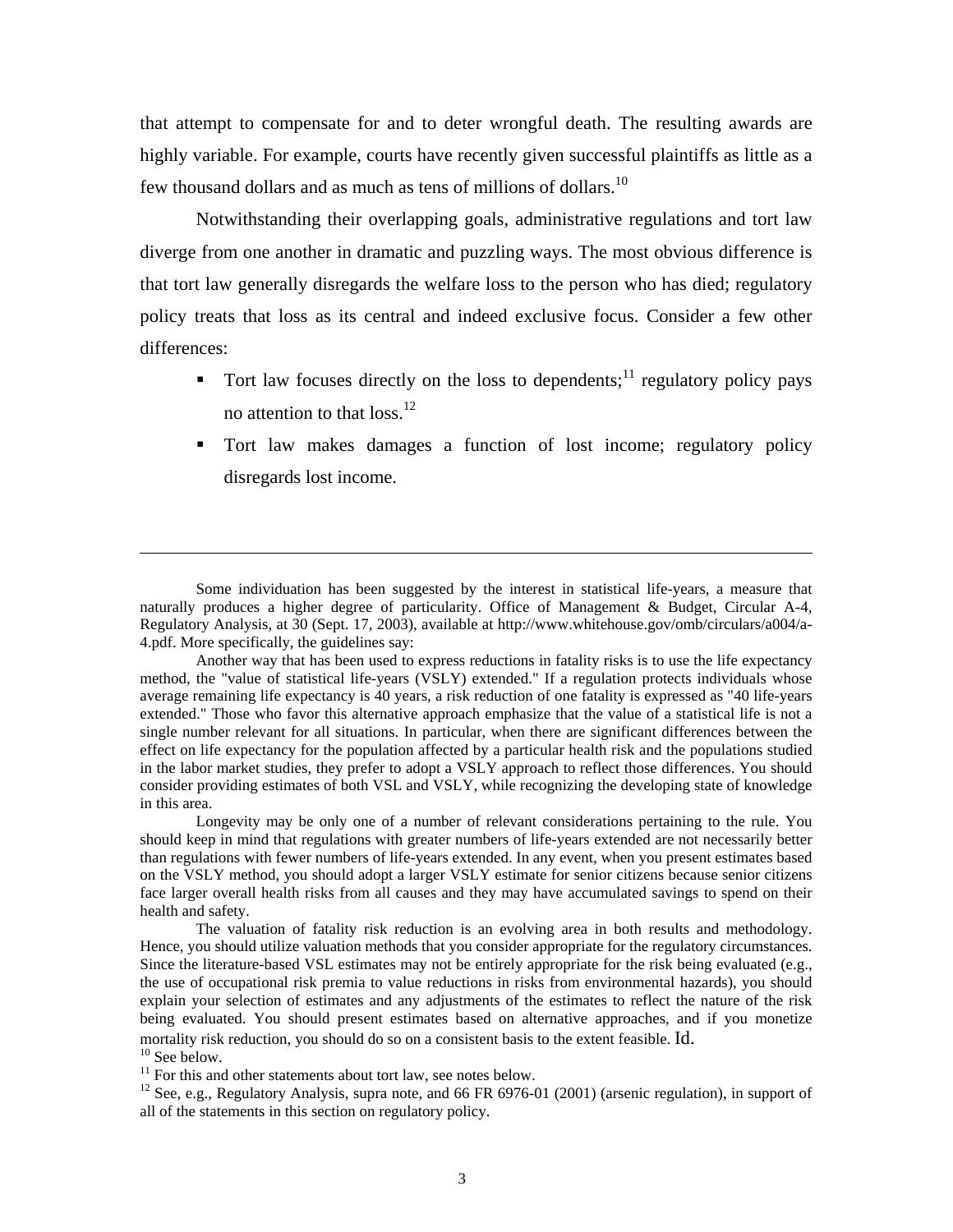- Tort law uses a case-specific number to assess damages, making individual differences crucial; regulatory policy embodies a uniform number per life saved, one that fails to pay attention to individual differences.
- Tort law focuses directly on the suffering and distress felt by the decreased; regulatory policy does not attend to that issue.
- treats children as equivalent to adults.<sup>[13](#page-5-0)</sup> Tort law generally treats children as worth less than adults, because survivors lose less, in economic terms, when children die; regulatory policy generally
- implicitly valuing them less, because of deference to local law, unless they are regulations affect people outside of the country, regulatory policy generally ignores foreigners altogether, implicitly treating their lives as valueless. Tort law treats foreign victims of torts differently from American victims, killed in the United States, in which case American values are used. Insofar as

What accounts for these differences? It is tempting to say that the answer lies in the conflicting goals of the two sets of controls. While tort law seeks to ensure optimal levels of risk. This point contains some truth. Tort law has long focused on the produc e significant underdeterrence, something is seriously amiss. In any case the compensation, especially for family members, regulatory policy is designed to produce compensation of those still living—a focus that naturally leads to disregard of the deceased, an emphasis on what the plaintiffs have lost, and an interest in a set of highly individuated awards. By contrast, regulatory policy, which has assigned monetary values to statistical lives for little more than two decades, is concerned above all with producing the right deterrent signal, a concern that might seem to explain the use of a single, uniform number for the valuation of what most matters: the loss of life. But as a full account of the differences, this explanation is much too simple.<sup>[14](#page-5-1)</sup> Tort law does and should provide deterrence as well as compensation, and if wrongful death actions catalogue of differences raises many questions about regulatory policy even if it is focused on deterrence. If the goal of administrative regulation is optimal risk levels,

<span id="page-5-0"></span><sup>&</sup>lt;sup>13</sup> The recent interest in "statistical life-years" would value children more than adults; see below. <sup>14</sup> We return to this question in Part V.

<span id="page-5-1"></span>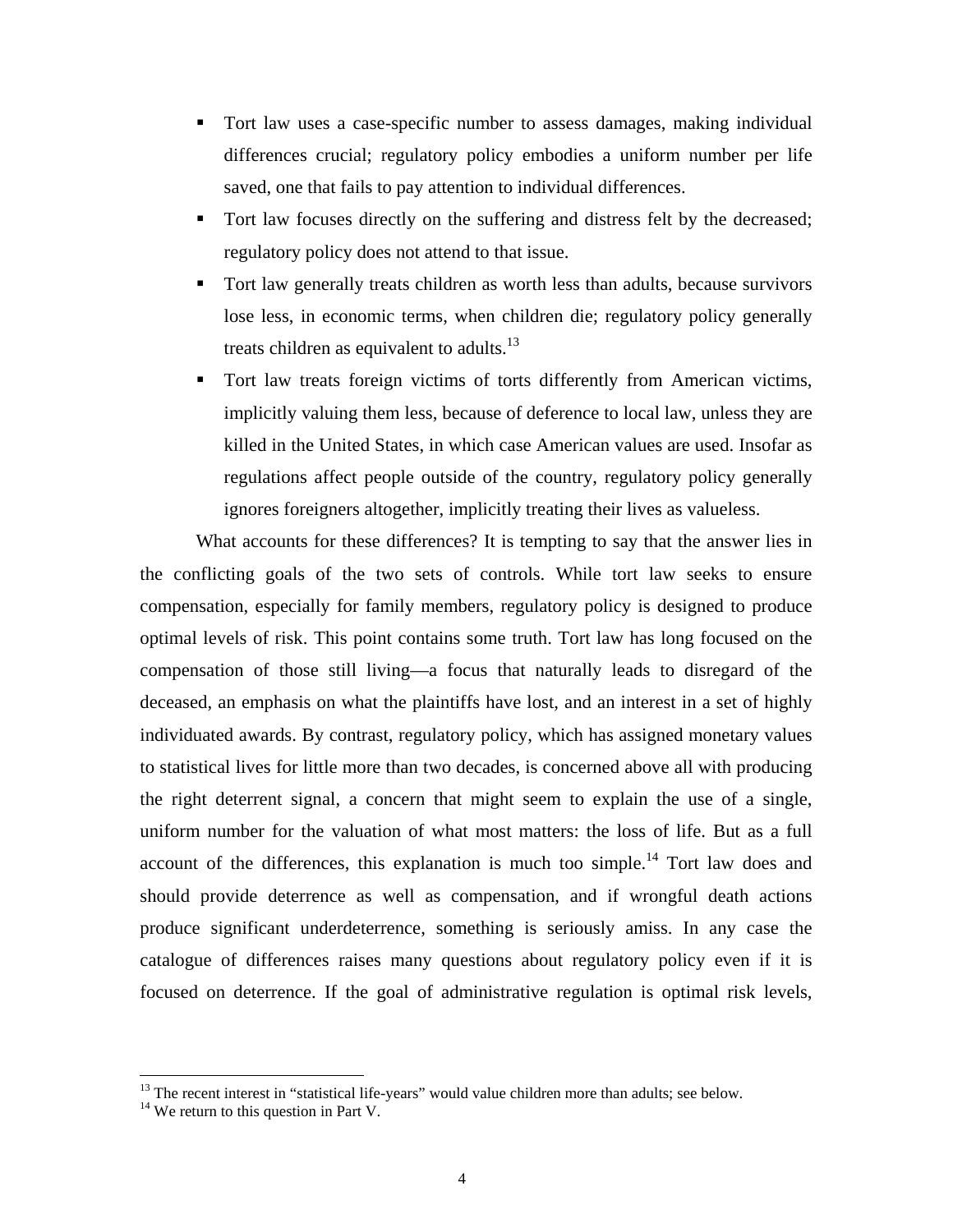should regulators really use a uniform value per life saved? Should they disregard the suffering felt by dependents—and by those who die?<sup>15</sup>

For both bodies of law, a pervasive question is how to combine accuracy with admini strability. A simple and uniform number, accompanied by blanket exclusions of values that are hard to calculate, might well be simplest to administer—and regulatory policy generally takes this approach.<sup>16</sup> In addition, an effort at greater accuracy might invite inter est-group maneuvering; a uniform number provides a degree of insulation against special pleading. But if full compensation and optimal deterrence are the goals, then a high degree of individuation should be expected, tailoring dollar amounts to the precise cir cumstances of mortality risks. Suppose, for example, that both regulators and courts possessed "hedometers,"<sup>17</sup> costlessly able to calculate the anticipated or actual loss, to all , from every human death. If hedometers were available, courts could ensure perfectly accurate compensation, and both courts and regulators would bring about optima l deterrence, attuned to individual circumstances. If administrative costs were zero, different agencies should offer a wide range of diverse values for statistical lives, subject

<span id="page-6-0"></span><sup>&</sup>lt;sup>15</sup> It would be possible to argue that both of these are picked up by figures for VSL: we explore that question below.<br><sup>16</sup> The most explicit discussions of varying VSL have come from the EPA. In its 2003 discussion of

<span id="page-6-1"></span>hazardous air pollutants, see 68 Fed. Reg. 1660, 1693 (Jan. 13, 2003), the EPA noted that there "is general agreement that the value to an individual of a reduction is mortality risk can vary based on several factors, including the age of the individual, the type of risk, the level of control the individual has over the risk, the individual's attitude toward risk, and the health status of the individual." Nonetheless, the agency announced, without offering reasons, that it "prefers not to draw distinctions in the monetary value assigned to the lives saved even if they differ in age, health status, socioeconomic status, gender or other characteristic of the adult population." Id.

An extended discussion of related issues can be found in the EPA's arsenic proposal, see 65 Fed. Reg. 38888, 38945 (June 22, 2000). There the EPA noted that the "factors which may influence the estimate of economic benefits associated with avoided cancer fatalities include (1) a possible 'cancer premium' (i.e., the additional value or sum that people may be willing to pay to avoid the experiences of dread, pain and suffering, and diminished quality of life associated with cancer-related illness and ultimate fatality); (2) the willingness of people to pay more over time to avoid mortality risk as their income rises; (3) a possible premium for accepting involuntary risks as opposed to voluntary [sic] assumed risks; (4) the greater risk aversion of the general population as opposed to workers in the wage-risk valuation studies; (5) 'altruism' or the willingness of people to pay more to reduce risk in other sectors of the populationl and (6) a consideration of health status and life years remaining at the time of premature mortality." The EPA acknowledged that these factors "may significantly increase the present value estimate," but said that "there is currently neither a clear consensus among economists about how to simultaneously analyze each of these adjustments nor is there adequate empirical data to support quantitative estimates for all potentially significant adjustment factors." Id. Hence the EPA solicited comments on these issues and said that it would ask its Scientific Advisory Board (SAB) to conduct a review. Id. <sup>17</sup> For those who are skeptical of utilitarian approaches, substitute the term "eudaimeters," based on the

<span id="page-6-2"></span>Greek notion of eudaimonia, establishing a more complex notion of well-being. See Martha Nussbaum, The Fragility of Goodness (1986).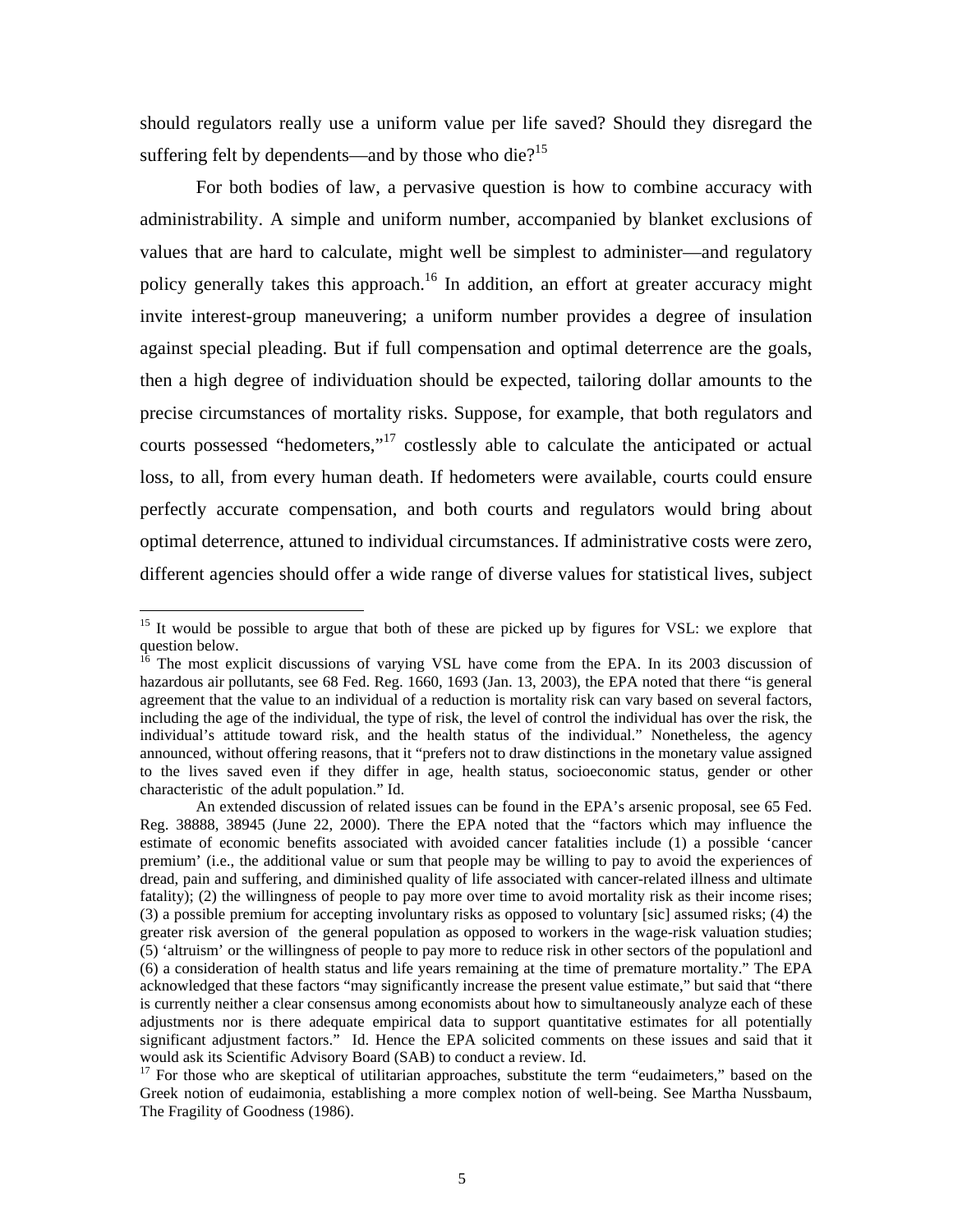to the limitation that regulatory programs often apply to many people at once; and courts, focusing on individual cases, would offer an even wider range of dollar awards in the event o f wrongful death.

Because administrative costs are high (and also because of political constraints on inequality<sup>18</sup>), more uniformity is inevitable; but how much? One of the most noteworthy features of the comparative exercise is that agencies opt for uniformity, whereas courts call for a high degree of individuation. Undoubtedly this difference is partly a function of the ex post focus of wrongful death actions and the ex ante focus of regulation. But it would be most surprising if the radical difference, on this count, could be justified by that difference in perspective.

practice, replacing the crude current effort to use a single value for statistical lives. We believe that both bodies of law can learn a great deal from the other.<sup>19</sup> In particular, we suggest five large-scale reforms. First, agencies should move in the direction of the more individuated approach of tort law. They should not use a uniform number per life saved. In addition, they should consider pain and suffering, dread,<sup>20</sup> and loss to dependents. These changes would make a dramatic difference for administrative Second, courts should move in the direction of administrative regulation by taking account of the welfare loss to the decedent. This change would significantly alter wrongful death cases, by producing far higher recoveries in many cases. Third, agencies should move in the direction of courts by including the emotional distress and other welfare losses incurred by dependents; courts should not ignore losses of support for dependents (as agencies do), but they should offer more accurate and fine-grained understandings of that figure. These changes would increase the stringency of administrative regulations and promote less arbitrary figures from courts. Fourth, both courts and agencies should change their valuation of the deaths of children by taking the child's welfare loss seriously while also accounting for the possibility of offsetting

<span id="page-7-0"></span><sup>&</sup>lt;sup>18</sup> See below.

<span id="page-7-1"></span><sup>&</sup>lt;sup>19</sup> There is a third body of relevant law: criminal prohibitions. These prohibitions overlap, to some extent, with both tort law and administrative regulation, carving out a subset of conduct for special sanctions. By attending to enforcement levels and sanctions, it might even be possible to deduce an implicit value of life, or of statistical risks, from criminal law. Ideally, of course, legislators would ensure that all three bodies of criminal law to one side.<br><sup>20</sup>On some of the complexities here, see Matthew Adler, Fear Assessment (unpublished manuscript 2004)). law worked well together, producing the right deterrent signal. For present purposes, however, we put

<span id="page-7-2"></span>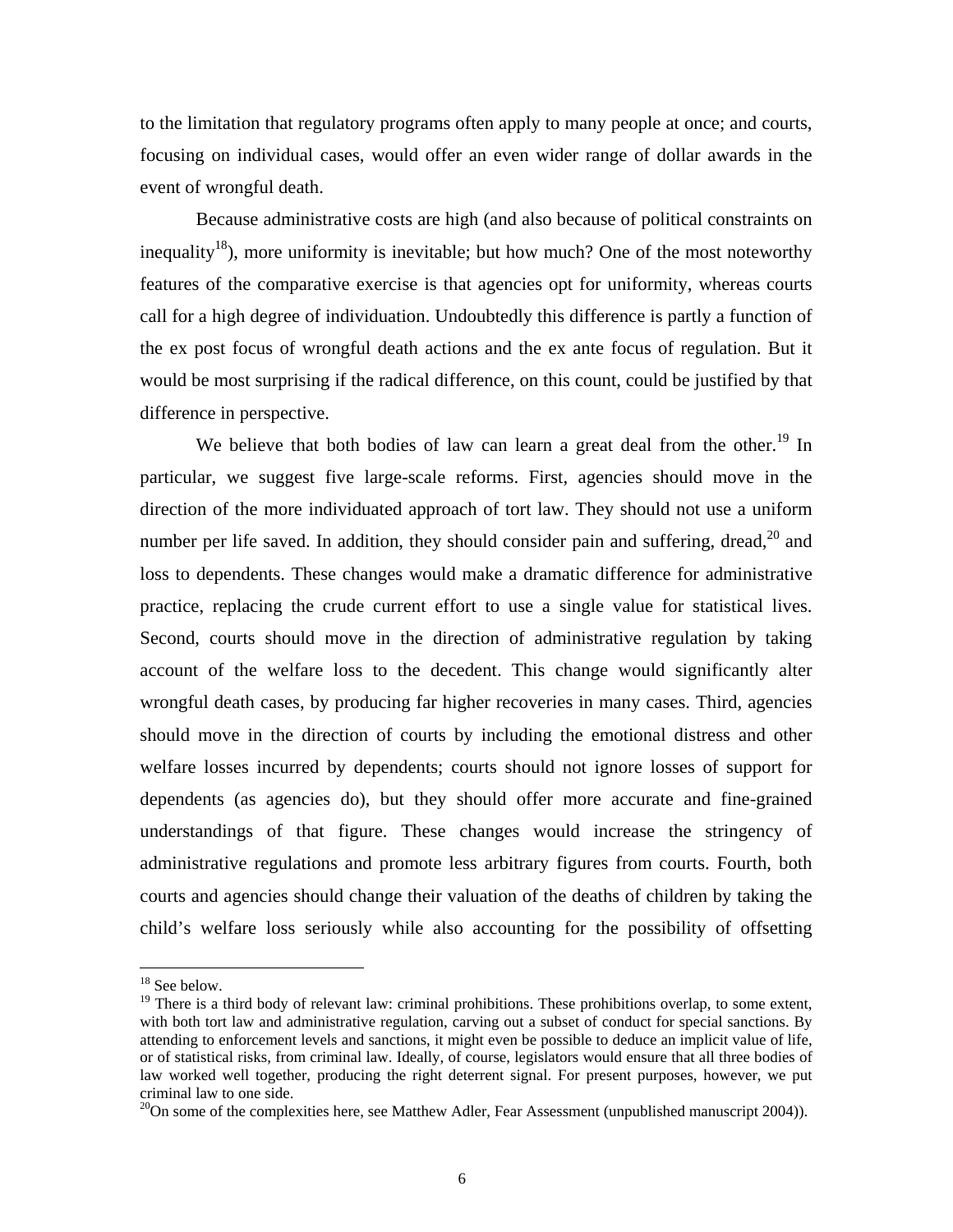behavior by parents. Fifth, agencies and courts should evaluate mortality risks that are imposed on foreigners—both resident aliens and nonresident aliens whose mortality is affected by domestic activities—in a manner that is consistent with the diplomatic objectiv es of the political branches.

This Article is organized as follows. Part I provides the background from both tort law and regulatory policy. Part II discusses the theoretical basis for valuing human lives. Part III investigates a range of methodological difficulties and implications. Part IV proposes reforms to tort law and regulatory policy. Part V explores the question why tort law and regulatory policy currently take such different approaches to valuing loss of life.

#### **I. Back ground**

#### **A. How Tort Law Values Loss of Life**

At common law, victims (that is, their estates) and dependents could not recover damages for wrongful death. As a result, courts did not face the problem of calculating damages for loss of life. In the nineteenth century, however, many states enacted statutes that provided for recoveries. Wrongful death statutes provided that dependents, including spouses and children, may recover damages for lost support. Survival statutes provided that the victim's estate may recover damages for certain losses that the victim incurred as a result of the tort, such as medical expenses and earnings lost between injury and death.<sup>21</sup> Today, most states have one or both types of statutes, or statutes that combine elements of each type. In addition, there has been much judge-created common law that can be traced to these statutes. As a general proposition, one can say that courts now award damages on account of death caused by a tort, but the rules vary widely by jurisdiction.<sup>[22](#page-8-1)</sup>

result of the tort prior to death, and also for the distress and loss of companionship Despite the variations, there are common themes. Most courts award "noneconomic" damages, that is, damages for pain and suffering incurred by the victim as a

<span id="page-8-0"></span><sup>&</sup>lt;sup>21</sup> 2 Dan B. Dobbs, Law of Remedies 423 (2d ed. 1993).<br><sup>22</sup> Id., at 421-445.

<span id="page-8-1"></span>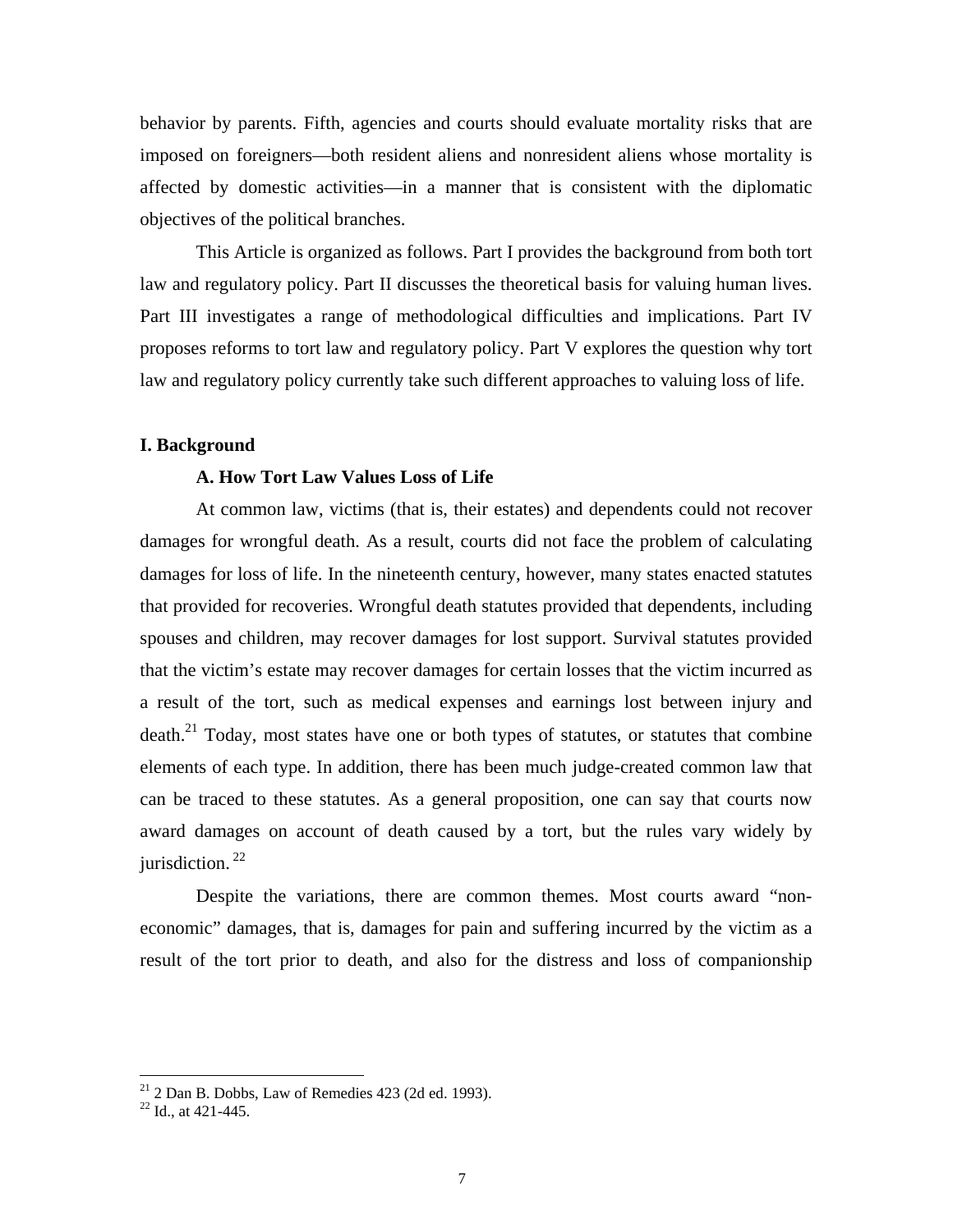suffered by dependents or heirs.<sup>23</sup> All states award "economic" damages. In states that use the "loss to dependents" measure, these damages are supposed to make dependents whole; roughly, they provide the support that dependents would have received if the victim had lived. This may be measured as lost contributions from victims to dependents (housin g, food, and so forth), or, more crudely, future income minus victim's expenses. In states that use the "loss to estate" measure, damages are supposed to approximate the victim's estate if she had lived a natural life—total future income minus expenses. $^{24}$  $^{24}$  $^{24}$ 

hedonic damages. Plaintiffs suing on behalf of a victim who has no future income, no dependents, and no spouse, and who dies without feeling pain, should ordinarily receive zero damages or damages sufficient only to cover funeral expenses.<sup>25</sup> This large category Notice that the non-economic and economic measures do not provide an award for the loss of life per se—that is, the victim's "loss of life's pleasure," also known as of people includes elderly people who are living off savings and unemployed or homeless people. It also includes homemakers, unless an implicit value is assigned to household services. And it includes children—at least in "loss to dependent" states, because children do not have dependents who lose support as a result of their death.<sup>26</sup>

Of course, this is a matter of formal law; in practice, damages are often awarded on account of the deaths of people who have no income, and often damages are in excess of lost income. This is partly because non-economic damages will be available in most cases, partly because juries are given a great deal of discretion to award damages in wrongful death cases and are provided little guidance by courts, and partly because courts use fictions in order to ensure a "reasonable" recovery.<sup>27</sup> But if all this is true, then

<span id="page-9-0"></span> $2<sup>23</sup>$  Id. There is every reason to believe that the resulting awards have a high degree of arbitrariness. See David W. Leebron, Final Moments: Damages for Pain and Suffering Prior To Death, 64 N.Y.U. L. Rev. 256 (1989).<br><sup>24</sup> Id., at 430-38.

<span id="page-9-1"></span>

<span id="page-9-3"></span><span id="page-9-2"></span>

<sup>&</sup>lt;sup>25</sup> E.g., McGowan v. Wright, 524 So.2d 308 (Miss. 1988). <sup>26</sup> In "loss to estate" states, the child's future income will be calculated, and awarded to parents or heirs. See Dobbs, supra, at 436.

<span id="page-9-4"></span><sup>&</sup>lt;sup>27</sup> For example, the household services of the child – which in most households, and certainly modern middle class households, are trivial – may be given a high value. See Dobbs, supra, at 440.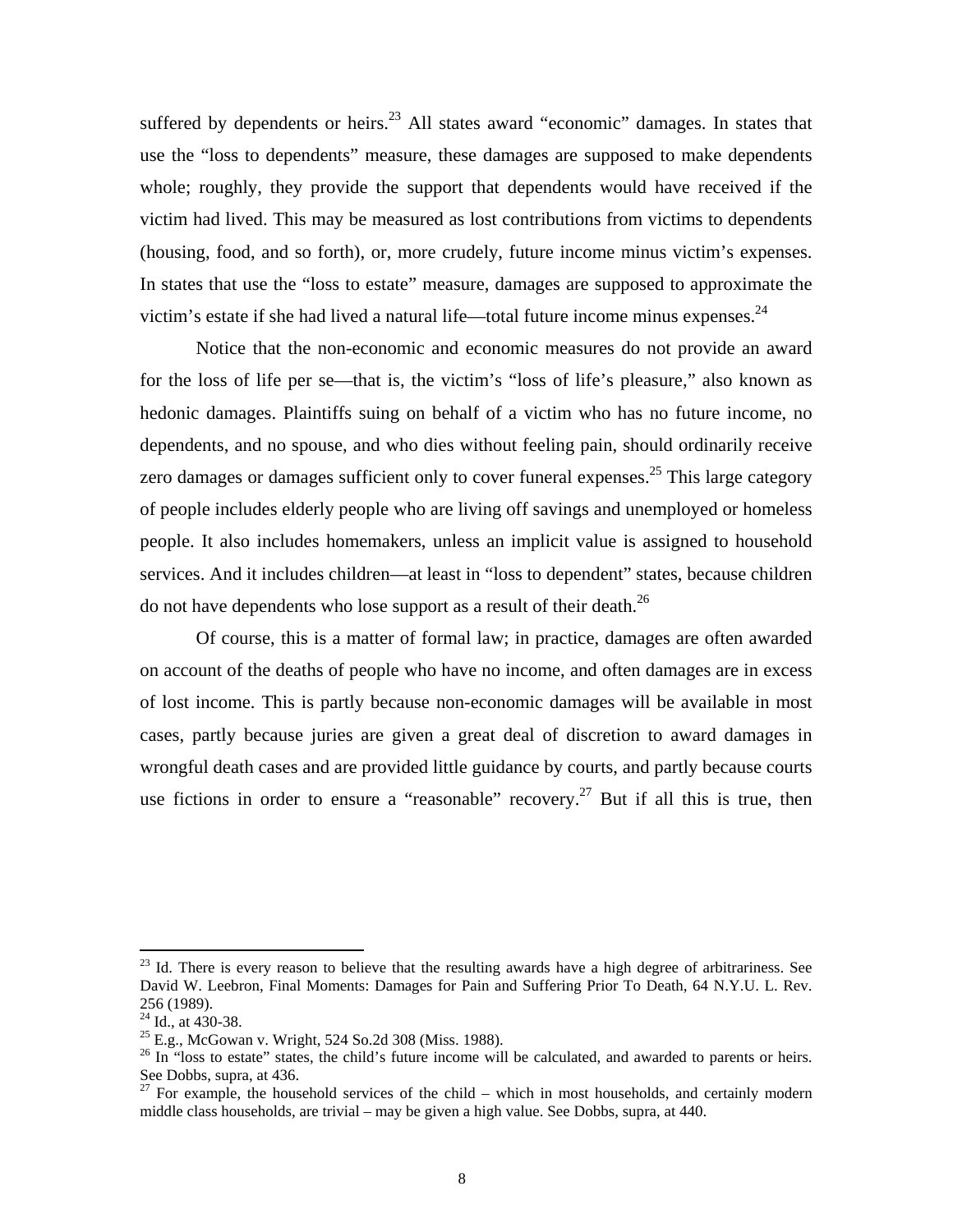<span id="page-10-10"></span>damages for wrongful death are highly arbitrary, $28$  and indeed this is the conventional wisdom, $^{29}$  supported by our own evidence as discussed below.<sup>[30](#page-10-2)</sup>

Only five states permit damages for hedonic loss: Arkansas,  $31$  Connecticut,  $32$ Hawaii,<sup>33</sup> New Hampshire,<sup>34</sup> and New Mexico.<sup>35</sup> As a matter of theory, plaintiffs in these states can recover damages on account of the wrongful death of people who have no income and otherwise would not be entitled to non-economic damages. However, the statutes and judicial opinions in these states do not explain the methodology, and judges usually leave the calculation to the jury, with lax oversight.<sup>36</sup> In some cases, courts appear to misunderstand the nature of hedonic loss—for example, confusing it with lost income. [37](#page-10-9)

The upshot is that it is exceptionally hard to predict, as a matter of formal law, what damages for wrongful death will be in any particular case. However, verdict and settlement data can be used to paint a rough picture. We examined data from two data sets: (1) an unscientific Jury Verdict and Settlement data set that provides a wealth of information about the characteristics of the cases ("JVS")<sup>38</sup>; and (2) a more scientific

<span id="page-10-0"></span> $28$  Even aside from the legal confusion, jurors do not do a good job of monetizing losses when provided with no clear guidance to discipline their judgments. David Schkade et al., Deliberating About Dollars: The Severity Shift, 100 Colum. L. Rev. 1139 (2000).

<span id="page-10-1"></span> $29$  See, e.g., David Baldus, John C. MacQueen, and George Woodworth, Improving Judicial Oversight of Jury Damages Assessments: A Proposal for the Comparative Additur/Remittitur Review of Awards for Nonpecuniary Harms and Punitive Damages, 80 Iowa L. Rev. 1109 (1995).<br><sup>30</sup> See TAN infra.

<span id="page-10-2"></span>

<span id="page-10-3"></span><sup>&</sup>lt;sup>31</sup> See Durham v. Marberry, 2004 Ark. LEXIS 179 (interpreting ambiguous 2001 amendment to Arkansas survival statute (Ark. Code Ann. § 16-62-101(b)) as permitting recovery for hedonic loss).

<span id="page-10-4"></span><sup>&</sup>lt;sup>32</sup> See Katsetos v. Nolan, 368 A.2d 172 (Conn. 1976); Chase v. Fitzgerald, 45 A.2d 789 (Conn. 1946). <sup>33</sup> See Montalvo v. Lapez, 884 P.2d 345, 364 (Haw. 1994).

<span id="page-10-5"></span>

<span id="page-10-7"></span><span id="page-10-6"></span>

 $34$  See Marcotte v. Timberlane/Hampstead School District, 733 A.2d 394 (N.H. 1999).<br> $35$  See New Mexico St. §41-2-1 (discussed in Smith v. Ingersoll-Rand Co., 214 F.3d 1235, 1245 (N.M. 2000)). Mississippi briefly allowed damages for hedonic losses in wrongful death cases, but the case that approved such damages – Choctaw Maid Farms v. Hailey, 822 So.2d 911 (2002) – was overturned by statute. See Brendan I. Koerner, What's Your Happiness Worth?, Legal Affairs, January/February 2004. Hedonic losses may also be permitted in federal civil rights cases involving wrongful death. See Sherrod v. Berry, 629 F. Supp. 195, 205 (N.D.Ill.1985), rev'd on other grounds, 856 F.2d 802 (7<sup>th</sup> Cir. 1988); Frye v.  $36$  See Dobbs, supra, at 445. circuits will follow Sherrod. See Wescott v. Crinklaw, 133 F.3d 658, 660-61 (8<sup>th</sup> Cir. 1998).<br><sup>36</sup> See Dobbs, supra, at 445.<br><sup>37</sup> Cohen suggests that they have not, citing Lengel v. New Haven Gas Co., 111 A.2d 547 (1955) Town of Akron, 759 F. Supp. 1320, 1325-26 (N.D. Ind. 1991). However, it is not yet clear whether other

<span id="page-10-9"></span><span id="page-10-8"></span>court reversed an award of \$60,000 because not justified by the decedent's lost income; the court did not a Wrongful Death Action, 34 Emory L.J. 295, 307 (1985). mention hedonic loss. See Lloyd Cohen, Toward an Economic Theory of the Measurement of Damages in

have been generated from various local verdict and settlement reporting services, whose selection methods  $38$  The data are from the Jury Verdict and Settlements, Combined database in Lexis. This data set appears to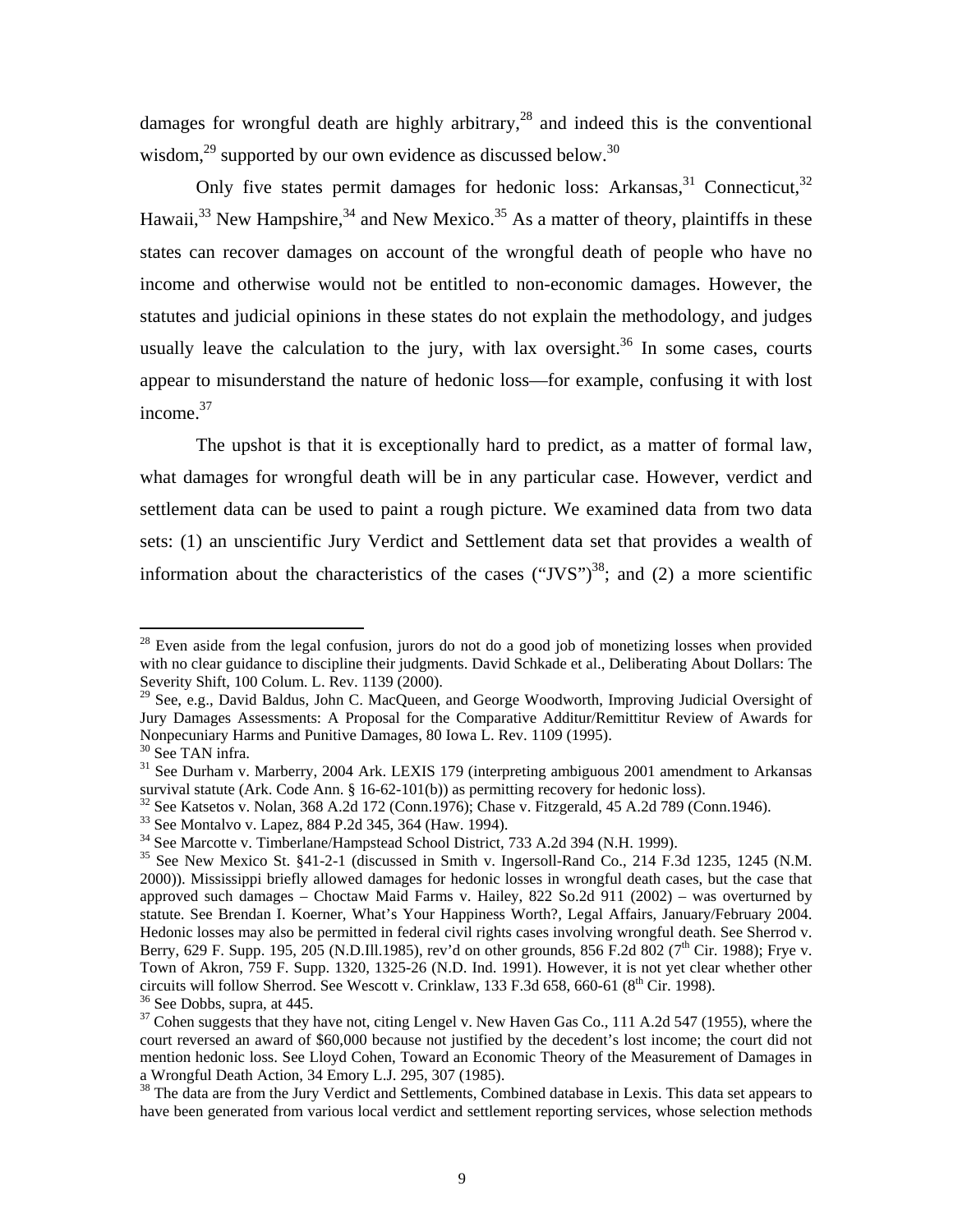Civil Justice System data set that contains little information about the characteristics of cases ("CJS").<sup>39</sup>

Table 1 provides some examples from the JVS data set; these examples are selected to show the range of real world outcomes.

| <b>Case</b>                                               | <b>State</b>   | Year | Facts                                                | $Award^{40}$   |
|-----------------------------------------------------------|----------------|------|------------------------------------------------------|----------------|
| Satcherwhite v. San Bernandino City<br>Unified Sch. Dist. | CA             | 2002 | school playground accident (11<br>years old)         | \$500,000      |
| Romero v. West Valley Sch. Dist.                          | WA             | 2003 | \$1.8 million<br>school bus accident (5 years old)   |                |
| Scurlock v. Twin Labs, Inc.                               | <b>TX</b>      | 2003 | products liability (drug)                            | \$2 million    |
| Braun v. CH Franciscan Shared<br>Laboratories, Inc.       | WI             | 2003 | medical malpractice (lab delay)                      | \$650,000      |
| Cook v. Newman                                            | M <sub>O</sub> | 2002 | medical malpractice                                  | \$3 million    |
| Champion v. Outlook Nashville, Inc.                       | TN             | 2002 | police brutality                                     | \$4.4 million  |
| Anonymous v. Anonymous                                    | <b>OH</b>      | 2002 | malpractice (9 months old)                           | \$7.5 million  |
| Brown v. LaFontaine-Rish Medical<br>Associates            | NY.            | 2003 | malpractice (anesthesia)                             | \$365,000      |
| Tengler v. Preferred Unlimited, Inc.                      | IL             | 1999 | $$18.2$ million <sup>41</sup><br>automobile accident |                |
| Solis v. Fiatallis North America, Inc.                    | <b>TX</b>      | 2003 | worksite accident                                    | \$12 million   |
| Smith v. Antoine                                          | TX             | 2003 | dram shop (9 years old)                              | \$276,000      |
| Huertero v. Wersching                                     | CA             | 2003 | police error (18 months old)                         | \$2.1 million  |
| Ventura v. Lipton                                         | ${\rm NY}$     | 1999 | malpractice                                          | \$15 million   |
| Davis v. Ponce                                            | <b>TX</b>      | 2003 | firefighter death in arson                           | \$506,000      |
| Ojeda v. Shropshire                                       | <b>TX</b>      | 2002 | malpractice                                          | \$1 million    |
| Riley v. Giroux                                           | FL             | 2003 | malpractice                                          | \$750,000      |
| Tipp v. Dow Chemical Co.                                  | <b>TX</b>      | 2001 | workplace-asbestos                                   | \$9 million    |
| Domback v. Kubsch                                         | WI             | 2004 | malpractice                                          | \$198,500      |
| Stolarz v. St. Francis Medical Center                     | <b>CT</b>      | 2003 | malpractice                                          | \$7.8 million  |
| Ebel v. Berkowitz                                         | PA             | 2003 | malpractice                                          | \$2.9 million  |
| Egan v. Mercy Health Corp. of<br>Southestern PA           | PA             | 2003 | malpractice                                          | \$125,000      |
| Holmes v. Harris                                          | DC             | 2003 | auto accident (81 years old)                         | \$1.75 million |
| Mendola v. Witkowski                                      | <b>NY</b>      | 2002 | railroad-auto accident (77 years old)                | $$10,000^{42}$ |

Table 1: Tort Values of Life

 are not disclosed. Thus, it is unsafe to assume that the data are randomly generated, and indeed Lexis explicitly disclaims that they are.

<span id="page-11-2"></span><span id="page-11-1"></span>included a punitive element, even though not classified as such. 42 Classified as "pecuniary costs"; it is not clear what this means.

<span id="page-11-3"></span>

<span id="page-11-0"></span> $39$  The data were generated by the Inter-university Consortium for Political and Social Research. Data and other information are available online at: http://webapp.icpsr.umich.edu/cocoon/NACJD-STUDY/ 03957.xml. The website includes information on verdicts and settlements of tort lawsuits between January and December 2001 from the 75 largest counties in the United States. These data were randomly generated. include (after death) losses to dependents, both economic and noneconomic.<br><sup>41</sup> The driver was high on drugs; we suspect that in this case, as in other high award cases, the damages <sup>40</sup> We do not include punitive damages, pain and suffering damages, medical expenses, past income, and so forth, so this category is an attempt to determine the implicit valuation of the loss of life itself. Thus, we do include (after death) losses to dependents, both economic and noneconomic.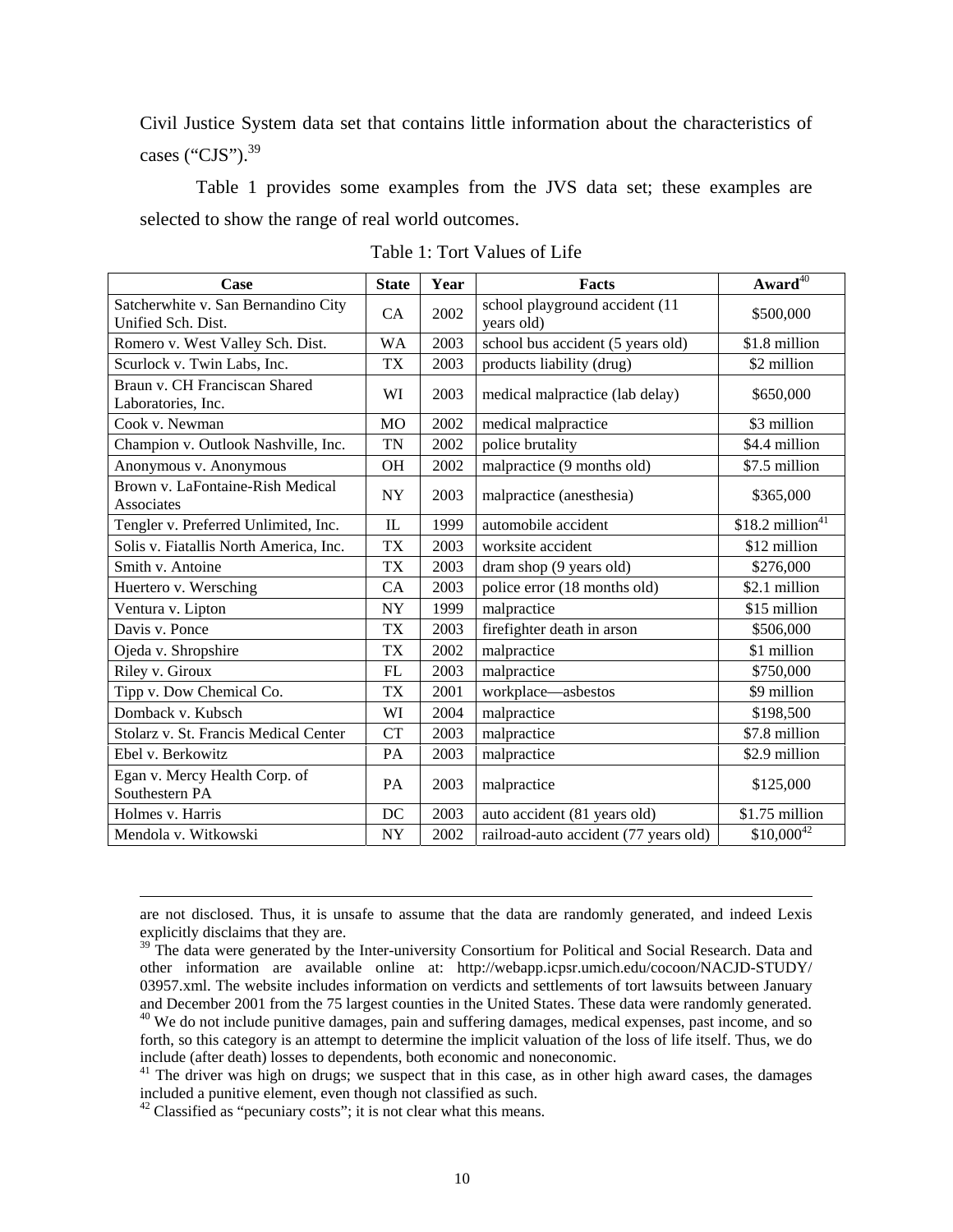In the JVS data set, the mean award for loss of life—meaning, usually, lost income to dependents or the estate, or mental distress to dependents (we tried to exclude punitiv e damages, damages for pain and suffering of the victim prior to death, medical expenses, funeral expenses, and so forth)—was \$3.1 million, and the median was \$1.1 million. This is roughly consistent with the findings of the CJS survey, in which the mean was about \$3,759,000 and the median was \$961,000 for a sample of cases from  $2001$ .<sup>43</sup> Thus,the CJS survey suggests that the JVS survey may be reasonably reliable.<sup>44</sup> In any event, it seems clear enough that when outliers are excluded, the tort system values lost lives at well under \$3 million, and about half the time under \$1 million.<sup>45</sup> We suspect that the real amounts are somewhat lower; the evidence suggests that awards generally decline during post-verdict proceedings.<sup>[46](#page-12-3)</sup> The considerable variance in both data sets also supports the conventional wisdom that the damage awards have a degree of arbitrariness, that is, they are not closely tied to the underlying concerns of the tort system and are also erratic and unpredictable. $47$ 

<span id="page-12-0"></span><sup>&</sup>lt;sup>43</sup> Thomas H. Cohen & Steven K Smith, Civil Trial Cases and Verdicts in Large Counties, 2001, Bureau of Bulletin, April 2004, NCJ 202803, at p. 10.

<span id="page-12-1"></span>Justice Statistics Bulletin, April 2004, NCJ 202803, at p. 10.<br><sup>44</sup> Another data set was created by Jury Verdict Research, which claims, or appears to claim, that the data<br>set is reliable. See Current Award Trands in Pers set is reliable. See Current Award Trends in Personal Injury (43<sup>rd</sup> ed. 2004). Statistics for 2002 jury awards (not settlements) are: median \$1.6 million; mean \$4.7 million; low of \$5,809 and high of \$100 million. Id., at 6. Note that these awards would include such (for us) irrelevant elements as punitive damages. And see Viscusi's figures, generated from an earlier Jury Verdict Research data set, which show the same pattern. See W. Kip Viscusi, Reforming Products Liability 108-09 (1991). See W. Kip Viscusi, Reforming Products Liability 108-09 (1991).<br><sup>45</sup> We should note the problem of selection effects. Parties may be more likely to settle cases that are likely

<span id="page-12-2"></span>to produce high awards both because of risk aversion and of the likely higher litigation costs in high stakes cases. See A. Mitchell Polinsky, Are Punitive Damages Really Insignificant, Predictable, and Rational? A Comment on Eisenberg et al., 26 J. Legal Stud. 663, 668 (1997). To be sure, verdicts and settlements data includes settlements, and the settlements are lower than the verdicts; however, this may reflect the plaintiff's risk of losing, a risk that is absent for verdicts. Still, all this means, for our purposes, is that there is a lot of unexplained variance in the cases: if some high amount, X, is the "real" level of damages for loss of life, then why are so many verdicts so much lower?

<span id="page-12-3"></span>Disbursements, 11 Just. Sys. J. 349 (1986) (finding that plaintiffs ultimately received about 57 percent of <sup>46</sup> See, e.g., Ivy E. Broder, Characteristics of Million Dollar Awards: Jury Verdicts and Final the verdict); Neil Vidmar et al., Jury Awards for Medical Malpractice and Post-Verdict Adjustments of Those Awards, 48 DePaul L. Rev. 265 (finding reductions of about 7 to 60 percent in different

<span id="page-12-4"></span>damages as if they were economic loss damages). In the CJS data set, the standard deviation is \$11.7 analysis of product liability cases, See W. Kip Viscusi,, International Review of Law and Economics (1988); W. Kip Viscusi, J. Legal Studies (1988); W. Kip Viscusi, J. Legal Studies (1986). <sup>7</sup> The standard deviation for the JVS data set is \$6.1 million, with a minimum of \$0 and a maximum of \$50 million. We do find it difficult to believe that the data were selected because of their variance, however, so the variance may be reliable (or else it just reflects gaps and inaccuracies in the data, e.g., treating punitive million, with a minimum of \$705 and a maximum of \$120 million, according to our own calculations. For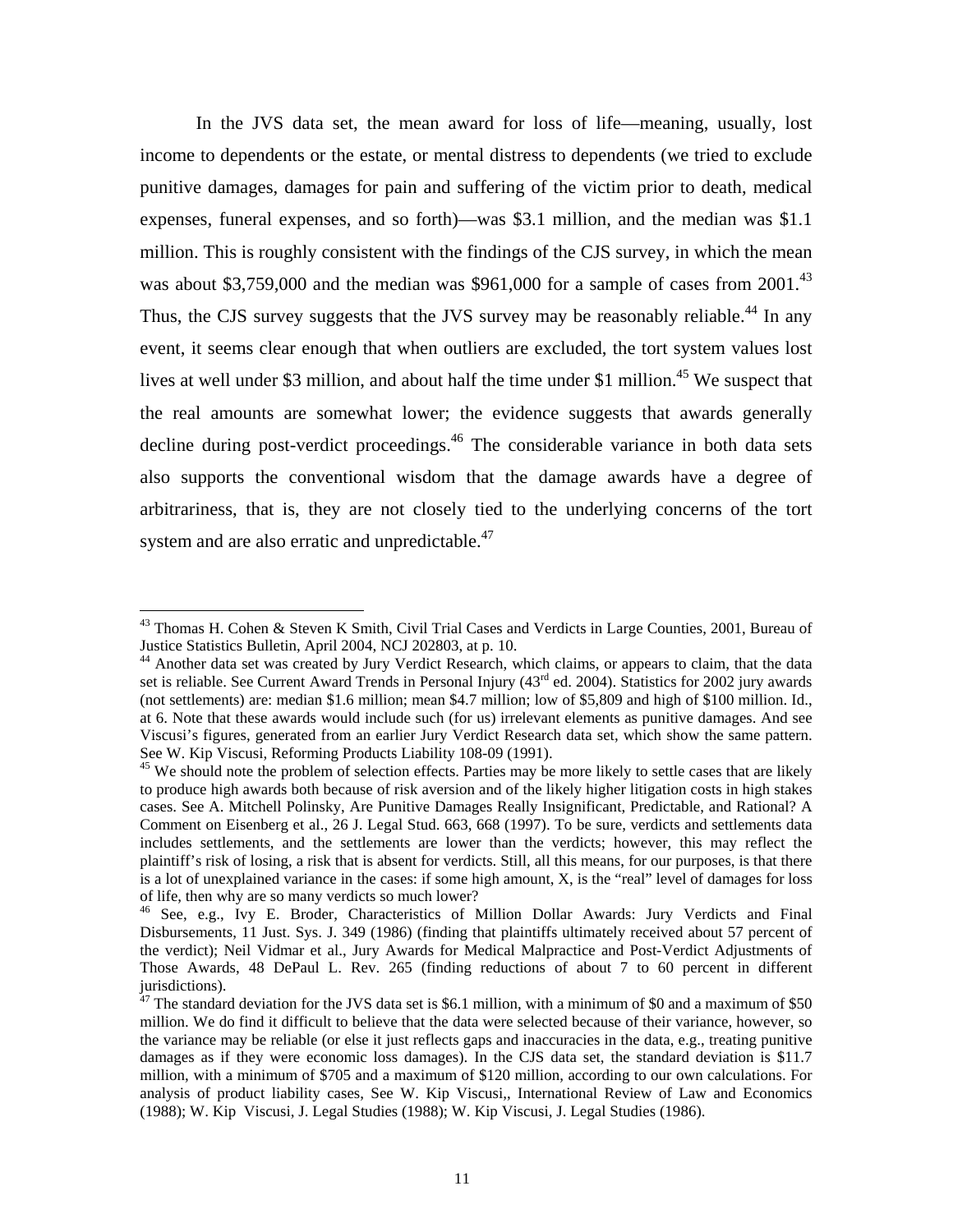Hence two points emerge from the wrongful death cases. The first is that in principle, the law calls for a highly individuated approach, one that recognizes a wide range of factors that bear on the degree of loss to dependents. The second is that in practice, actual awards on account of loss of life are usually well below \$3 million and also characterized by great variance.

#### **B. How Regulatory Policy Values Loss of Life**

As we have noted, agencies now assign monetary values to human lives. The practice is recent, having become systematized only as a result of an executive order from 1981.<sup>48</sup> For a period, agency figures were highly and inexplicably variable.<sup>49</sup> With some exceptions, however, most regulatory agencies have now converged on a fairly narrow range for the valuation of life: \$5 million to \$6.5 million. Consider the following table, accounting for agency valuations in the recent past:

| Agency                                                                   | <b>Regulation and Date</b>                                                                                                                                     | Value of<br><b>Statistical Life</b> |
|--------------------------------------------------------------------------|----------------------------------------------------------------------------------------------------------------------------------------------------------------|-------------------------------------|
| Dept of Transportation/Federal<br>Motor Carrier Safety<br>Administration | Safety Requirements for Operators of Small<br>Passenger-Carrying Commercial Motor Vehicles<br>Used in Interstate Commerce<br>August 12, 2003<br>68 FR 47860-01 | \$3 million                         |
| Dept. of Health & Human<br>Services/FDA                                  | Food Labeling: Trans Fatty Acids in Nutrition<br>Labeling, Nutrient Content Claims, and Health<br>Claims<br>July 11, 2003<br>68 FR 41434-01                    | \$6.5 million                       |
| Dept. of Agriculture Food Safety<br>and Inspection Service               | Control of 1 Listeria Monocytogenes in Ready-<br>to-Eat Meat and Poultry Products<br>June 6, 2003<br>68 FR 34208-01                                            | \$4.8 million                       |
| Dept. of Health & Human<br>Services/FDA                                  | Labeling Requirements for Systemic Anti-<br>bacterial Drug Products Intended for Human Use<br>February 6, 2003<br>68 FR 6062-01                                | \$5 million                         |
| Office of Management and Budget                                          | Report to Congress on the Costs and Benefits of<br><b>Federal Regulations</b><br>February 3, 2003<br>68 FR 5492-01                                             | \$5 million                         |

<span id="page-13-0"></span><sup>&</sup>lt;sup>48</sup> See Exec. Ord. 12291, Fed. Reg. (1981). For discussion of the origins of cost-benefit balancing in federal regulation, see Richard Pildes and Cass R. Sunstein, Reinventing the Regulatory State, 62 U. Chi. L. Rev. 1  $(1995).$ 

<span id="page-13-1"></span><sup>&</sup>lt;sup>49</sup> See Matthew D. Adler and Eric A. Posner, Implementing Cost-Benefit Analysis When Preferences Are Distorted, 29 J. Legal Stud. 1105 (2000)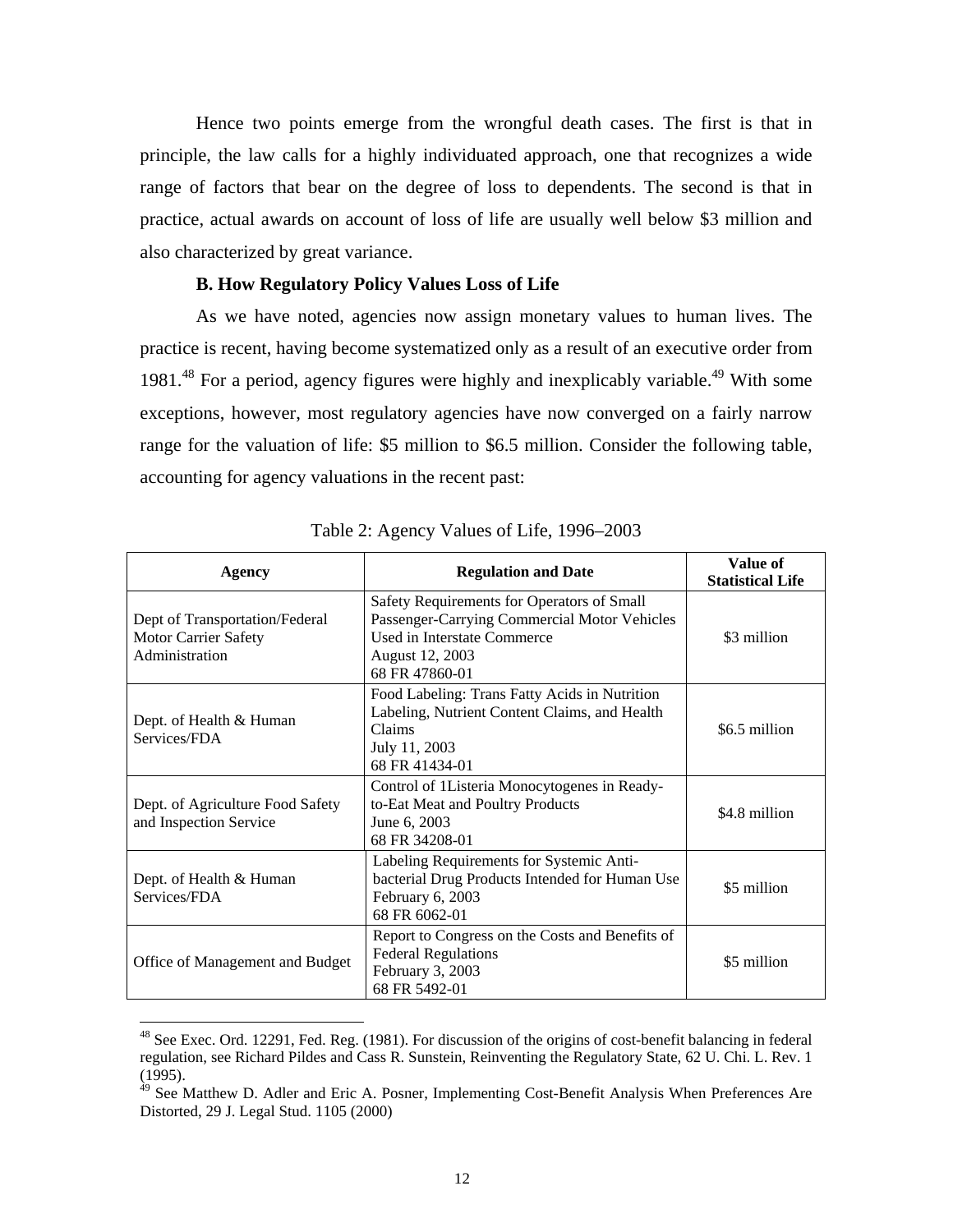| <b>EPA</b>                                                      | Control of Emissions from Nonroad Large<br>Spark-Ignition Engines, and Recreational<br>Engines (Marine & Land-Based)<br>November 8, 2002<br>67 FR 68242-01                                         | \$6 million      |
|-----------------------------------------------------------------|----------------------------------------------------------------------------------------------------------------------------------------------------------------------------------------------------|------------------|
| EPA                                                             | National Primary Drinking Water Regulations:<br>Arsenic and Clarifications to Compliance and<br>New Source Contaminants Monitoring<br>January 22, 2001<br>66 FR 6976-01                            | \$6.1 million    |
| <b>EPA</b>                                                      | Control of Air Pollution from New Motor<br>Vehicles: Heavy-Duty Engine and Vehicle<br>Standards and Highway Diesel Fuel Sulfur<br><b>Control Requirements</b><br>January 18, 2001<br>66 FR 5002-01 | \$6 million      |
| <b>EPA</b>                                                      | Control of Air Pollution from New Motor<br><b>Vehicles: Tier 2 Motor Vehicle Emissions</b><br><b>Standards and Gasoline Sulfur Control</b><br>Requirements<br>February 10, 2000<br>65 FR 6698-01   | \$5.9 million    |
| EPA                                                             | Findings of Significant Contribution and<br>Rulemaking on Section 125 Petitions for<br>Purposes of Reducing Interstate Ozone<br>Transport<br>January 18, 2000<br>65 FR 2674-01                     | \$5.9 million    |
| <b>EPA</b>                                                      | Final Standards for Hazardous Air Pollutants for<br>Hazardous Waste Combustors<br>September 30, 1999<br>64 FR 52828-01                                                                             | \$5.6 million    |
| <b>EPA</b>                                                      | National Primary Drinking Water Regulations:<br>Disinfectants and Disinfection Byproducts<br>December 16, 1998<br>63 FR 69390-01                                                                   | \$5.6 million    |
| Dept. of Transportation/FAA                                     | Financial Responsibility Requirements for<br>Licensed Launch Activities<br>August 26, 1998<br>63 FR 45592-01                                                                                       | \$3 million      |
| Dept. of Health & Human<br>Services/FDA                         | <b>Quality Mammography Standards</b><br>October 28, 1997<br>62 FR 55852-01                                                                                                                         | $$2 - 3$ million |
| Dept. of Health & Human<br>Services/FDA                         | Regulations Restricting the Sale and Distribution<br>of Cigarettes and Smokeless Tobacco to Protect<br><b>Children and Adolescents</b><br>August 28, 1996<br>61 FR 44396-01                        | \$2.5 million    |
| Dept. of Agriculture/Food Safety &<br><b>Inspection Service</b> | Pathogen Reduction; Hazard Analysis and<br>Critical Control Point (HACCP) Systems<br>July 25, 1996<br>61 FR 38806-01                                                                               | \$1.6 million    |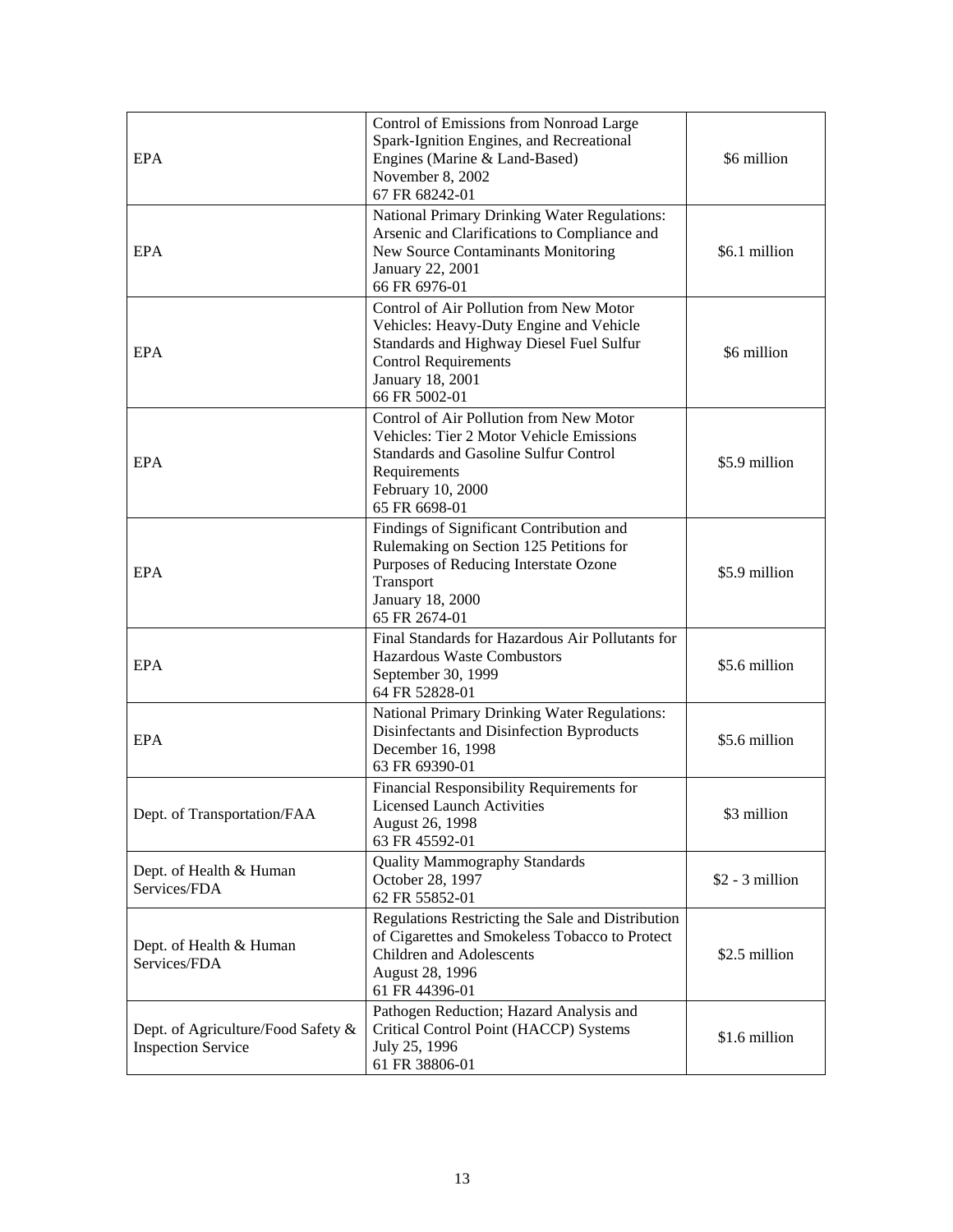| Dept. of Transportation/FAA                  | Aircraft Flight Simulator Use in Pilot Training,<br>Testing and Checking and at Training Centers<br>July 2, 1996<br>61 FR 34508-01 | \$2.7 million     |
|----------------------------------------------|------------------------------------------------------------------------------------------------------------------------------------|-------------------|
| <b>Consumer Product Safety</b><br>Commission | Requirements for Labeling of Retail Containers<br>of Charcoal<br>May 3, 1996<br>61 FR 19818-01                                     | \$5 million       |
| <b>Consumer Product Safety</b><br>Commission | Large Multiple-Tube Fireworks Devices<br>March 26, 1996<br>61 FR 13084-01                                                          | $$3 - $7$ million |

What is the source of these numbers? The answer involves real-world markets, producing evidence of compensation levels for actual risks.<sup>[50](#page-15-0)</sup> In the workplace and for consumer goods, additional safety has a price; market evidence is investigated to identify that price.<sup>51</sup> Agency valuations are largely a product of studies of actual workplace risks, attempting to determine how much workers are paid to assume mortality hazards.<sup>52</sup> The relevant risks usually are in the general range of  $1/10,000$  to  $1/100,000$ .<sup>53</sup> The calculation of the value of a statistical life is a product of simple arithmetic. Suppose that workers must be paid \$600, on average, to eliminate a risk of  $1/10,000$ . If so, the value of a statistical life would be said to be \$6 million. Additional information comes from contingent valuation studies, asking people how much they are willing to pay to reduce statistical risks of death.<sup>54</sup> But studies of this kind are not the foundation of agency policies in the domain of mortality risks, apparently on the theory that real-world evidence is more reliable.

Several features of agency practice are noteworthy by way of comparison to wrongful death actions. The most obvious is that agencies provide a uniform number; they make no effort to individuate, even though more individuation would not be

<span id="page-15-1"></span><span id="page-15-0"></span>

<sup>&</sup>lt;sup>50</sup> See W. Kip Viscusi, supra.<br><sup>51</sup> A valuable and comprehensive overview can be found in W. Kip Viscusi and Joseph E. Aldy, The Value of a Statistical Life: A Critical Review of Market Estimates Throughout the World, 27 J. Risk and Uncertainty 5 (2003).<br><sup>52</sup> See Viscusi, Fatal Tradeoffs, supra note, for discussion.<br><sup>53</sup> See, e.g., W. Kip Viscusi, The Value of Life: Estimates With Risks by Occupation and Industry, 42 Uncertainty 5 (2003).

<span id="page-15-2"></span> $52$  See Viscusi, Fatal Tradeoffs, supra note, for discussion.

<span id="page-15-3"></span>g fatality risks ranging from about  $1/100,000$  to  $45/100,000$ ). Econ. Inquiry 29, 33 (2004) (showing fatality risks ranging from about 1/100,000 to 45/100,000).<br><sup>54</sup> See, e.g., James Hammitt and Jin-Tau Liu, Effects of Disease Type and Latency on the Value of

<span id="page-15-4"></span>Mortality Risk, 28 J. Risk and Uncertainty 73 (2004); George Tolley et al., Valuing Health For Policy (1995); Valuing Environmental Preferences (Ian Bateman & K. G. Willis eds., 1999); Peter Diamond & Jerry Hausman, Contingent Valuation: Is Some Number Better Than No Number, 8 J. Econ. Persp. 45, 49- 52 (1994); Note, Ask A Silly Question, 105 Harv L Rev 1981 (1992).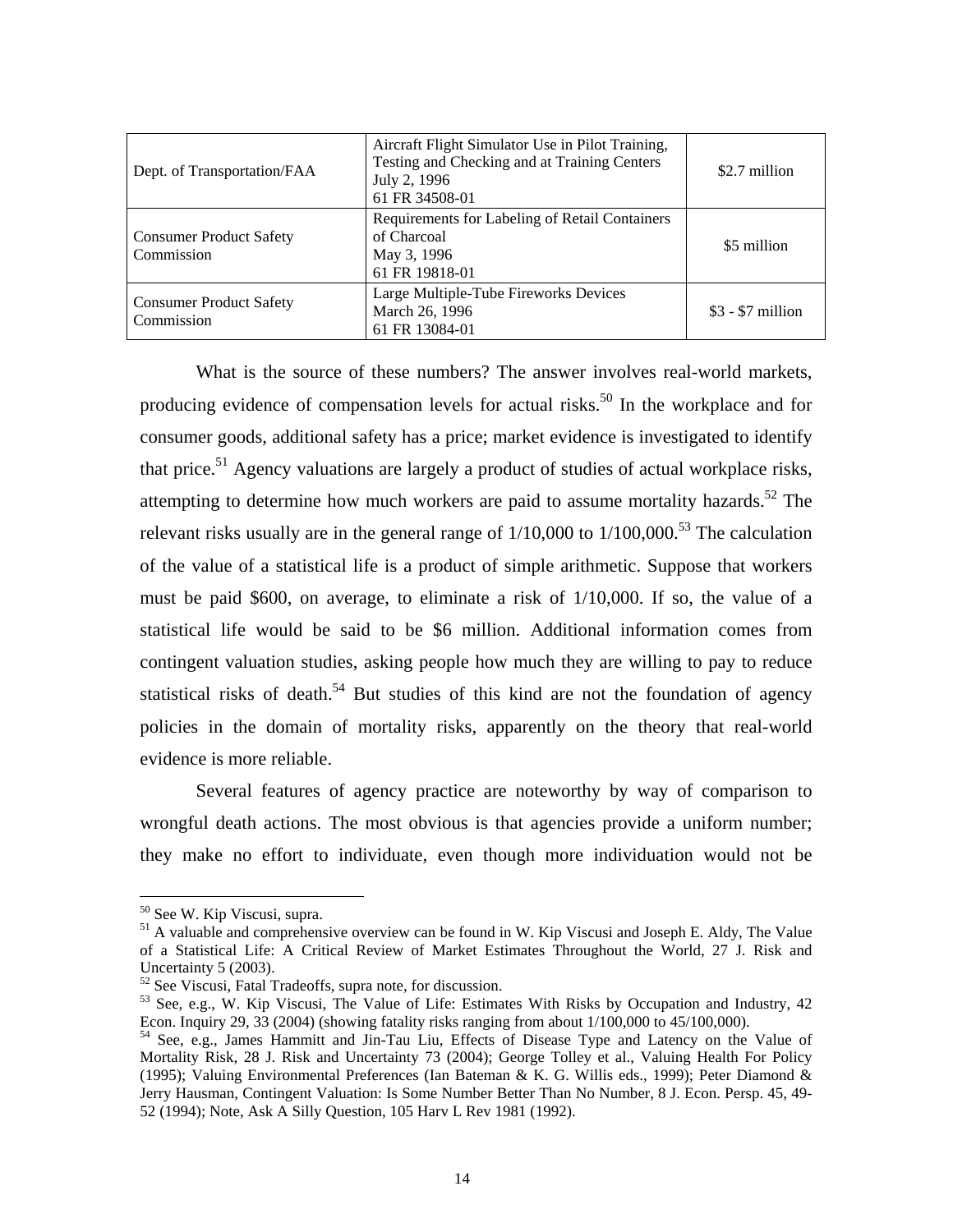difficult. In addition, agencies use a higher (average) value for loss of life to the victim but place no value on losses to spouses, friends, and others who suffer a welfare loss, economic and otherwise, in the event of death. The uniform numbers, refusing to make inquiries that would lead to less uniformity or that would be difficult to administer, are not surprising in light of the comparative youth of regulatory valuation and in light of the controversial nature of imaginable distinctions. More accurate, and more complex, valuations might be expected to follow an initial period in which assignment of some number of statistical lives becomes entrenched. But these points raise the theoretical questio ns that bear on both judicial and administrative practice.

#### **C. A Comparison: The September 11 Victim Compensation Fund**

As we mentioned at the outset, the September 11 Fund was influenced by tort principles, and it is instructive to compare the awards to dependents of deceased victims of the September 11 attacks both with tort wrongful death awards and with agency valuations of life. Table 3 displays the comparison.

| <b>System</b>        | <b>Mean</b>   | <b>Median</b> | <b>Minimum</b> | <b>Maximum</b> | <b>Standard</b><br><b>Deviation</b> |
|----------------------|---------------|---------------|----------------|----------------|-------------------------------------|
| Tort                 | \$3.8 million | \$961,000     | \$0            | \$50 million   | \$6.1 million                       |
| Sept. $11$           | \$2.0 million | \$1.7 million | \$250,000      | \$7.1 million  | \$1.4 million                       |
| Agency <sup>55</sup> | \$5.4 million | \$5.9 million | \$3 million    | \$6.5 million  | \$1.0 million                       |

Table 3: Tort, Sept. 11 Fund, and Agency Valuations of Life

Note: Tort awards from the CJS data set (2001); Sept. 11 awards from Fund Website;<sup>56</sup> agency valuations from Ta ble 2 (post-2000). The Sept. 11 data are based on amounts received after deductions for life insurance payments, and the like; they therefore understate true valuations, probably by a few hundred thousand dollars.<sup>57</sup>

The Sept. 11 fund has a higher median but lower mean than the tort system does. The lower mean is due to the lack of extreme awards characteristic of the tort system. The higher median is probably due to two factors: (1) inflation from 2001 to 2004; and

<span id="page-16-0"></span> $55$  The agency statistics cannot be straightforwardly compared to the statistics for the other systems, because the former will vary depending on the relative size of the populations that the different regulations affect.<br>Still, they give a general sense of the differences.

<span id="page-16-1"></span><sup>56</sup> Available at: http://www.usdoj.gov/victimcompensation/payments\_deceased.html. The website provides the mean, median, and range; we calculated the standard deviation from the raw data (also provided by the

<span id="page-16-2"></span>website).<br><sup>57</sup> See the examples provided at: http://www.usdoj.gov/victimcompensation/award\_summaries.pdf. We have been unable to find the appropriate statistics.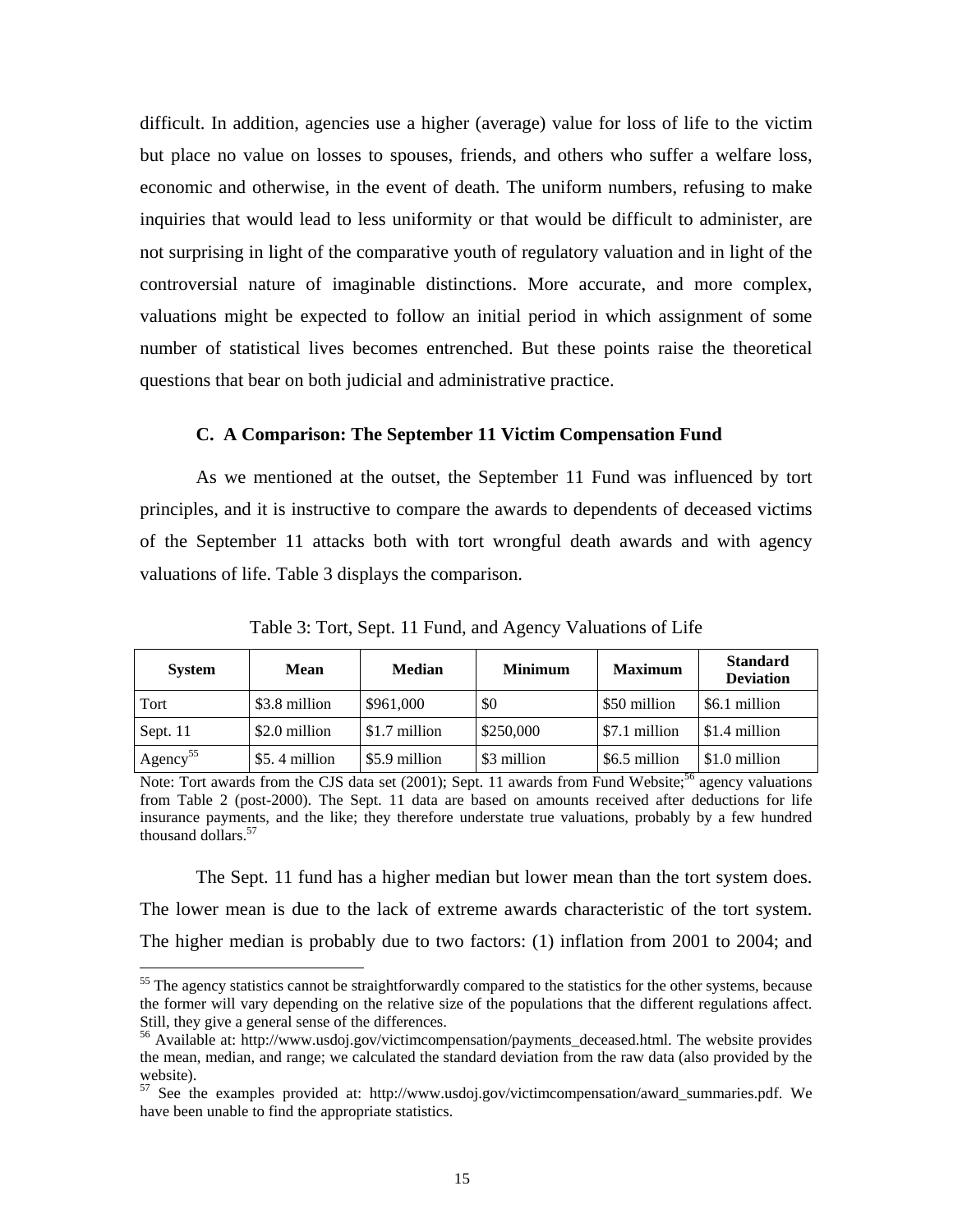(2) the much higher average income of the September 11 victims compared to that of the general population. Putting aside the outliers, then, the Sept. 11 Fund and tort awards seem largely consistent, and both are much lower than agency valuations. What the Sept. 11 Fund shares with agency valuations is the much lower degree of variance than that found in the tort system.

#### **II. Theory: Why Should Loss of Life Be Valued?**

Many people believe that a human life is uniquely precious and therefore cannot be given a monetary valuation.<sup>58</sup> Calculating the value of a human life demeans the victim of the wrong rather than vindicating his memory. The intuition is understandable. But for purposes of law and policy, what is the alternative? Awarding zero damages for is worth nothing or, alternatively, that it has some arbitrary value. wrongful death is hardly less demeaning, and an award of an "arbitrary" amount of money—either the jury or the legislature should pick a number out of thin air—is no better. Similarly, it is hard to believe that regulatory policy should assume that human life

To understand how loss of life should be valued, we need to understand the social purposes such a practice would advance. There is no acontextual method for assigning monetary values to mortality and mortality risks. We start with tort law, which is conventionally said to have two goals: deterrence and compensation.<sup>59</sup> Then we turn to regulatory policy, which shares tort law's goal of deterrence.

#### **A. Tort Law and Deterrence**

#### 1. *Principles of Tort Damages*

The tort system has two purposes: compensation and deterrence. Frequently, but basic conclusion is that two approaches are formally equivalent and will accomplish that not always, the two purposes lead in similar directions. If the victim of a wrongful death action cannot be compensated, deterrence is still a possibility. The question we now investigate is what level of damages produces optimal deterrence of wrongful death. Our task: a monetary amount, before any harm occurs, that is the multiple of the magnitude of

<span id="page-17-0"></span><sup>58</sup> See Frank Ackerman and Lisa Heinzerling, Priceless: On Knowing the Price of Everything and the Value of Nothing (2004).

<span id="page-17-1"></span><sup>&</sup>lt;sup>59</sup> E.g., Erny v. Estate of Merola, 792 A.2d 1208, 1217 (N.J. 2002).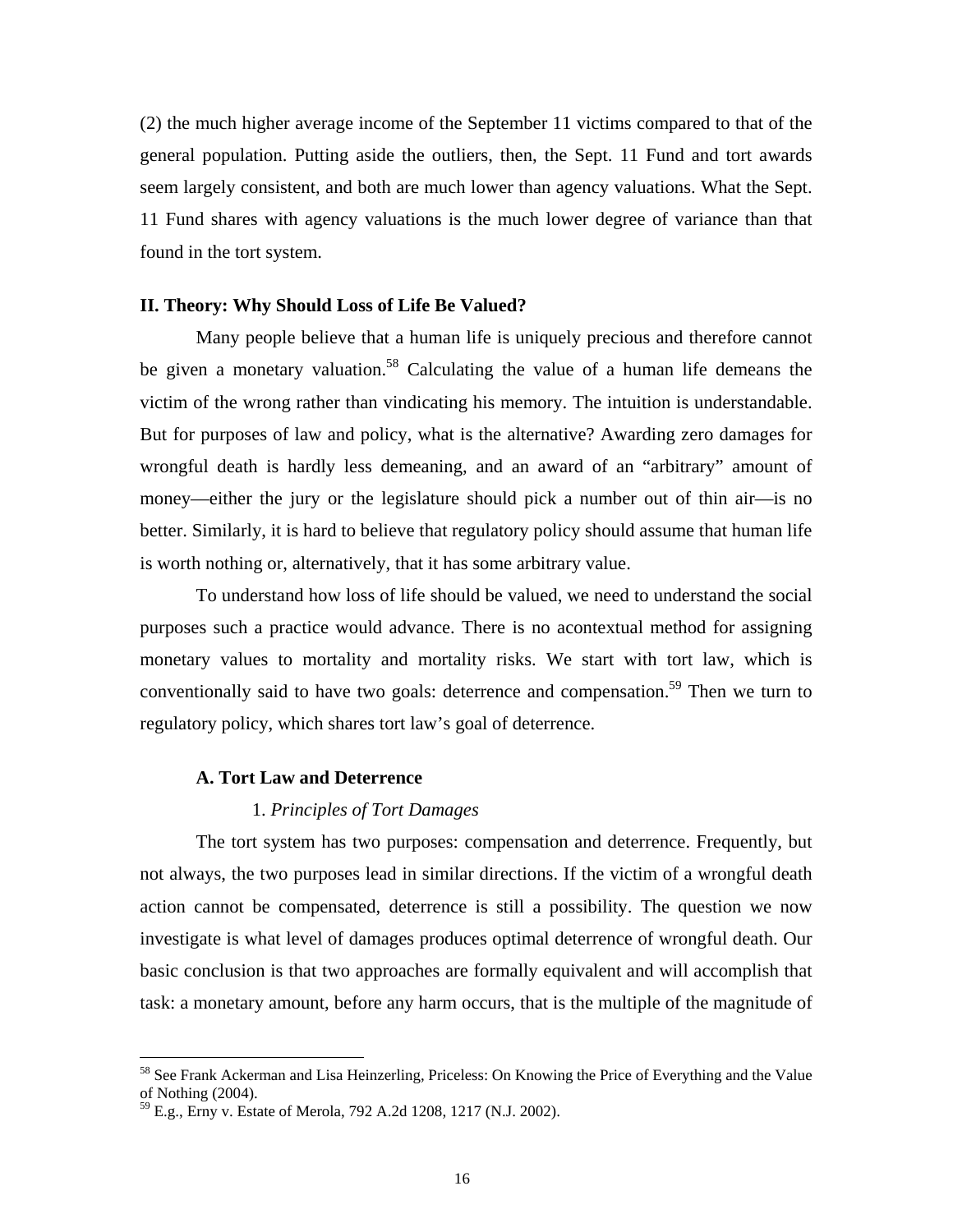the harm and its probability, assessed for every person who is made to face the relevant risk; or a monetary amount, after the harm occurs, that reflects the magnitude of the harm. The choice between the two approaches largely depends on questions of administrability.<sup>60</sup>

To understand how deterrence works, one must take an ex ante perspective.<sup>61</sup> Suppose that at time 1 the legal rules are chosen; at time 2 everyone chooses how to act and what level of care to take; and at time 3 injuries and deaths occur, and liability and damages are determined for wrongful death actions. On the deterrence approach, we want to choose legal rules at time 1 that produce damages at time 3 that give everyone optimal incentives at time 2.

by taking more or less care. The cost of care increases with the amount of care that is As is well known, people can be given optimal incentives to take care if they are required to pay damages for any financial losses that they cause (or negligently cause).<sup>62</sup> Imagine, for example, that a particular behavior, such as driving, will cause \$1000 in losses if an accident occurs. A driver can control the probability that the loss will occur taken. The efficient level of care is the amount at which the marginal cost of care equals the expected marginal cost of an accident. By requiring the tortfeasor to pay damages, the law forces the driver to internalize the losses that she creates, and so she will take precautions when the costs of those precautions are less than the expected losses.  $^{63}$  $^{63}$  $^{63}$ 

We can think of the victim's loss in two equivalent ways. We can say that the victim incurs the cost of the accident, L, at time 3. In our example,  $L = $1000$ . This is the "ex post" loss. Alternatively, we can say that the victim incurs an expected loss of pL at

<span id="page-18-0"></span> $60$  There are also equitable issues here; from the equitable point of view, perhaps it is worse to compensate everyone ex ante for risks than to compensate those for harm when those harms come to fruition (insurance practices are obviously relevant to an evaluation). But our focus here is on deterrence, and we do not

<span id="page-18-1"></span> $61$  As should be apparent, we are not dealing here with intentional killings, as in cases of homicide. It is not clear that the risk of being murdered should be analyzed in the same way as the risks ordinarily involved in wrongful death cases, which typically involve negligence in one or another form. Difficult questions are raised by the evident fact that people would be willing to pay different amounts to avoid statistically identical risks: A 1/100,000 risk of a cancer death is different from a 1/100,000 risk of a sudden unanticipated death (as we stress), and a 1/100,000 risk of being strangled, or of being killed in a terrorist attack, would undoubtedly produce its own distinctive numbers.<br><sup>62</sup> To keep things simple, we assume throughout that only the tortfeasor can control the probability of an

<span id="page-18-2"></span>accident. This allows us to focus on the optimal level of damages for loss of life. We also focus on optimal incentives to take care, in which case the tort rule can be either strict liability or negligence.<br><sup>63</sup> William M. Landes and Richard A. Posner, The Economic Structure of Tort Law (1987); Steven Shavell,

<span id="page-18-3"></span>Economic Analysis of Accident Law (1987).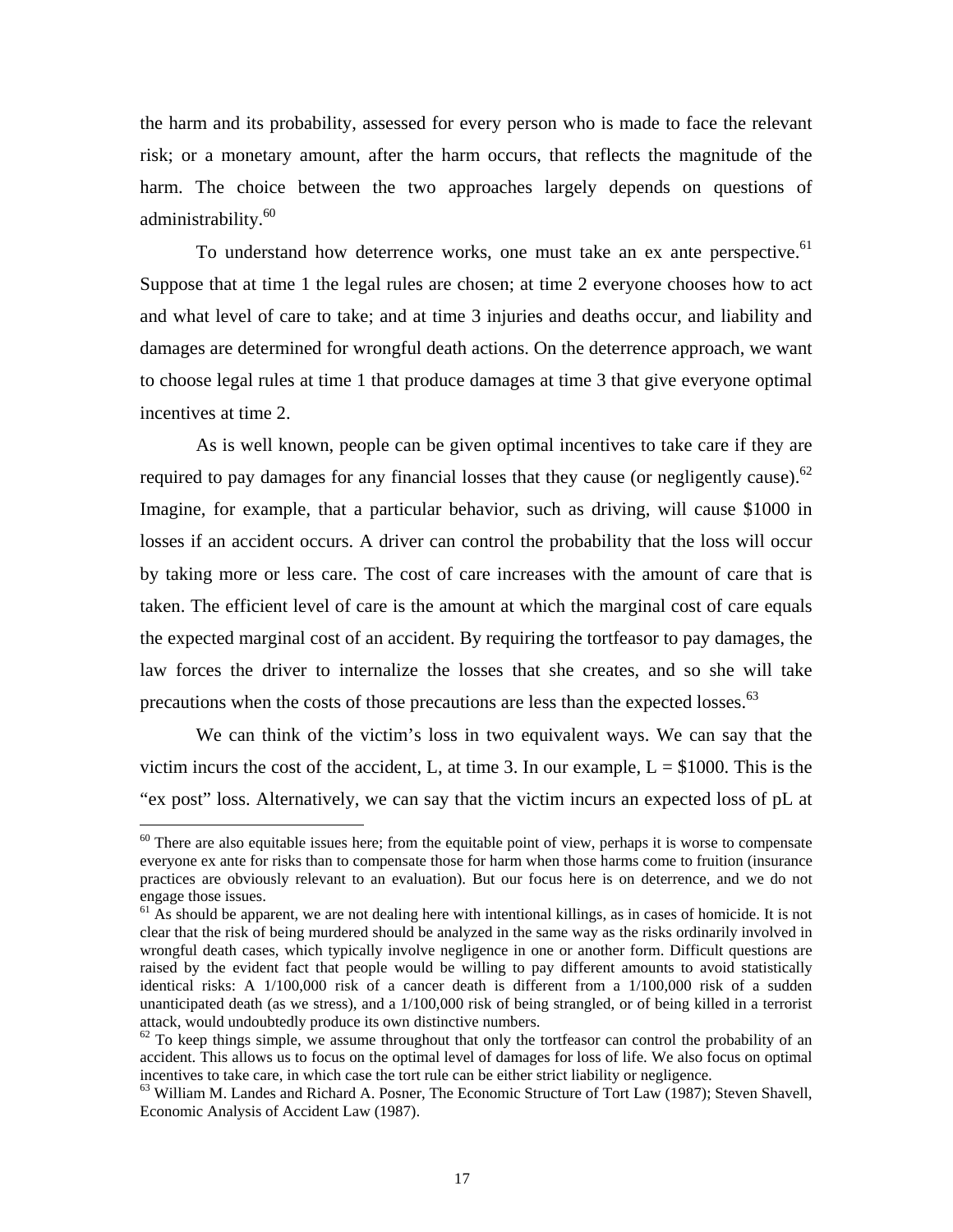time 1, where p is the probability of the accident at time 3. This is the "ex ante" loss. From an economic perspective, these losses are equivalent. If an insurance market exists, people are assumed to be indifferent between being awarded pL, as potential victims, at time 1, and L, as actual victims, at time  $3.^{64}$  Insurers will set the premium equal to pL, system to pay for the insurance premium, and simply collect from the driver under the and they will pay out L if the accident occurs. Tort law, in theory, could either require all drivers to pay all potential tort victims pL at time 1, or (as in fact) only drivers who cause accidents to pay only actual victims L at time 3. If the insurer is subrogated (as is usually the case), then the victim is indifferent between these two systems, as is the insurer. Potential victims who want insurance can use their "damages" of pL under the first second system without going through the insurance intermediary. Potential victims who do not want insurance could purchase an investment instrument that pays pL at time 1 in return for the chance of L at time  $3.^{65}$ 

Why does the tort system award damages of L to actual victims rather than damages of pL to potential victims, when the two awards are equivalent? A large part of the answer is one of practicality. Potential victims cannot be easily identified in advance, and many risks are difficult or even impossible to calculate. In the unusual cases when the reverse is true—when courts cannot award L to actual victims because the loss will occur in the distant future—some courts have been willing to force potential tortfeasors to pay potential victims damages equal to  $pL<sup>66</sup>$ . Thus, tort law does not, in principle, bar awards of pL rather than L; its focus on L stems from the fact that L is a far simpler foundation for judicial decisions.

#### 2. *Valuing Loss of Life*

intuitions, suppose that the (multiply unfortunate!) victim of the wrongful death tort has Now let us turn to the problem of measuring L when the loss is death. To fix no dependents, no spouse, no friends, and no income; suppose too that the death was instant, involving no pain, suffering, dread, or medical expenses. Putting aside funeral

<span id="page-19-1"></span><span id="page-19-0"></span>

<sup>&</sup>lt;sup>64</sup> We put to one side some complexities with this assumption.<br><sup>65</sup> Cf. Robert Cooter and Ariel Porat, Anti-Insurance, 31 J. Legal Stud. 203 (2002).<br><sup>66</sup> See Matthew D. Adler, Risk, Death and Harm: The Normative Foundati

<span id="page-19-2"></span>L. Rev. 1419-21 (forthcoming 2004) and citations therein (discussing tort cases that recognize torts for increasing the risk of death).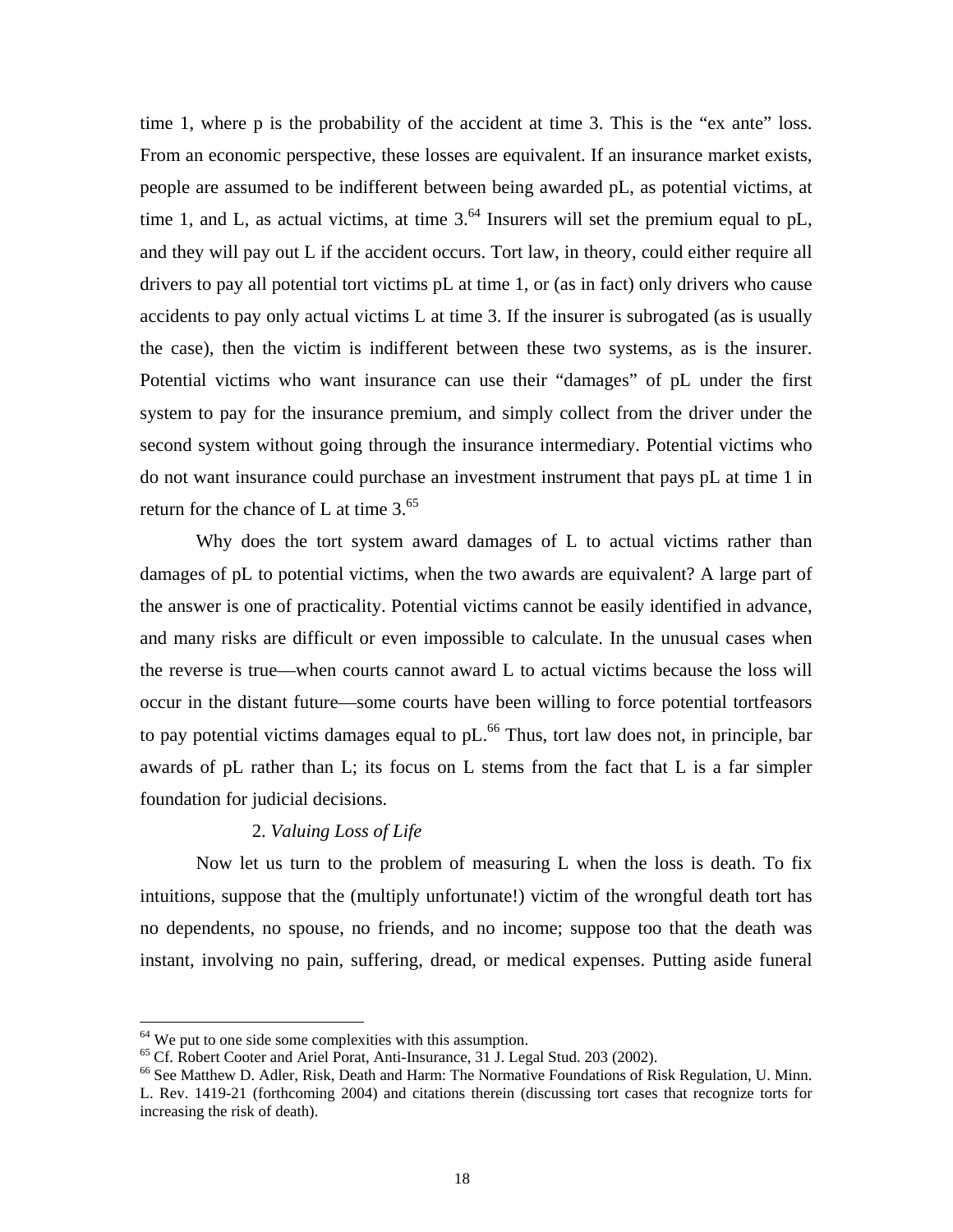expenses, most courts would be required by law to award zero damages, which is a serious puzzle.

How should we think about valuing the loss of life? One thought is that the loss of life should be valued at infinity because most people would not accept any amount of money in exchange for their lives. If L—the loss—is infinite, then the product pL is infinite as well. But this answer mistakes the relevant inquiry, which involves probabilities of death, not death itself. Designate a new variable R, which refers to the amount a person is willing to pay to avoid a particular risk of death. When a new risk is created—say, a new kind of manufacturing process creates new sources of pollution, producing a new risk of 1/500,000 in the area—everyone who incurs this risk suffers a loss of welfare, which can be measured as R. If the person can pay to avoid this risk say, by moving—then he will pay any amount of money up to R. R is thus the ex ante payment to avoid the risk of death.

It is desirable for potential tortfeasors to take account of this loss, R, for the same reason that it is desirable for them to take account of any other pecuniary or nonpecuniary loss.<sup>67</sup> This can be done in two ways. All potential tortfeasors can be required to pay R to every potential victim (that is, all people who incur the new risk of death). Alternatively, tortfeasors who actually cause the death of particular victims can be forced to pay an amount of money only to those victims (their estates or dependents, or even to the state) such that the expected cost for the potential tortfeasor is  $R<sup>68</sup>$ . Assuming sufficient information, that amount is easily calculated. If victims are willing to pay R in order to avoid the risk, and the risk itself—that is, the probability of death, is q—then the proper level of damages is R/q. For example, if potential victims are willing to pay \$600 in order to avoid the risk of death, and the risk of death is 1/10,000, then their estates or

<span id="page-20-1"></span><span id="page-20-0"></span>

 $67$  We are not discussing the optimal liability rule; simply assume that such a rule is in place.<br> $68$  One or both methods have been discussed by various commentators. Ted R. Miller, Willingness to Pay Comes of Age: Will the System Survive, 83 Northwestern U.L. Rev. 876 (1989); Andrew Jay McClurg, It's a Wonderful Life: The Case for Hedonic Damages in Wrongful Death Cases, 66 Notre Dame L. Rev. 57 (1990); Landes and Posner, supra, at 187-89, 263-69; Shavell, supra, at 234 & n.7; Cohen, supra, at 316-20; Erin A. O'Hara, Hedonic Damages For Wrongful Death: Are Tortfeasors Getting Away With Murder?, 78 Geo. L.J. 1687 (1990); Mark Geistfeld, Negligence, Compensation, and the Coherence of Tort Law , 91 Geo. L.J. 585 (2003). Arlen criticizes these methodologies, claiming that they require too much information. See Jennifer Arlen, An Economic Analysis of Tort Damages for Wrongful Death, 60 N.Y.U. L. Rev. 1113 (1985). Many articles defending the methodology, discussing aspects of it, or criticizing it are collected in The New Hedonics Primer for Economists and Attorneys (John O. Ward and Thomas R. Ireland eds., 2d ed. 1996).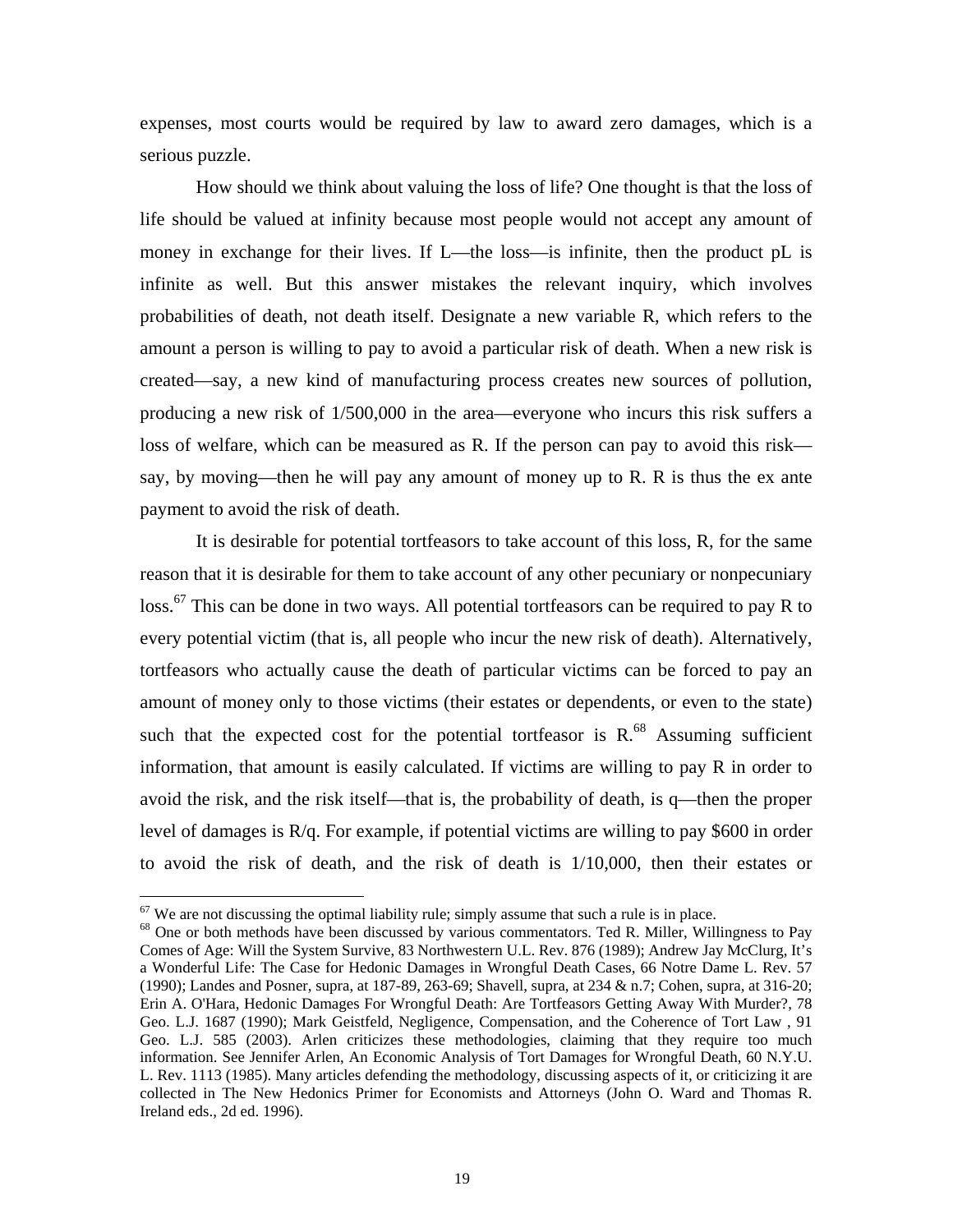dependents should recover \$6 million (at time 3). This is equivalent from the deterrence perspective to the first alternative, that of forcing tortfeasors to pay all potential victims \$600 (at time 1).

The amount  $R/q$ —\$6 million, in our example—is often called the value of a statistical life (VSL), but it is important to see that the number is just a construct, designed to represent the cost of being subject to the *risk* of death, and not the value of human life in the ordinary sense. In fact the term "value of a statistical life," though in common use,<sup>69</sup> is actually quite misleading. What is really involved is the assignment of monetary values to death *risks*—an assignment of the sort that occurs, though almost always without formal calculation, whenever people run risks or take steps to reduce the risks that they face (as, for example, by purchasing smoke alarms or Volvos).

death, we do not need to ask how much welfare or utility a dead person has, or how much welfare or utility declines when a person dies. From a deterrence perspective, it is The point to understand is that in order to calculate optimal damages for wrongful sufficient to focus on the decline in welfare that results when a person is subjected to the risk of death. The assignment of a monetary value to mortality risks is an effort to ensure that focus.

#### **B. Tort Law and Compensation**

denied damages for wrongful death prior to the enactment of wrongful death and survival In tort cases involving easily measured losses, the deterrence and compensation goals are joined in an intuitively satisfying way. The tort victim who loses \$1000 obtains damages of \$1000. The tort victim is fully compensated, and optimal deterrence is achieved.<sup>70</sup> In wrongful death cases, however, there appears to be a disjunction between the compensation and the deterrence goals. The dead person cannot be compensated—she is dead. Because of the compensatory focus of tort law, this may be the reason that courts statutes. Hence courts attempt to achieve the compensatory goals of modern tort law by focusing on the losses of survivors. We think that the attempt is inadequate and that courts can do much better.

<span id="page-21-1"></span><span id="page-21-0"></span>

<sup>&</sup>lt;sup>69</sup> See, e.g., Viscusi and Aldy, supra.<br><sup>70</sup> Albeit only in simplified setting where the victim has no ability to reduce the probability of an accident by taking care.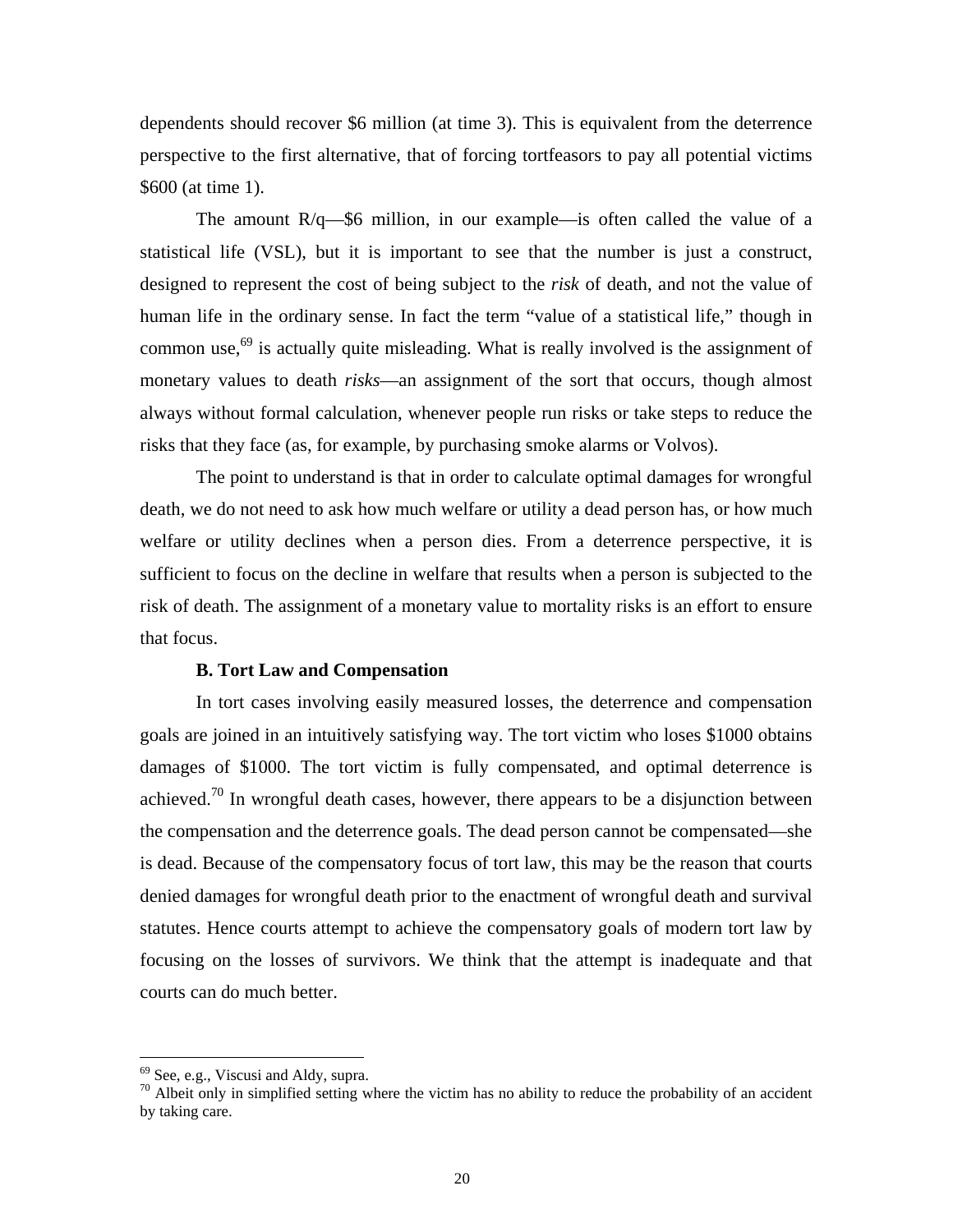Although dead people cannot be compensated, it is incorrect to say that tort law cannot, with respect to victims, achieve its compensation goal in the wrongful death context. Compensation is possible in such cases once it is understood that the tort involves imposition of the risk of death.<sup>[71](#page-22-0)</sup>

To see why, imagine that courts adopted the alternative ex ante system of liability: all potential tortfeasors pay damages equal to R to all potential victims in time 1. If this were the normal system, then people would be compensated for being forced to undergo heightened risks of death. They would be compensated in the same sense as workers who are given hazard pay in return for voluntarily undertaking some risky task.<sup>[72](#page-22-1)</sup>

court does not compensate the victim in a straightforward sense: you cannot compensate someone who is dead. But suppose that the victim has a life insurance policy, which death, it will be able to pass on the cost reduction in the form of a certain premium reduction. In short, the risky behavior imposes a cost of R on all potential victims at time Now consider the regular ex post system. By awarding the victim's estate R/q, the provides that the insurer is subrogated to any claims that the victim's estate has in case of wrongful death. In addition to getting the regular benefits of a life insurance policy, all potential victims who have life insurance would receive R in the form of the reduction in the life insurance premium. Because the insurer has the right to R/q in case of a wrongful 1, but at the same time all potential victims are compensated via the intermediation of an insurance company at time 1.[73](#page-22-2) Thus, tort law *can* serve its compensatory function in wrongful death cases, albeit in an indirect way and only with the help of a market intermediary.[74](#page-22-3) 

To be sure, this is not what people usually mean by compensation in tort cases. The usual notion is that if one person commits a wrongful act that injures another person,

<span id="page-22-0"></span> $71$  We assume that there is no hedonic loss, such as dread, associated with the risk. If there is, then additional compensation may be necessary. See Adler, supra.<br><sup>72</sup> See W. Kip Viscusi, Risk by Choice (1983).<br><sup>73</sup> Cf. Cohen, supra, at 338 (discussing a market in wrongful death actions).

<span id="page-22-1"></span>

<span id="page-22-2"></span>

<span id="page-22-3"></span>pain and suffering. Shavell argues that compensation for pain and suffering damages serves no insurance  $74$  A related literature discusses whether tort law should award damages for nonpecuniary losses such as purpose, because there is no reason to believe that the marginal value of a dollar for a person is higher when he endures pain and suffering than when he does not. See Shavell, supra, at 228. For a contrasting view, see Steven P. Croley and Jon D. Hanson, The Nonpecuniary Costs Of Accidents: Pain-And-Suffering Damages In Tort Law, 108 Harv. L. Rev. 1785 (1995). In the case of death, the victim himself cannot be payouts are to dependents, not insureds. insured against his own death in the sense of being made indifferent between life and death; life insurance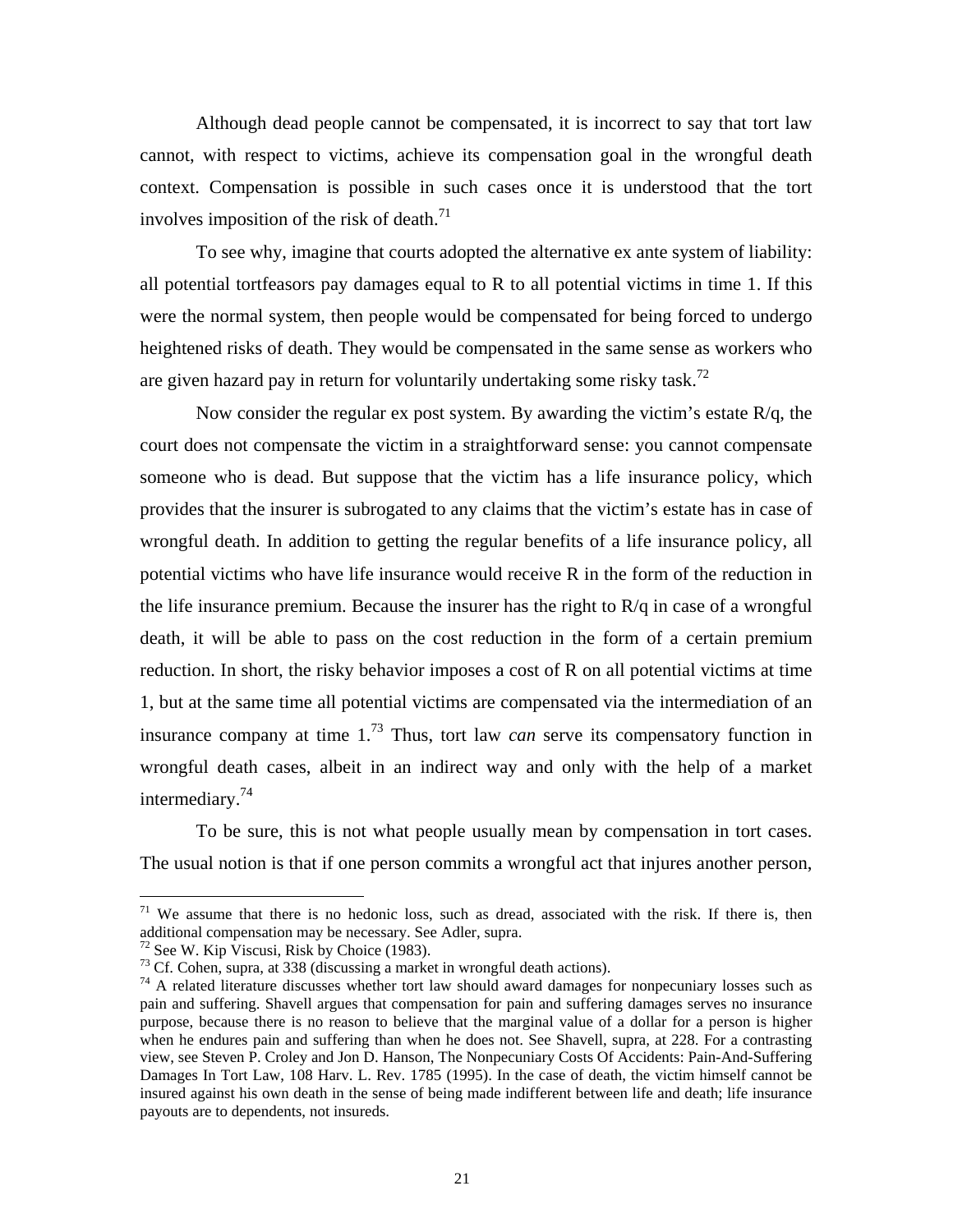the wrongdoer should compensate the victim for the loss. This principle yields straightforward legal results in ordinary cases. If the tortfeasor destroys the victim's automobile, then damages should equal the value of the automobile or the cost of replacing it. Such damages would make the victim whole. However, damages cannot compensate the victim of a wrongful death tort because the money has no value for a person who is dead. On this view, courts' refusal to award damages for loss of life is, from a strictly compensatory perspective, correct.

harm; in their view, people should have a claim for tort damages if they are subjected to To avoid this odd result, some scholars have suggested that a risk of death is a risks of death.<sup>75</sup> Others have expressed doubts about whether a risk can be a harm,<sup>76</sup> but if this debate is resolved in favor of the risk-is-harm view, then we are back to our earlier claim: it is proper to award damages of R in case of risk imposition. We add only that compensation can take the form of R/q in the case of death at time 3, as well as R for all potential victims at time 1, as long as potential victims purchase insurance and insurance premia adjust.

#### **C. Regulatory Policy**

#### 1. *Agencies and Deterrence*.

negligent conduct of victims.<sup>77</sup> With respect to valuing the loss of life, the implications of our deterrence argument is the same for regulatory law as for tort law. In order to provide optimal deterrence of behavior that cause a risk of death, the individual or firm that engages in this behavior should internalize R, so long as we are not concerned with the potentially

time 3. As we noted above, nothing about deterrence theory requires that the payments go payments could even go to the government. All that is important is that people know that As we have seen, tort principles suggest that the people who impose risks on others should either pay R to all affected persons at time 1, or R/q to all actual victims at to the potential victims or the estates or dependents of victims. For deterrence purposes,

<span id="page-23-0"></span><sup>&</sup>lt;sup>75</sup> See Christopher H. Schroeder, Corrective Justice and Liability for Increasing Risks, 37 UCLA L. Rev. 439 (1990).

<span id="page-23-1"></span><sup>76</sup> See, e.g., Adler, supra; Matthew D. Adler, Against "Individual Risk": A Sympathetic Critique of Risk Assessment (unpublished m.s. 2004); Claire Finkelstein, Is Risk a Harm?, 151 U. Pa. L. Rev. 963 (2003); Ariel Porat and Alex Stein, Tort Liability Under Uncertainty 101-115 (2001). <sup>77</sup> For the sake of simplicity we are bracketing that issue.

<span id="page-23-2"></span>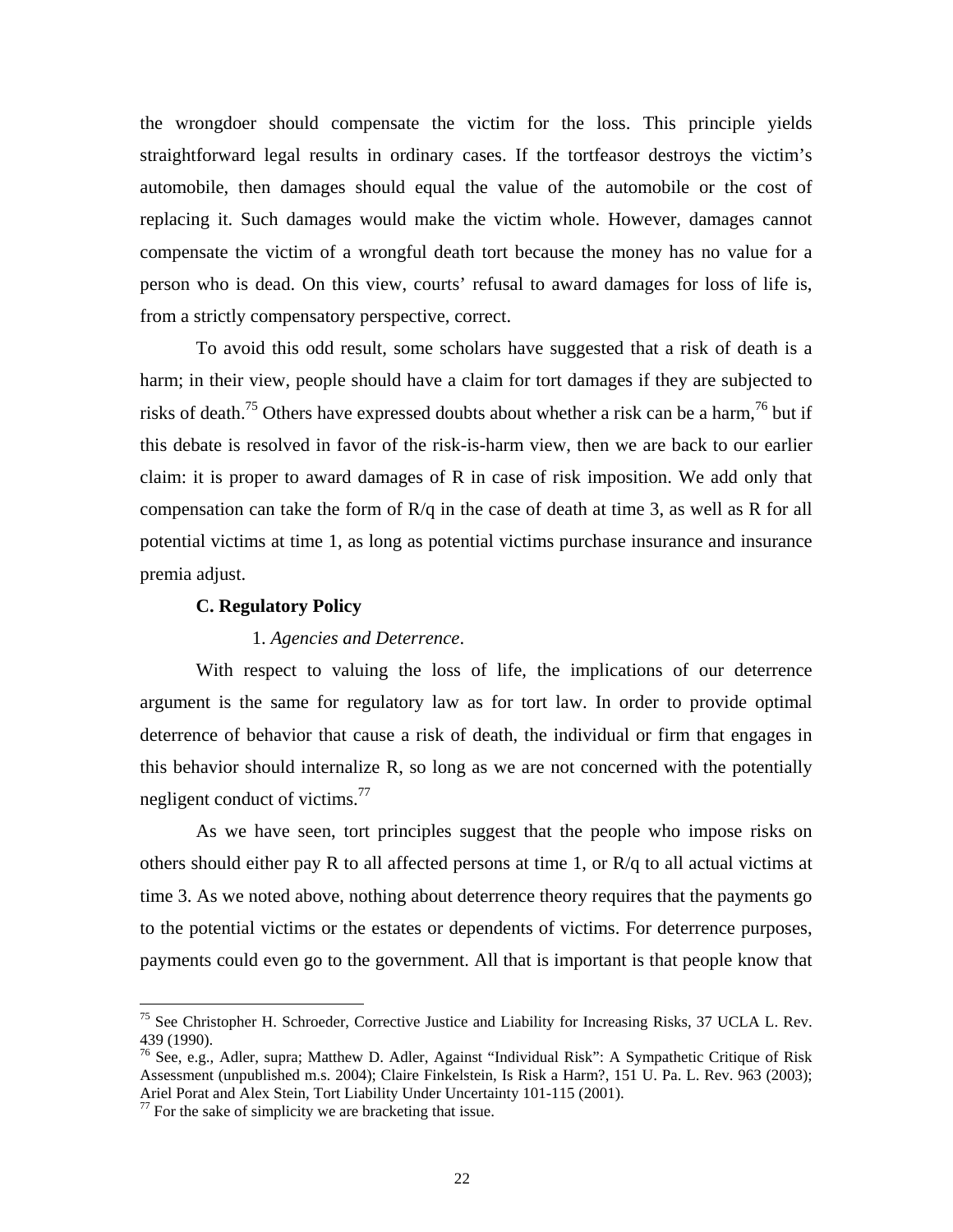they will have to pay for imposing risks on other people, and will have to pay an amount equal to the victims' willingness to pay to avoid the risk.<sup>78</sup> Payment to victims, potential victims, dependents, and estates may provide other kinds of incentives, such as the incentive to bring lawsuits, and these incentives might be valuable, but they should be kept separate at the theoretical level.

Federal regulations do not require firms to pay damages to people who are killed as a result of their behavior. Instead, regulatory agencies direct firms to take precautions be ordered to take precautions such that the joint costs of precautions and expected losses are minimized. For example, if the firm's activities impose a  $1/10,000$  risk on 1 million people, and the cost of incurring the risk is \$500 per person, then the firm is implicitly causing harm of \$500 million. One can conceptualize this equivalently as causing \$500 of issue regulations that restrict the behavior of the firm and similar firms. In the regulatory that (in theory) are the precautions that the firms would take if they were subject to (optimal) tort liability. If the firms fail to take these precautions, they are fined or punished in some other way. To determine the optimal level of precautions, agencies must perform on their own the calculations that tort law leaves to the potential tortfeasor. Thus, when firms impose risks of death on people, agencies must value those risks, just as in tort law. The analysis is the same as in tort theory. If a firm's behavior increases the risk of death by q, and people are willing to pay R to avoid that risk, then the firm should harm to 1 million people or \$5 million of harm to 100 people, those who actually die as a result of the behavior. The regulatory agency uses these figures in a cost-benefit analysis: if these costs are greater than the benefits from the firm's activities, then the agency will context, this is in fact the standard theory of valuation of statistical lives<sup>79</sup> (what we prefer to call valuation of statistical mortality risks).

Tort law and regulatory law, then, require decisionmakers to attach a value to R, the amount of money a person will pay to avoid a risk of death. But R is not the only loss

<span id="page-24-0"></span>question whether the legal system should use willingness to pay or willingness to accept. On the difference, and the Coase Theorem, 98 J. Pol. Econ. 1325 (1990).<br><sup>79</sup> See, e.g., W. Kip Viscusi, Fatal Tradeoffs (1994); EPA, Guidelines for Preparing Economic Analyses  $78$  Or under negligence law, only if they do not take the cost-justified precautions. We also bracket the see Daniel Kahneman, Jack L. Knetsch, & Richard H. Thaler, Experimental Tests of the Endowment Effect

<span id="page-24-1"></span><sup>(2000);</sup> Circular C-4, supra note.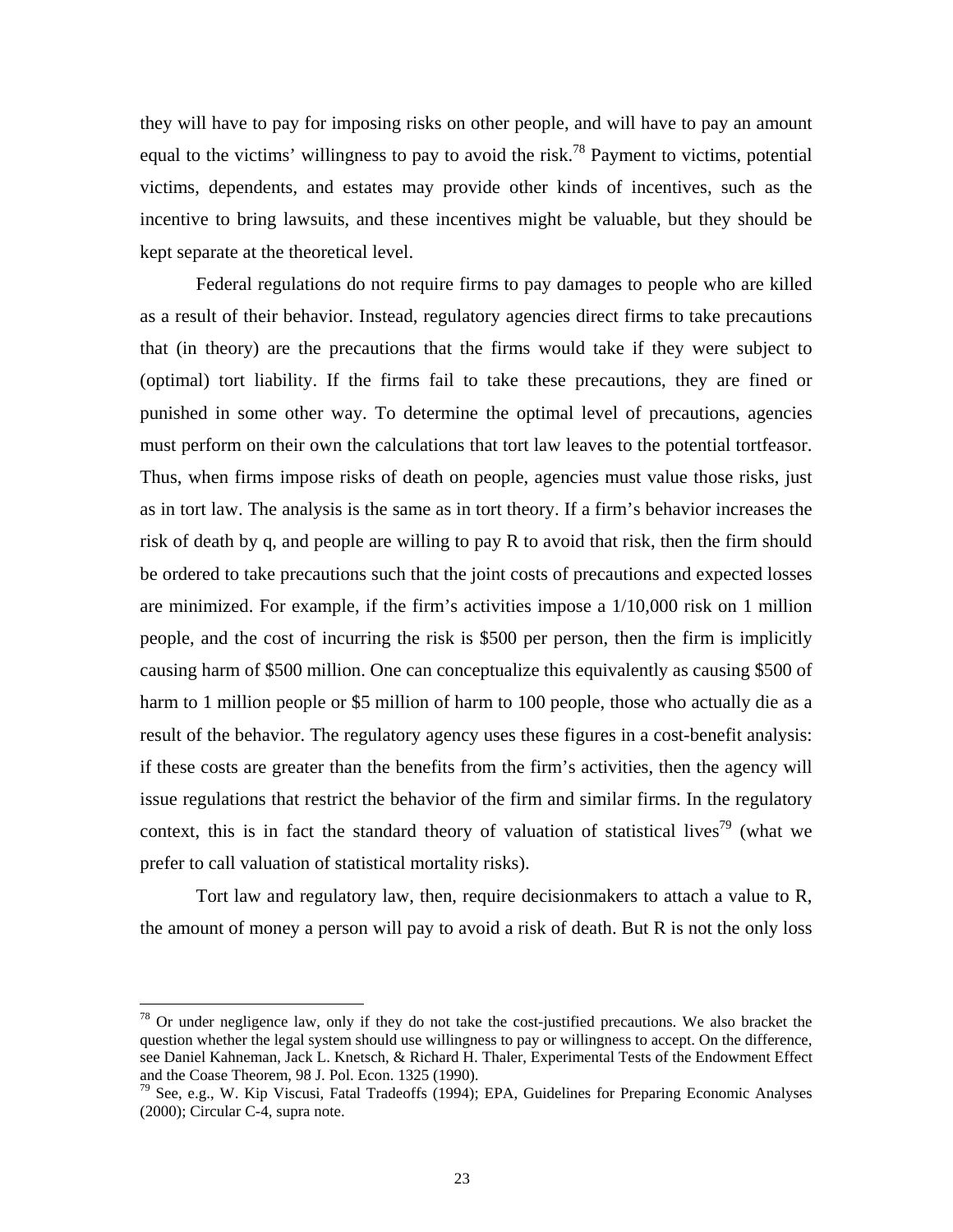that is imposed when a person dies. We have briefly described the general approach to the valuation of R; Part III goes into more detail.

#### 2. *Coordinating Judicial and Agency Behavior.*

According to standard wisdom in law and economics, tort law and regulatory law have redundant functions: both deter cost-unjustified behavior. Reliance on one rather than the other should depend on their special investigation and enforcement advantages.<sup>80</sup> In the regulatory context, a significant disadvantage is that agencies need a great deal of information, on both the cost and the benefit side, to produce optimal regulations. By contrast, damage rules for torts require courts to assess costs alone. If the two systems overlap—if, as is often the case, they govern the same behavior—they may interact in complex ways. If both systems are optimal, and as a result people would take appropriate care if either were in place, the regulatory system will generate unnecessary administrative costs and possibly excessive deterrence. Suppose, for example, that the rules of tort liability and damages imposed the proper incentives; if so, there would be no need for regulations, which could introduce distortions. Regulations are necessary largely because many of those who are harmed by private conduct are unlikely to bring suit and to receive compensation. In the context of air pollution, for example, chains of causation are exceedingly difficult to trace, and those who fall prey to life-threatening or fatal diseases are unlikely to know that pollution is responsible. Because of collective action problems and informational deficits, tort law will not provide adequate incentives even if it is optimally tailored.

deterrence and of compensating those who deserve it. Such an agency would avoid the incentives. If federal agencies acted like the FCDA, compensation would not be necessary via the tort system. And if courts acted like the FCDA, compensating people We can clarify the problem by imagining the existence of a single agency, say the Federal Compensation and Deterrence Agency (FCDA), with the task of ensuring optimal redundancy that is a possible outcome of parallel systems of tort law and agency regulation. It would also see compensation as part of the provision of appropriate while creating proper incentives, there would be no need for agency regulations.

<span id="page-25-0"></span> $80$  For example, agencies can better deter behavior that produces harm with long latency periods. See Shavell, supra, at 277-86.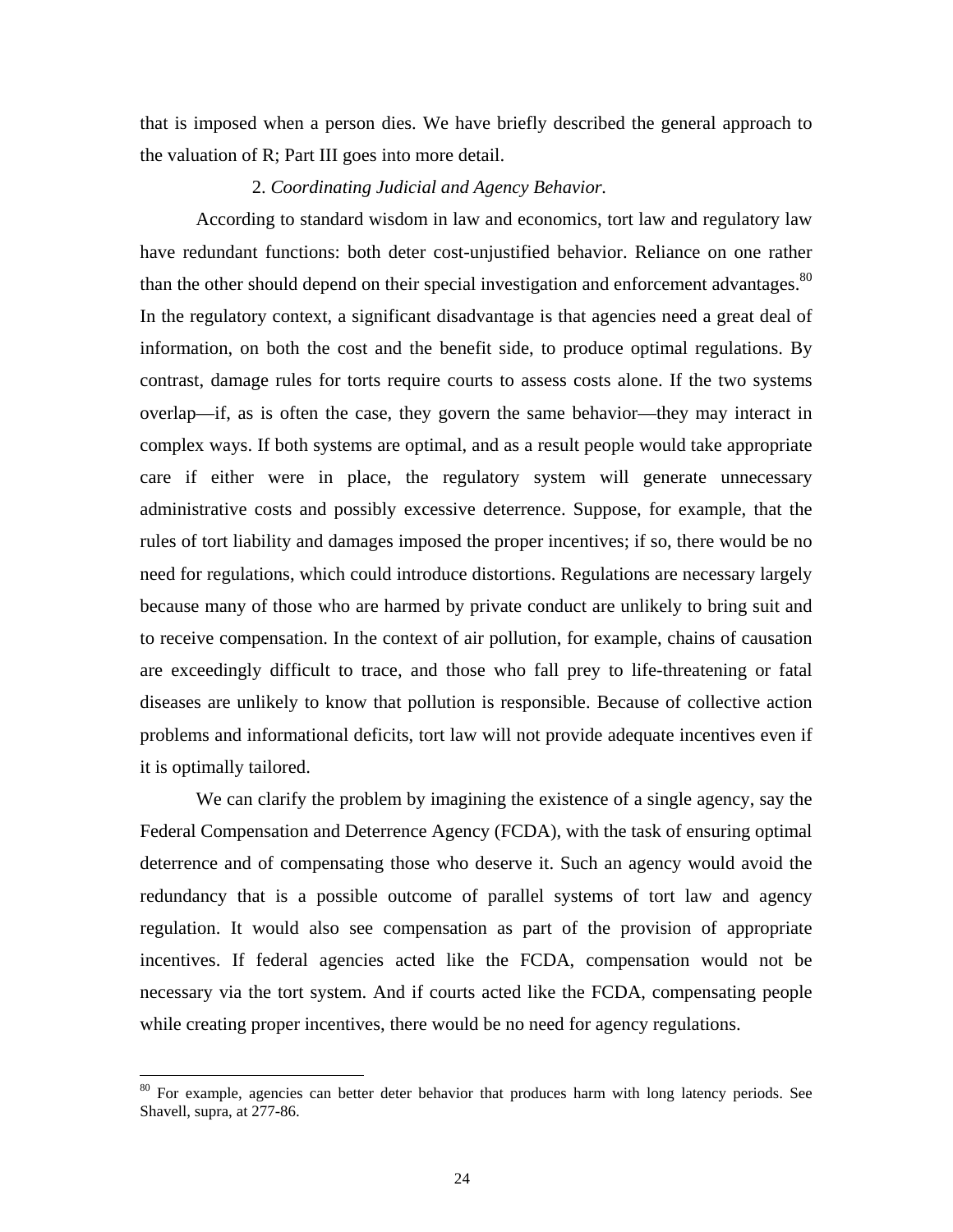So long as the two systems are in place, they should be designed so as to be complementary—a task that has yet to be attempted and that we will not explore here. In the real world, the existence of two systems is likely to be harmless, at least most of the time. P eople who take cost-justified precautions avoid fines (from regulatory agencies) and damage payments (from tort victims); people who take suboptimal precautions risk both. In theory, then, people whose behavior is regulated by both systems will not be overdeterred.<sup>81</sup> If one system is optimal and the other is suboptimal, however, it is important that the suboptimal system yield to the other; regulatory preemption may accomplish this task when regulations impose the proper level of care and when tort liability would distort incentives. <sup>82</sup>

to fly will drive instead. Even though both tort law and the agencies use valuations that A more interesting difficulty arises when two activities that are partial (or full) substitutes are regulated by different systems that rely on different valuations. Consider, for example, automobile travel, which is mainly but not entirely regulated by the tort system (regulations affect the design of cars and highways, too) and short-haul air travel, which is mainly but not entirely regulated by agencies (tort law also matters, of course). Suppose that agencies and tort law use reasonable but different life valuations. This may distort incentives and cause people to substitute from driving to flying or vice versa. To see why, focus on the valuation of lives of third parties (on the ground victims of air crashes, pedestrians). If tort law values victims less than regulatory law, then—all else equal—driving will be cheaper than flying. So some people who would otherwise prefer are within the reasonable range, it would be better if they both use the *same* valuation than if they use different valuations, even if one must arbitrarily pick one number from the range.

<span id="page-26-0"></span><sup>&</sup>lt;sup>81</sup> In simple models, tort damages for negligence can be arbitrarily higher than the actual loss, and optimal deterrence will still be obtained; however, this result does not necessarily hold in more complex models, where damages may provide victims perverse incentives to engage in contributory negligence or otherwise expose themselves to the regulated activity "too much." But even if there is an optimal level of damages, the government can set the fines for regulatory violations such that the expected tort damages pl us fines equal the optimal level.<br><sup>82</sup> See, e.g., Alan Schwartz, Proposals for Products Liability Reform: A Theoretical Synthesis, 97 Yale L.J.

<span id="page-26-1"></span><sup>353, 388-92 (1988) (</sup>arguing that compliance with regulations should immunize firms from product liability).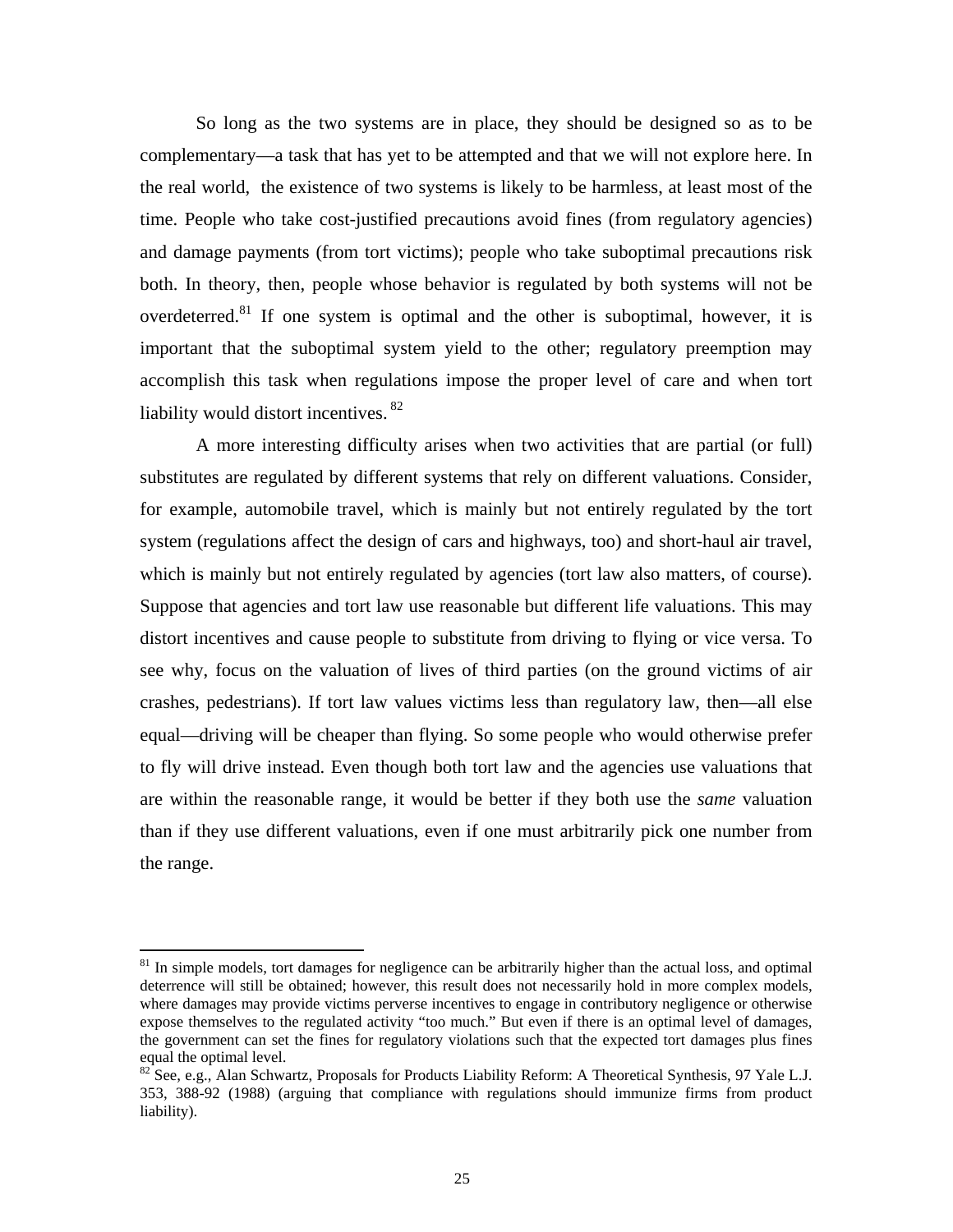This point suggests that it would be valuable for the federal government to create an agency or commission that determines focal or recommended valuations, and urges courts to adopt them, taking advantage of the willingness of courts to allow themselves to be influenced by agency judgments in other contexts. Consider, for example, a Federal Loss Valuation Commission, one that would set forth guidelines for determining the value of loss of life, loss of spouse, grief, and so forth, for use by courts in tort cases and by regulatory agencies in their cost-benefit analyses. The guidelines might or might not be purely advisory, but in any event they would tend to bring about a greater uniformity and also stimulate more systematic thinking about valuation of losses. But investigation of this possibility would take us well beyond our central concerns here.

#### **III. What Is the Value of the Loss of Life?**

#### **A. General Issues**

We have seen that agency practices grow out of real-world evidence involving labor markets. In principle, this is a reasonable start under the framework we are elaborating. Regulators are attempting to produce the optimal level of deterrence by reference to actual market valuation of statistical risks. Nonetheless, serious questions might be raised about the use of these studies by EPA and other agencies.

#### 1. *Uniform Numbers or Variable Numbers*

figure on the ground that it represents the median in the relevant studies.<sup>85</sup> But there is a risk of arbitrariness in fastening on that median figure, certainly if we lack reason to believe that the relevant study is the most accurate. In fact a more general look at the VSL data produces further puzzles and wider ranges. Some studies find no compensating The underlying studies of market behavior show significant variety in the crucial figures, ranging from \$0.7 million, in 1997 dollars, to \$16.3 million.<sup>83</sup> Recently OMB stressed that a "substantial majority of the resulting estimates of VSL vary from roughly \$1 million to \$10 million per statistical life.<sup>84</sup> The EPA has adopted the \$6.1 million

<u>.</u>

<span id="page-27-0"></span><sup>&</sup>lt;sup>83</sup> See EPA, Guidelines for Preparing Economic Analyses 89 (2000). For a detailed outline and discussion, see Richard W. Parker, Grading the Government, 70 U Chi L Rev 1345, 1485-86 (2003). <sup>84</sup> Circular A-4, supra, at 30. <sup>85</sup> Id.

<span id="page-27-1"></span>

<span id="page-27-2"></span>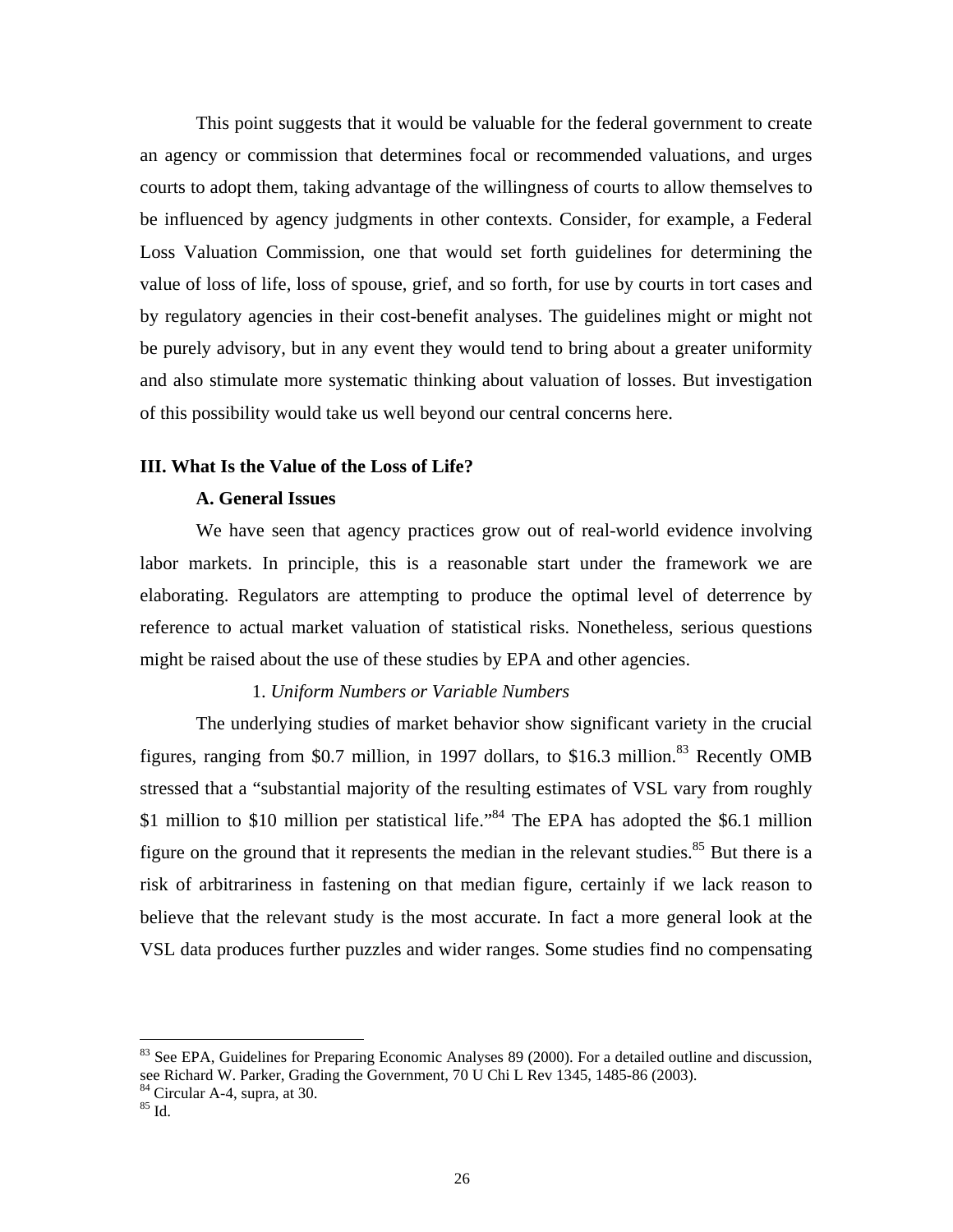differentials at all, indicating a VSL of  $zero^{86}$ —implausibly low, to say the least, for purposes of policy. Others find that non-unionized workers receive negative compensating differentials for risk, that is, they appear to be paid less because they face mortality risks.<sup>87</sup> Another study finds that African-Americans receive no significant compensating wage differential and hence that their particular VSL is zero.<sup>88</sup> On the other hand, it is possible to find studies finding a VSL not below the range in Table 2 but above it; consider the finding that for people who choose jobs with low level risks, the VSL is as much as \$22 million.<sup>89</sup> The most recent meta-study, far more comprehensive than EPA's own analysis, finds that most studies produce a range of between \$3.8 million and  $$9$  million.<sup>[90](#page-28-4)</sup> An obvious issue is the grounds for these nontrivial differences.

#### 2. *Worker Ignorance*

A different objection would point to worker ignorance. Perhaps workers are unaware of the risks that they are running. If so, the labor market studies do not really show h ow workers are trading off risks for money, and hence they are essentially useless. judgment is incorrect, then the current numbers need to be rethought, on the ground that labor markets do not show informed tradeoffs between money and statistical risks. Under the cur rent theory, the regulators' task would be to use other tools, perhaps contingent This objection cannot be simply dismissed. But current agency practice depends on the judgment that the numerous studies of risk premiums indicate that sufficient numbers of workers are informed to establish a "price" for additional increments of safety.<sup>91</sup> If that valuation studies, to establish those tradeoffs.

#### 3. *Worker Coercion*

that many of the relevant workers have few options, and hence their market behavior-Do workers voluntarily trade risks for dollars? An obvious objection would be trading off a risk of 1/10,000, say, for an apparently low sum—is in an important sense involuntary.<sup>92</sup> If taken as a normative claim about voluntariness, the claim may be right:

<span id="page-28-0"></span><sup>&</sup>lt;sup>86</sup> See Peter Dorman and P. Hagstrom, Wage Compensation for Dangerous Work Revisited, 52 Industrial and Labor Relations Rev. 116 (1998).<br><sup>87</sup> Viscusi and Aldy, supra note, at 44.<br><sup>88</sup> Leeth and Ruser, supra note.

<span id="page-28-1"></span>

<span id="page-28-2"></span>

<span id="page-28-3"></span><sup>89</sup> Viscusi and Aldy, supra note, at 23.

<span id="page-28-4"></span><sup>90</sup> See id., at 18.

<span id="page-28-5"></span> $91$  See W. Kip Viscusi, supra note; Viscusi and Aldy.

<span id="page-28-6"></span> $92$  See Frank Ackerman and Lisa Heinzerling, Priceless (2003).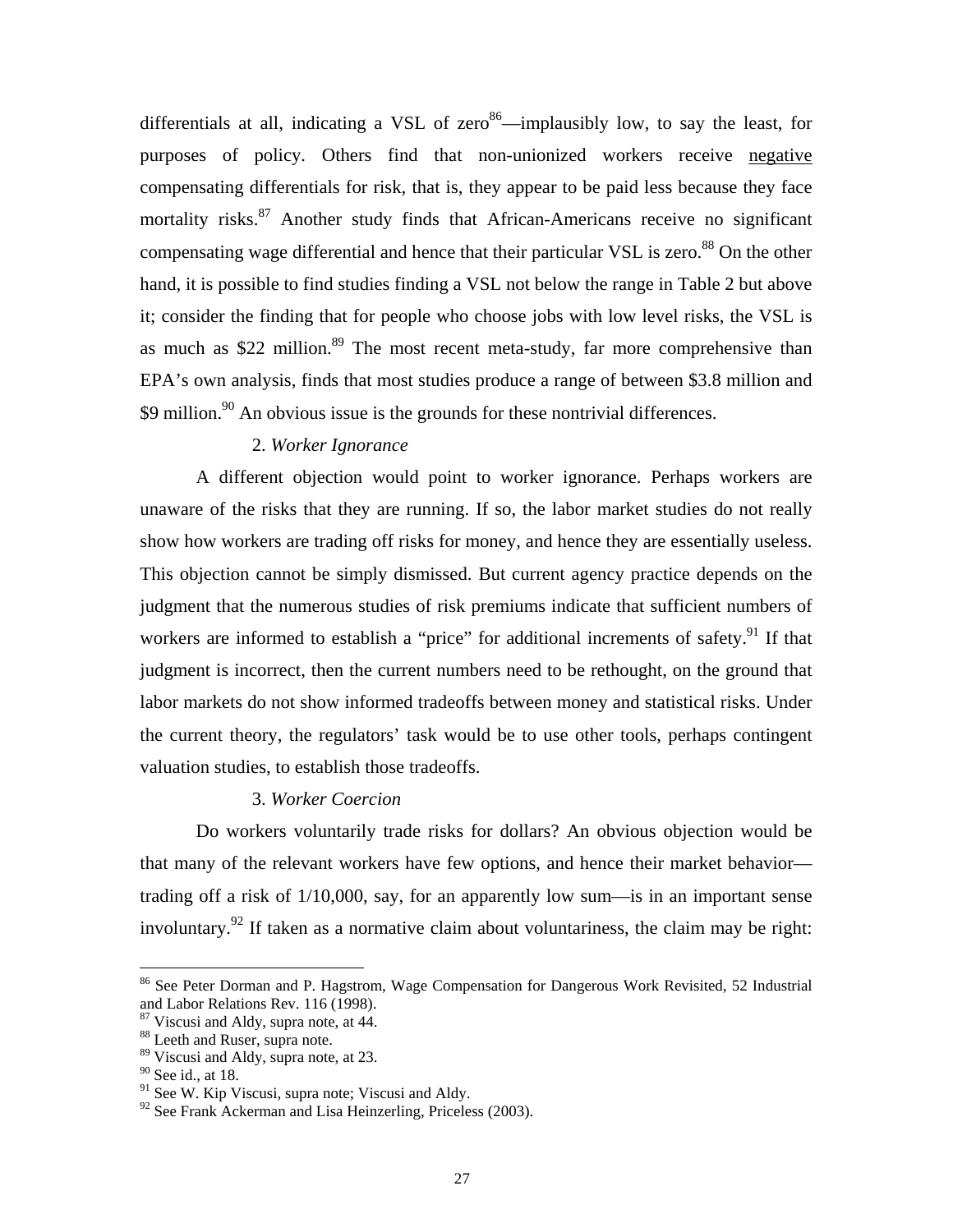When people have few or bad options, their choices might not count as voluntary. But if taken as an objection to VSL studies, the claim is less helpful. Under the theory that we have outlined, the question is how much people are willing to pay to eliminate specified risks. Of course people are willing to pay less, for risk reduction, if they have less to pay. Note also that the VSL numbers for workers are not radically different from the corresponding numbers generated by purchases of cars, housing, and so forth<sup>93</sup>—a fact that weakens the suggestion that coercion lies behind the employment figures.

In any case government does workers no favors by requiring them to "buy" more health protection than they want. Suppose, for example, that workers are generally willing to accept \$600 to run a risk of  $1/10,000$ . If an agency bans that deal, and forbids workers from running that risk at that price, it will not improve workers' welfare. This is simply a specific example of the general proposition that when people's circumstances lead them to make harsh deals, they are usually not helped when government blocks those deals. Of course the analysis would be different when those who receive the benefits of regulation do not also pay for it.  $94$ 

#### 4. *Uniformity and Individuation*

Agency regulations use a single value for a statistical life, but a moment's reflection should be enough to show that by the very theory that agencies now use, this is a blunder.<sup>95</sup> There are several problems here.

statistically identical mortality risks.<sup>96</sup> Would people really show the same VSL for 1/100,000 risks of deaths from lung cancer, car crashes, plane crashes, strokes, and Alzhei mer's disease? An affirmative answer would be extremely surprising, and a great First, people will almost certainly show a large difference in the dollar value of deal of evidence suggests otherwise. The American economy contains a wide range of occupations and industries, and a uniform VSL should not be expected to emerge from

<span id="page-29-0"></span> $93$  See W. Kip Viscusi, supra note; Viscusi and Aldy, supra note.

<span id="page-29-1"></span><sup>&</sup>lt;sup>94</sup> This complication is discussed in Cass R. Sunstein, Valuing Life: A Plea for Disaggregation, Duke LJ (forthcoming 2004). Compare Circular A-4, supra note, at 30 (rejecting adjustments in VSL "to reflect the specific rule context").

<span id="page-29-2"></span> $9\bar{5}$  See id.

<span id="page-29-3"></span><sup>&</sup>lt;sup>96</sup> See Richard L. Revesz, Environmental Regulation, Cost-Benefit Analysis, and the Discounting of Human Lives, 99 Colum. L. Rev. 941, 962–74 (1999). For evidence, see James Hammitt and Jin-Tau Liu, Effects of Disease Type and Latency on the Value of Mortality Risk, 28 J Risk and Uncertainty 73 (2004).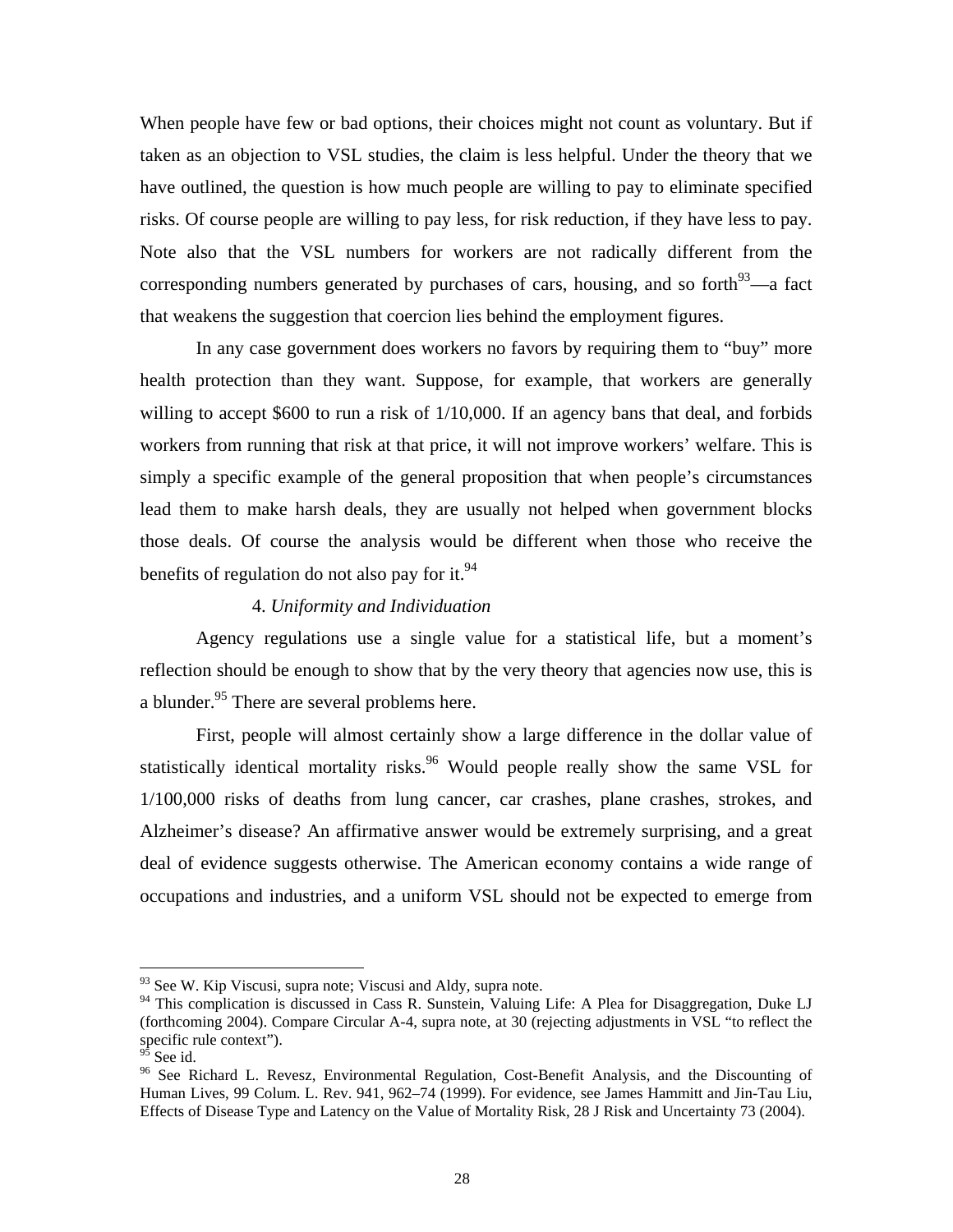each of them. Indeed, a recent study finds significant differences across both occupations and industries,  $97$  with blue collar workers showing a higher VSL than others.<sup>98</sup>

It is inevitable that a wide range of values would emerge from studies that looked separately at machine operators, executive positions, sales, dental technicians, equipment cleaners, security guards, and secretaries  $99$ —and undoubtedly diverse values could be found within each category. In addition, many risks controlled by the EPA are qualitatively different from the workplace risks that EPA has used to generate its VSL. There is considerable evidence that the risks associated with cancer produce a higher WTP than other kinds of risk.<sup>100</sup> For example, Hammit and Liu find that in Taiwan, willingness to pay to eliminate a cancer risk is about one-third larger than WTP to avoid a risk of a similar, chronic degenerative disease.<sup>101</sup> The "cancer premium" might be produced by the "dread" nature of cancer; it seems well-established that dreaded risks produce special social concern, holding the statistical risk constant.<sup>102</sup>

differences in their VSL. This is partly because they are risk-averse or risk-inclined, and partly because of differences in terms of both wealth and income. Continuing national income growth means that studies from the 1970s, on which agencies now rely, populations should, under the prevailing theory, produce a higher VSL than similar program s aimed at poor populations. Those who have a great deal of resources will Second, both individuals and groups should be expected to show significant understate VSL.  $^{103}$  Equally important, risk reduction programs that are aimed at wealthy naturally show a higher VSL than those with little. According to the theory that now

<u>.</u>

<span id="page-30-0"></span> $97$  W. Kip Viscusi, The Value of Life: Estimates With Risks by Occupation and Industry, 42 Ec. Inquiry 29, 39-41 (2004)

<span id="page-30-1"></span><sup>98</sup> Id.

<span id="page-30-2"></span><sup>&</sup>lt;sup>99</sup> See id. at 33. Viscusi does not produce separate numbers for the different occupation groups, but his data clearly indicate that separate numbers would emerge.

<span id="page-30-3"></span><sup>&</sup>lt;sup>100</sup> See Richard L. Revesz, Environmental Regulation, Cost-Benefit Analysis, and the Discounting of Human Lives, 99 Colum. L. Rev. 941, 962–74 (1999).

<span id="page-30-4"></span>

<span id="page-30-6"></span><span id="page-30-5"></span>

<sup>&</sup>lt;sup>101</sup> See Hammitt and Liu, supra note.<br><sup>102</sup> See Paul Slovic, The Perception of Risk (2000).<br><sup>103</sup> See Dora L. Costa & Matthew E. Kahn, The Rising Price of Nonmarket Goods, 93 Am. Econ. Rev. (Papers & Proc.) 227, 229 tbl.1 (2003) (suggesting likely current value of \$12 million). For recent evidence regulation, the EPA also noted in its sensitivity analysis that the appropriate adjustment would increase the that the current numbers are indeed too low, see W. Kip Viscusi, Racial Differences in Labor Market Values of a Statistical Life, 27 J. Risk & Uncertainty 239, 252 tbl.5 (2003) [hereinafter Viscusi, Racial Differences], finding values as high as \$15.1 million in the case of white males. In the context of arsenic VSL from \$6.1 million to \$6.7 million. 66 Fed. Reg. at 7012. For recent evidence, suggesting that the current VSL is \$4.7 for a full sample, \$7 million for blue-collar males, and \$8.5 for blue-collar females. See W. Kip Viscusi, The Value of Life: Estimates With Risks by Occupation and Industry, 42 Ec. Inquiry 29  $(2004)$ .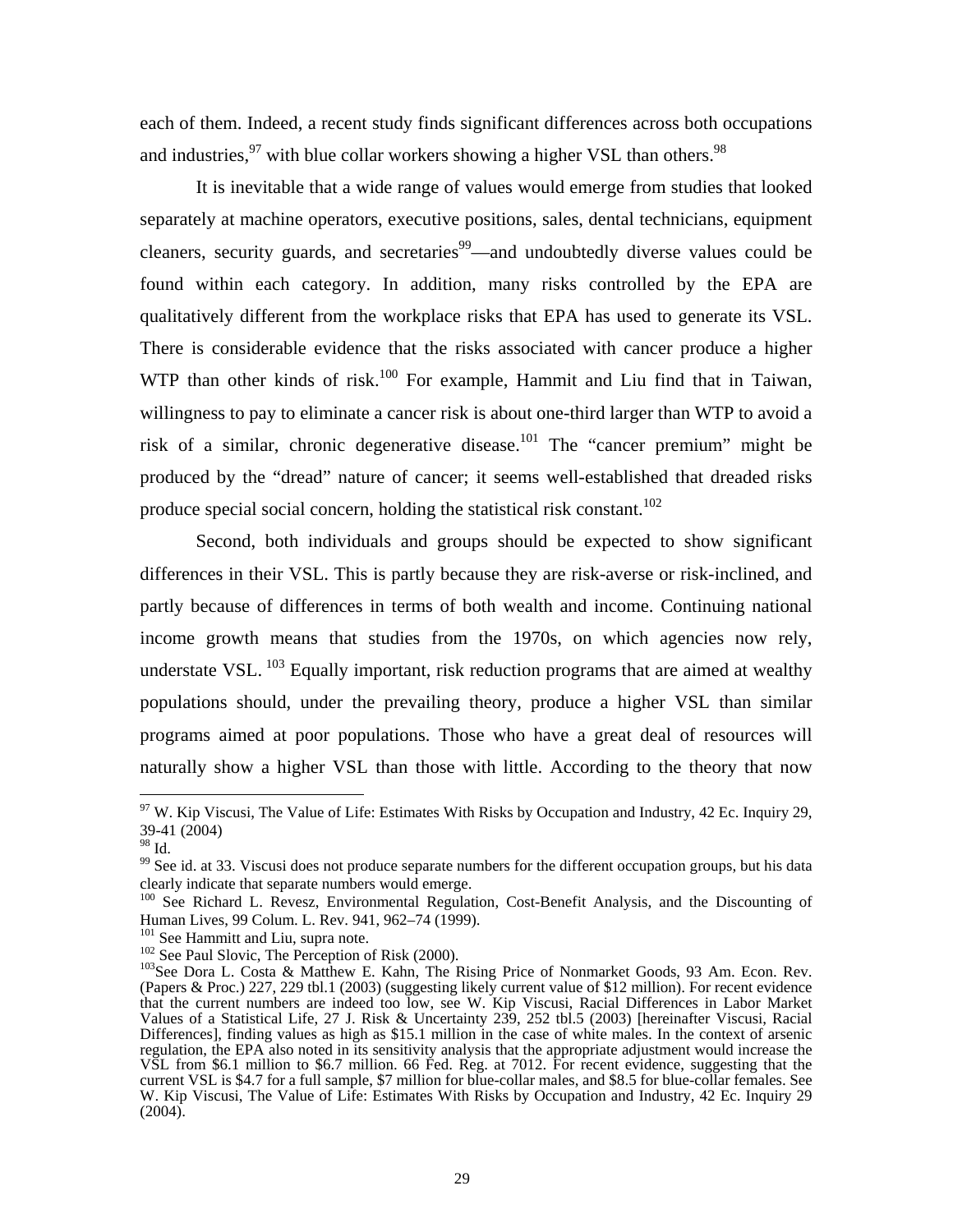animates regulatory practice, agencies should use a VSL that corresponds to the actual number for the population at stake.

This point has numerous implications. The workplace studies on which agencies currently rely involve people with income that is below the population-wide median; to that extent, the numbers are too low as applied to a population that is more representative of the nation as a whole. Agency distinctions between wealthy and poor populations would undoubtedly be quite controversial, but they are required by the very theory that agencies currently use. Less controversially, recent evidence suggests that older people show a lower VSL than younger people, $104$  and that distinction might well be incorporated into regulatory policy.

The general conclusion is that use of WTP has a plausible logic to it, that variable numbers make far more sense than uniform ones, and that the real question involve information and administrability. Regulatory programs often affect thousands or even million s of people at the same time, and full individuation is therefore impossible. A rule that calls for minimum levels of air quality cannot provide air quality that is perfectly calibrated to each person's WTP. Nonetheless, agencies could certainly move in the direction of greater individuation. So long as the WTP figures are accurate, government does well to begin with them. Exactly the same is true for courts in wrongful death actions.

#### **B. Dependents**

sometimes an amount for grief, distress, and loss of companionship.<sup>105</sup> [R](#page-31-1)egulatory policy Tort law generally awards dependents the portion of the victim's future income that would have supported those dependents if the victim had lived a normal life, plus usually ignores the loss to dependents.<sup>106</sup> What is the proper treatment?

dependants feel grief or emotional distress. Second, the dependents are deprived of An act that kills a breadwinner harms dependents in two ways. First, the support—a source of income. It is possible, of course, that people's WTP incorporates both of these harms—that when a worker, for example, is WTP \$60 to eliminate a risk of

<span id="page-31-0"></span><sup>&</sup>lt;sup>104</sup> Joseph P. Aldy and W. Kip Viscusi, Age Variations in Workers' Value of a Statistical Life (2003), forthcoming.<br><sup>105</sup> See Dobbs, supra, at 430-34.<br><sup>106</sup> Our searches of the Federal Register database have disclosed no regulatory impact analyses that attempt

<span id="page-31-1"></span>

<span id="page-31-2"></span>to monetize losses to dependents resulting from the deaths of breadwinners.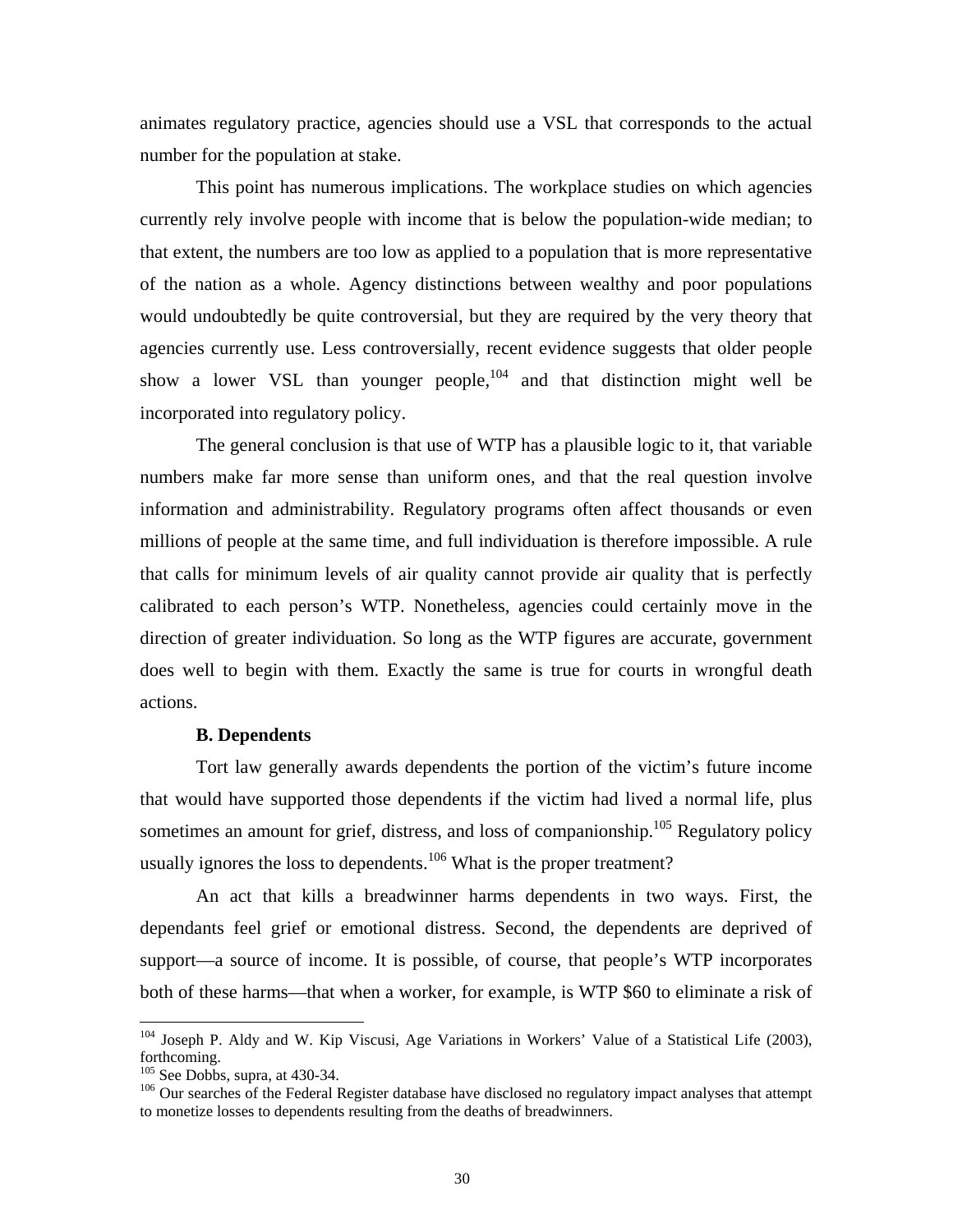1/100,000, a portion of that figure reflects the worker's desire to reduce the losses of those who depend on him. For this to be so, however, workers would have to be pure altruist s as well as aware of the universe of losses, and we believe that it would be heroic to assume that the WTP figures fully incorporate those losses. The extent to which they do so is an empirical question on which information is absent. Grief and lost income raise quite different issues, and so we discuss them separately.

#### 1. *Grief*

account as well as more conventional losses. Although grief will be felt by many When a person dies, his dependents such as his spouse and children are likely to feel grief. Grief is a welfare loss, and potential tortfeasors should take this loss into nondependents as well, including friends and adult children, and grief felt by these people are welfare losses as well, we will confine our attention to dependents, for whom the emotional distress is likely to be particularly acute.

see grief as a welfare loss, and all things equal would prefer to avoid it, they might think that they *ought* to feel grief if a loved one dies, and in any case they would find it a risk of 1/50,000?" This question, whose answer should incorporate anticipated grief, is One reason for excluding grief is the difficulty of monetizing it. How can the WTP for grief be determined? The very question might seem absurd. Although it is easy to imagine contingent value questions that ask, "How much are you willing to pay today so that you would not feel grief if a loved one died at some time in the future?", we suspect that people would have difficulty answering this question. Even though people exceptionally difficult or even impossible to monetize the value of not feeling grief. Other contingent valuation questions seem more promising. For example, people might be asked, "How much are you willing to pay to avoid having your spouse be subjected to not fundamentally different from others that are taken seriously in the context of regulatory policy.[107 B](#page-32-0)ut contingent valuation studies generally face serious questions of

<span id="page-32-0"></span> $107$  See Ian J. Bateman and Kenneth G. Willis, eds, Valuing Environmental Preferences (Oxford 1999); Cass R. Sunstein, The Arithmetic of Arsenic, 90 Georgetown L. J. 2,255 (2002) (discussing contingent valuation study involving nonfatal cancer).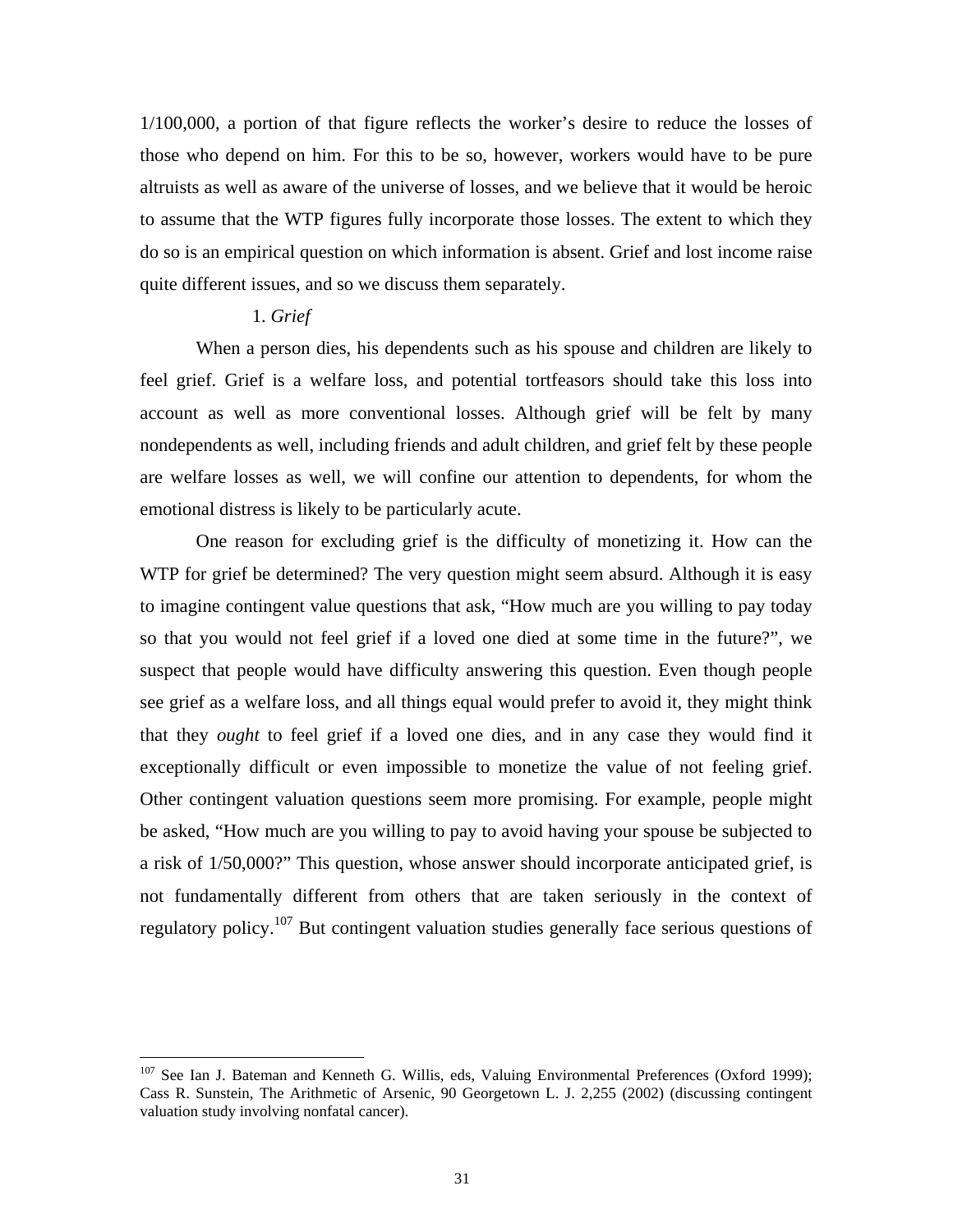reliability, $108$  and the valuation of risks faced by loved ones faces those questions in unusually acute form.

A better approach might be to find proxies. Consider, for example, the problem of valuing the grief felt from the death of a spouse. Studies show that married people are happier than unmarried people, and that part of this happiness is in part a result of emotional closeness and companionship.<sup>109</sup> Although the work is not at an advanced stage, it suggests that the difference between the happiness of a married person and a widowe d person can be quantified using simple scales based on subjective assessments of convert this difference into annual units; (3) multiply (1) and (2). one's emotional well-being.<sup>110</sup> To derive a WTP to avoid grief from a spouse's death, one would need to (1) determine the average length of time that the grief persists (for example, until remarriage); (2) find an equivalent happiness difference in an area of life that has been reliably monetized (for example, WTP to avoid disease or depression), and

A very crude estimate can be made from a recent study. This study shows that a person who is married has the level of self-reported happiness equivalent to that felt by a widowed person who receives an extra \$100,000 per year (in 1990 dollars) but is otherwise equivalent.<sup>111</sup> If the average number of years before remarriage or the "natural" termination of the original marriage (from divorce, or normal mortality) is, say, 5 years, then the welfare loss is equivalent to about \$500,000 (or closer to \$400,000 with discounting). We emphasize that this figure is meant for illustrative purposes, both because the methodology is different from the standard VSL methodology and because the methodology is very new and at an early stage of testing and development. In addition, the study does not quite capture grief; if it captures anything, it is the monetary

<span id="page-33-0"></span><sup>&</sup>lt;sup>108</sup> See Richard B. Stewart, Liability for Natural Resource Injury: Beyond Tort, in Analyzing Superfund: Economics, Science, and Law 219, 234-37 (Richard L. Revesz & Richard B. Stewart eds., 1995); Symposium, Contingent Valuation, 8 J. Econ. Persp. 3 (1994).

<span id="page-33-1"></span><sup>&</sup>lt;sup>109</sup> See Ed Diener et al., Similarity of the Relations Between Marital Status and Subjective Well-Being Across Cultures, 31 J. Cross-Cultural Psych. 419 (2000); Michael Argyle, Causes and Correlates of Happiness, in Well-Being: The Foundations of Hedonic Psychology 359-62 (Daniel Kahneman et al. eds. 1999).<br><sup>110</sup> See Bruno S. Frey and Alois Stutzer, Happiness and Economics 57-58, 62-63 (2002).

<span id="page-33-2"></span>

<span id="page-33-3"></span> $111$  The study essentially finds correlations between self-reported happiness, on the one hand, and various life events, wealth, and so forth, on the others. See Andrew J. Oswald and David Blanchflower, Well-Being Over Time in Britain and the USA, 88 J. Pub. Econ. 1359 (2004); see also Andrew E. Clark and Andrew J. Oswald, A Simple Statistical Method for Measuring How Life Events affect Happiness, 31 Intern'l J. Epidemiology 1139 (2002).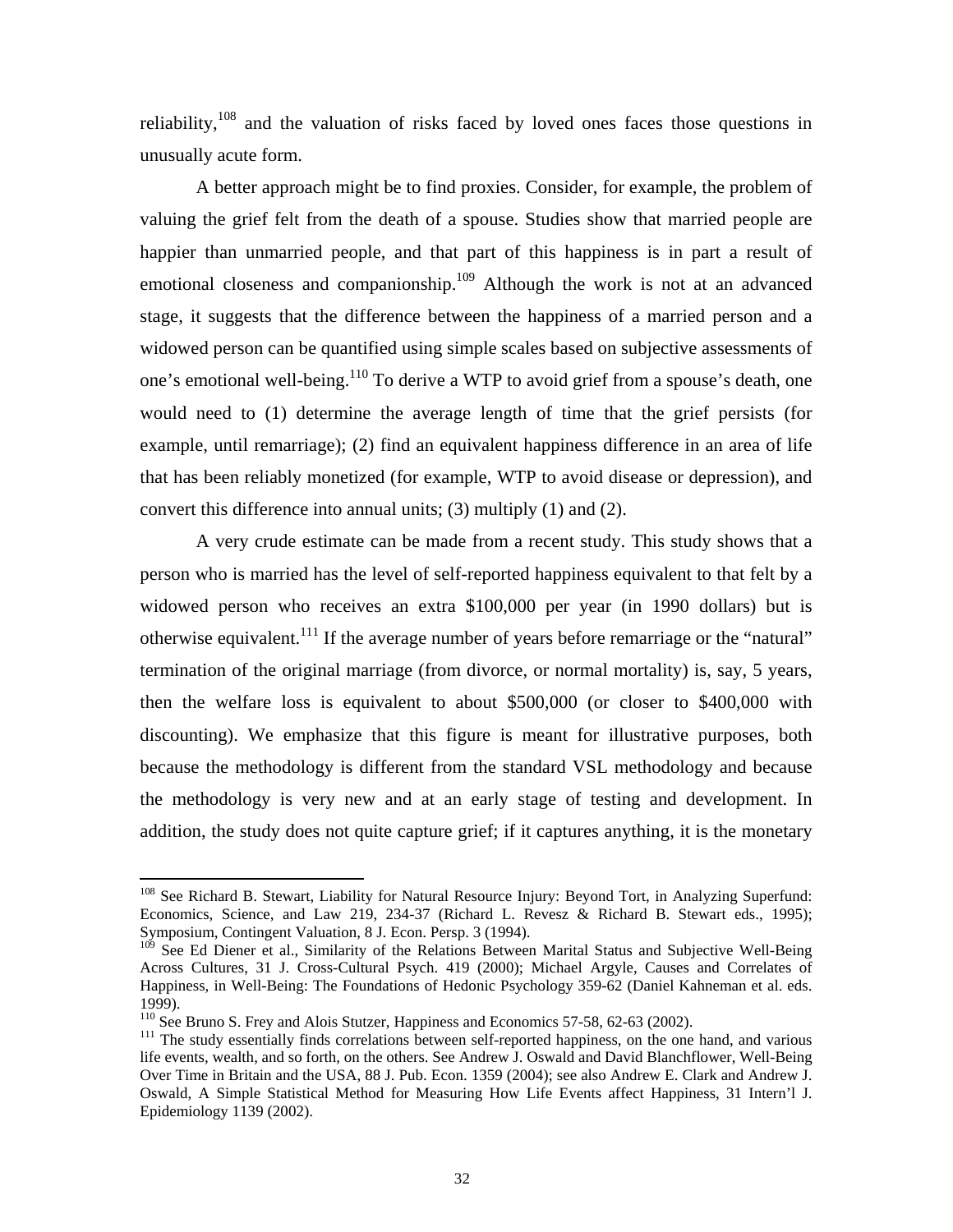equivalent of the welfare reduction from not having a spouse (a number that may be larger or smaller than grief because of the wrongful death of a spouse). Still, the study shows that the amounts under consideration are not trivial, and indeed will be much higher when the decedent has multiple dependents—children as well as a spouse.

after a few years.<sup>112</sup> We conclude that some amount for grief should be included in both jury aw ards and regulatory assessments of the loss associated with mortality risks. Any Whatever the flaws of this method, it is likely to be superior to the current alternatives. Regulatory law implicitly treats this WTP as equal to zero, which cannot be right. Tort law leaves this question to the jury, which, without any guidance, is likely to produce amounts that are unreliable, unpredictable, or both. Jurors must engage in a difficult enterprise of translating grief into monetary equivalents and in any case rely on their lay judgments, which studies suggest are systematically incorrect. For example, people tend to think that victims of traumas never fully recover their sense of well-being, when in fact the grief or mental distress that results form such traumas usually dissipates particular number has a degree of arbitrariness, but on the basis of current evidence, \$500,000 would not be the worst place to start.

#### 2*. Lost Support*

 $\overline{a}$ 

When a person dies, dependents are deprived of the portion of the victim's income and resources that were used for their benefit. It is tempting to think that the monetized welfare loss—the dependent's WTP to avoid loss of support—is equivalent to the lost support, but this is not likely to be true.

killed. What amount of money is necessary to compensate H for the loss of support? To see why, imagine a two person household consisting of H and W. W is the breadwinner, and H takes care of the house. W makes \$50,000 per year. Suddenly, W is

worse off. The new one-person household receives only \$20,000 less per year, and H The answer is *not* \$50,000 per year (that is, a lump sum of something like \$1 million). It is quite possible that many people in the position of H will now get a job that earns, say, \$30,000 per year. Most Hs are not likely to be better off than they were before from a purely financial perspective, but it would be wrong to say that they are \$50,000

<span id="page-34-0"></span><sup>&</sup>lt;sup>112</sup> See Brickman, Coates, and Janoff-Bulman, Lottery Winners and Accident Victims: Is Happiness Relative?, 37 J. Personality & Soc. Psych. 917 (1978).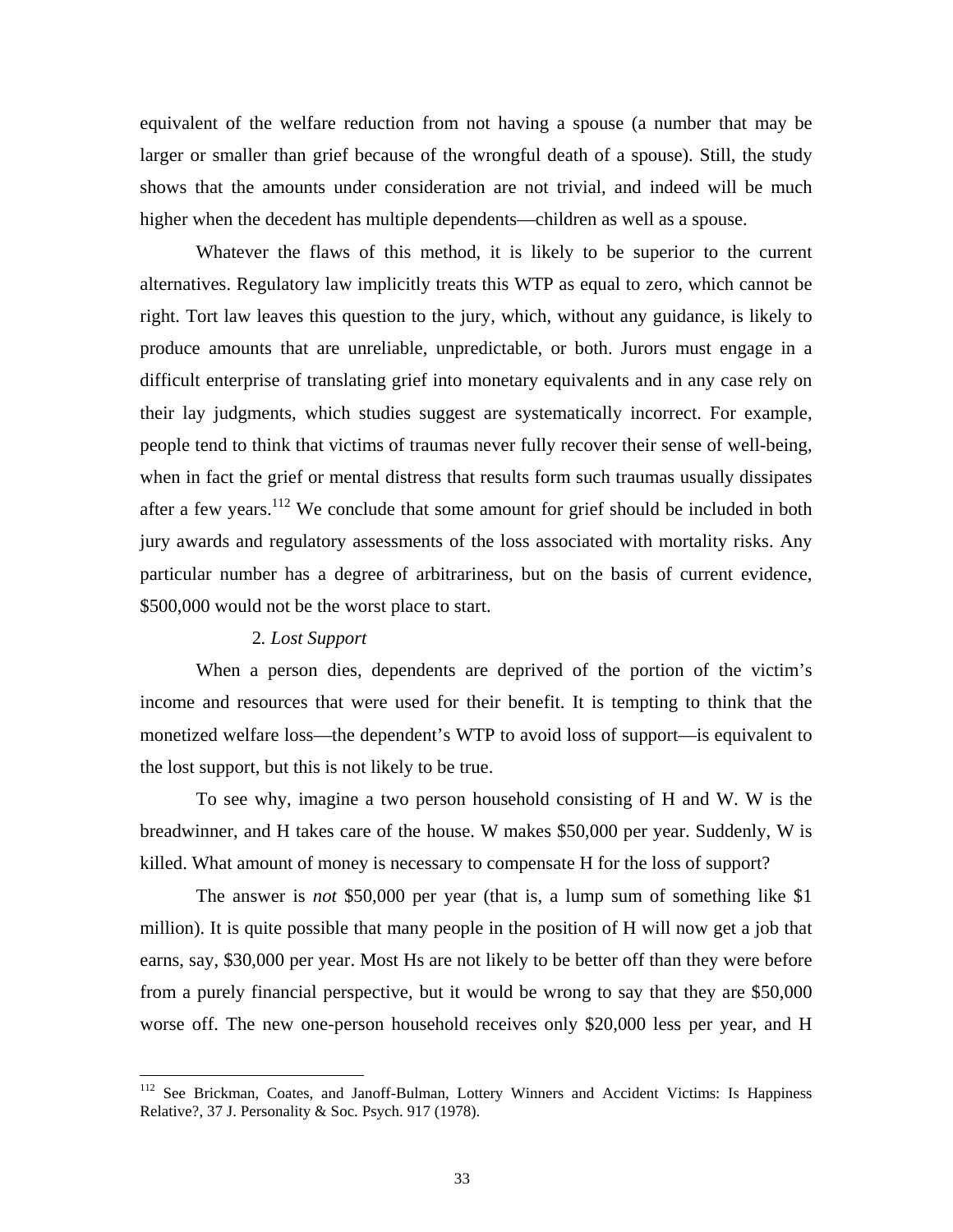does not share his income with W. H must work now, and perhaps he must pay someone to clean the house, but he also does not have to perform household services that partly benefit W, as he did before W's death.

Even if H cannot work (suppose he is disabled), the right answer is probably not \$50,00 0. For one thing, W may devote only a small portion of her income to the support of H. Perhaps she spends \$40,000 for herself, and only \$10,000 for him. On the other side, W may invest significant uncompensated work into supporting H: for example, she cooks for him. The former consideration suggests that \$50,000 is too high, the latter consideration that \$50,000 is too low.

These examples suggest that a high degree of individuation is appropriate for judgments about loss of support; no uniform number could possibly make sense. For regulators, dealing with populations rather than individuals, it would be necessary to assess the We can even imagine extreme situations, where the dependent is made better off (financially) by the breadwinner's death. Suppose that a parent neglects his children, and gives them inadequate food and clothing. The parent dies and the children are moved to the home of relatives or to a foster home, where they receive adequate food and clothing. From the perspective of financial support (but not necessarily emotional well being), the children are better off, not worse off; the loss of support caused by the death is zero. population-wide mean for the relevant beneficiaries.

determine the economies of scale from household production.<sup>113</sup> Consider two people up a single household; their annual joint costs drop to C' because one kitchen is cheaper How should loss of support be calculated? Consider first the death of a spouse in a family that has no children. As a matter of theory, a sensible approach would be to who have separate households; let their annual joint costs be C. Now the two people set than two, and so forth. As a first approximation,  $\frac{1}{2}(C-C')$  would be the annual (financial) cost to one person from the death of the other. If on average, it takes a person X years to set up a new household after the death of a spouse, then the financial cost is  $\frac{1}{2}X(C-C')$ .

<span id="page-35-0"></span><sup>&</sup>lt;sup>113</sup> See Gary S. Becker, A Treatise on the Family (30-53) (1991) (analyzing the division of labor within households).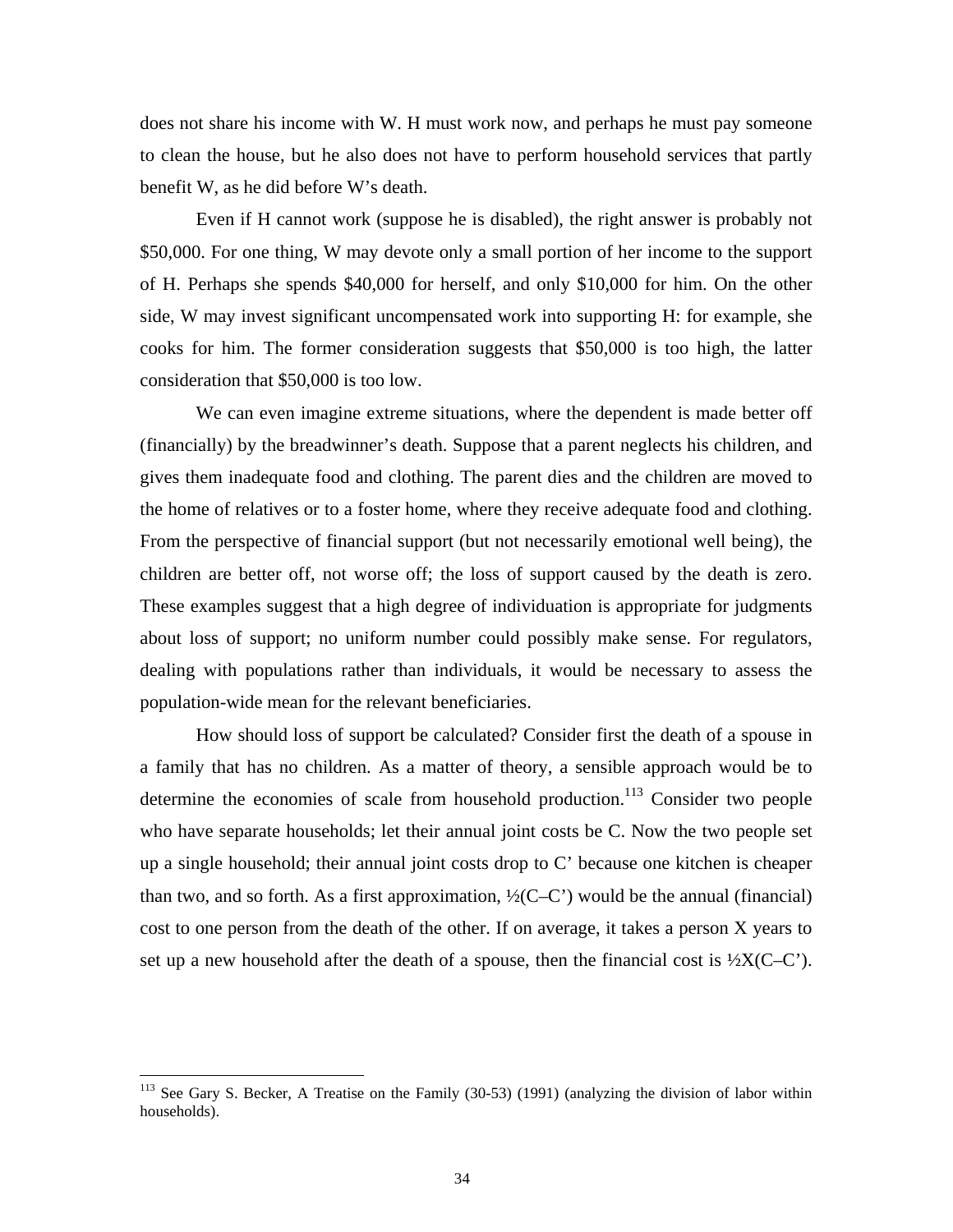This figure can be derived from existing studies that look at the financial cost of divorce.<sup>114</sup>

When children exist, the calculations are more complex. If one of two parents relatives who take the children in also will incur extra expenses, for which they ought to be compensated, except limited by any economies of scale (a third child will probably dies, then the children are deprived of the victim's investment in childcare. This amount can be roughly monetized by using market data for the cost of nannies and the like. If a single parent dies, or both parents die, the children must be moved to a new family. Foster parents receive a subsidy from the state; this is a first approximation of the financial burden, and ought to be borne by the tortfeasor or regulated entity. Friends or require less financial support at the margin than a first or second child).

Tort law sometimes attempts to handle these complex problems, but imperfectly. In the jurisdictions with the most sophisticated rules, the courts award only a portion of the decedent's lost income to the dependents, after subtracting expenses and the future consumption of the decedent. The September  $11<sup>th</sup>$  Compensation Fund also takes this approach. As we have noted, lost income is not likely to be the same as the monetized welfare loss.

indefensible approach if WTP studies implicitly incorporated the subjects' expectation of lost support for their dependents in case of death.<sup>115</sup> A worker who demands a risk Regulatory policy entirely ignores lost support. This would not be a wholly premium for hazardous work might do so in part so that he can purchase extra insurance for his dependents. The WTP figure, then, reflects not only the worker's hedonic loss of life, but the worker's welfare loss from expected lost support for dependents.<sup>116</sup> The problem is that the WTP will not fully reflect the lost support if the breadwinner is not fully altruistic (and full altruism is rare) or if he does not think carefully about the needs of his dependents in the case of his death. We think that the approach we outlined above makes more sense. The adjustment, for the regulatory context, comes from the fact that

<u>.</u>

<span id="page-36-0"></span><sup>&</sup>lt;sup>114</sup> See, e.g., Robert S. Weiss, The Impact of Marital Dissolution on Income and Consumption in Singleparent Households, 46 J. Marriage & the Family 115 (1984); Karen C. Holden and Pamela J. Smock, The Economic Costs of Marital Dissolution: Why Do Women Bear a Disproportionate Cost?, 17 Ann. Rev. Soc. 51 (1991).

<span id="page-36-1"></span><sup>&</sup>lt;sup>115</sup> A similar point can be made about agencies' neglect of grief.

<span id="page-36-2"></span><sup>.</sup> offset. See XX <sup>116</sup> In fact Viscusi has found that when workers' compensation benefits are high, workers do accept a wage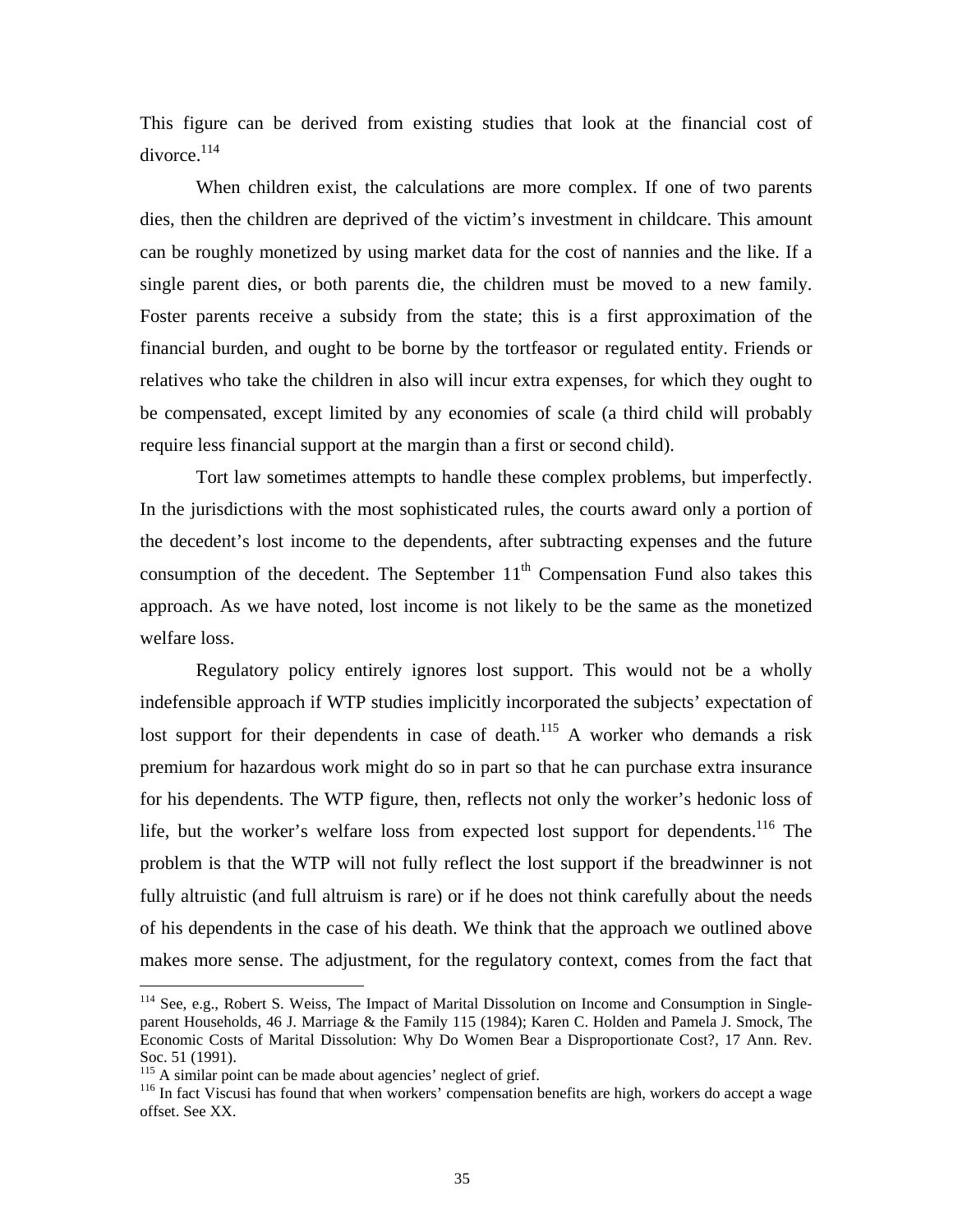<span id="page-37-1"></span>regulations necessarily protects large numbers of people, and hence estimates for the relevant population are inevitable. What is hard to defend is the complete exclusion of lost sup port from current regulatory practice.

How much should regulatory agencies value the loss to dependents? Our argument above suggests that the value should be the lost household economies of scale until a new two-person household can be created. For two-person households, this is the extra cost (or lower benefits) that result when a person moves from a two-person household to a one-person household.

person; and that, on average, each person could form a new two-person household three As an illustration, imagine that the two-person household has a joint income of \$50,000 both before and after separation, but that living costs increase by \$5,000 for each years after the termination of the old one. Now suppose instead that one person dies; the loss of support for the other person is \$5,000 per year for three years, her extra expense.<sup>117</sup> Although we have not tried to determine the actual amount, given current levels of income, household economies, and so forth, we suspect that the right amount will be in the thousands or perhaps tens of thousands of dollars per death.

#### **ildren C. Ch**

1

Because of its traditional focus on loss of income, tort law ought to produce low numbers for the loss of a child's life. Children lack dependents; therefore, tortfeasors who kill children are not required to pay damages on account of loss of support in loss-todependents states. Whether the actual awards are lower for children than for adults is a hard question, given the discretion of the jury, and we do not have a full answer, though existing data provide some clues.<sup>118</sup> By contrast, regulatory policy treats the life of a child

<span id="page-37-0"></span><sup>&</sup>lt;sup>117</sup> This is a conservative estimate; income and consumption decline precipitously after divorce and remain low for many years. For some (dated) statistics, see Robert S. Weiss, The Impact of Marital Dissolution on Income and Consumption in Single-parent Households, 46 J. Marriage & Fertility 115 (1984). Women also experience a large decline in income after the death of a spouse; see Richard V. Burkhauser et al., How the Death of a Spouse Affects Economic Well-Being after Retirement: A Hazard Model Approach, 72 Soc. Sci. Q. 504 (1991) (limited to after retirement); Michael D. Hurd and David A. Wise, The Wealth and Poverty of Widows: Assets Before and After the Husband's Death, in The Economics of Aging 177 (David

Death of Children: A Nonparametric Statistical Analysis of Compensation for Anguish, 74 Colum. L. Rev. 884, 887 (1974) (finding median award of \$25,000 for the period 1967-72). The closest comparison we 1974) (\$52,575). Her sample size is very low, however  $(3 \text{ in } 1970, \text{ and } 17 \text{ in } 1974)$ , so we are doubtful that <sup>118</sup> For an earlier study, see Michael Oakes Finkelstein, Patricia A. Pickrel, and Gerald J. Glasser, The could find is Danzon's data on medical malpractice awards (not limited to adults) for 1970 (\$18,770) and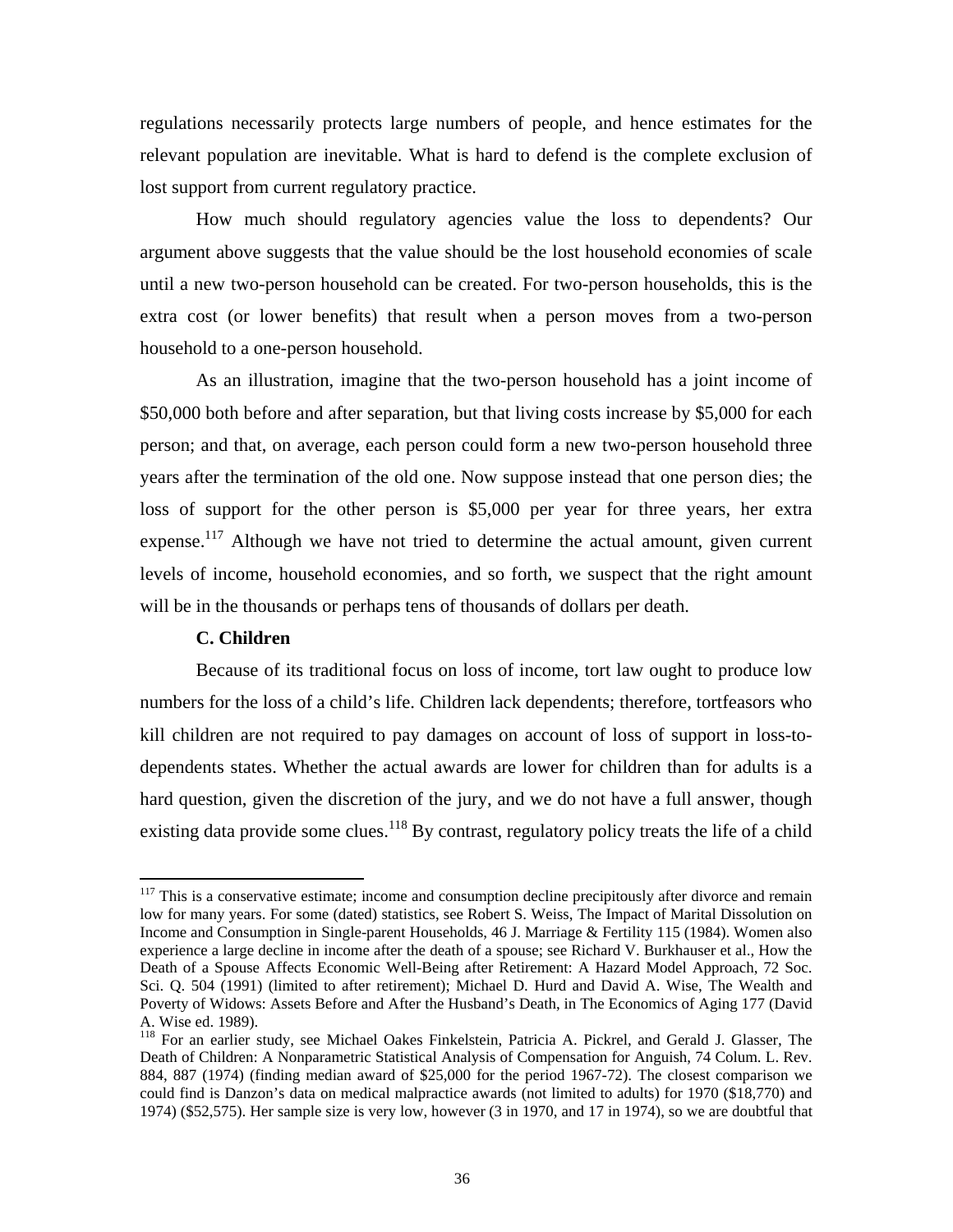and the life an adult as equivalent, although if agencies used VSLYs, a child's life would be valued at a higher amount because the child has a longer life expectancy.<sup>119</sup> What is the proper treatment?

#### 1. *Parental Judgments*

year for children between the ages of  $5$  and  $9$ , and  $6/1,000,000$  for children between the ages of 10-14. In 1997, the annualized cost of a helmet was about \$6.51. The authors One possibility is to rely on parental judgments. A recent study attempts to determine the VSL of children by examining the market for bicycle safety helmets for children. Bicycle safety helmets reduce the probability of death by about 4/1,000,000 per found that, given market data on the willingness of parents to buy helmets, the median parent implicitly attributed a VSL of \$2.7 million for children between 5 and 9, and \$2.6 million for children between 10 and 14; by contrast, the VSL for the adults who bought helmets for themselves was \$4.0 million (1997 dollars).<sup>[120](#page-38-1)</sup>

pay to reduce the risk of death to their children. The parent's WTP for avoiding a child's death is not a good proxy for the child's welfare loss because parents are not pure The problem with the study is that it does not even purport to show how much children are willing to pay to reduce the risk of death; it shows what adults are willing to altruists and are willing to trade off their children's risk of death against other things such

any comparisons can be drawn. Patricia M. Danzon, Medical Malpractice: Theory, Evidence, and Public Policy 41 (1985). In the Verdicts and Settlements data set, the median and mean figures for adults are \$1.5 million and \$2.8 million; for minors \$1 million and \$3.7 million. According to Current Award Trends, supra, at 30-32, the median and mean figures for adult males are \$2.0 million and \$4.4 million; for minor males \$1.2 million and \$4.9 million (compare figures for adult females and minor females). What is striking here is that the mean for children is higher but the median is lower; the reason why can be seen in the maximum in each case: \$55.4 million for adult males and \$328 million [sic!] for minor males. As noted, these figures include punitive damages, and we suspect that, although on average juries value children less than adults, the deaths of children are more likely to provoke outrage and extreme awards.

<span id="page-38-0"></span><sup>&</sup>lt;sup>119</sup> For relevant but inconclusive notations, see Circular A-4, supra note, at 31, noting that "valuation of health outcomes for children and infants poses special challenges," mentioning "studies that examine parental willingness to pay to invest in health and safety for their children," and concluding that "the monetary values for children should be at least as large as the values for adults (for the same probabilities and outcomes) unless there is specific and compelling evidence to suggest otherwise."

<span id="page-38-1"></span>and Robert Sandy, Estimating the Implicit Value of a Young Child's Life, 58 So. Econ. J. 186, 197 (1991)  $120$  Robin R. Jenkins, Nicole Owens, and Lanelle Bembenek Wiggins, Valuing Reduced Risks to Children: The Case of Bicycle Safety Helmets, 19 Contemp. Econ. Policy 397, 404 (2001). See also Paul S. Carlin (finding the parental value of the child 87 percent of adult VSL). Not all studies find lower parental VSLs for children, and indeed some actually find higher; see, e.g., Glenn C. Blomquist, Ted R. Miller, and David T. Levy, Values of Risk Reduction Implied by Motorist Use of Protection Equipment, 30 J. Transport Econ. & Policy 55, 64 (1996) (finding \$2 million VSLs for adults and \$3-5 million parental VSLs for children (1991 dollars)).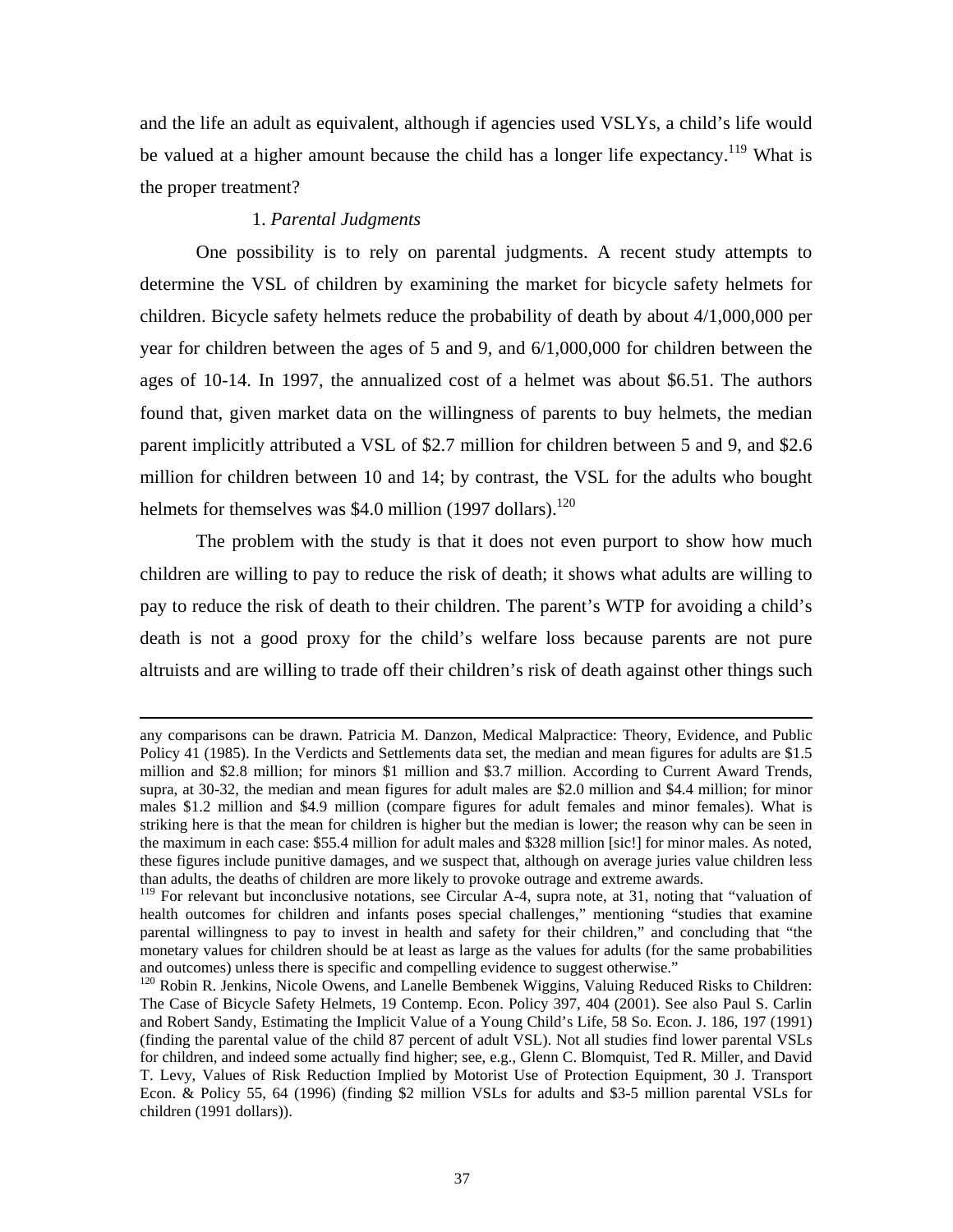as their own utility from consumption.<sup>121</sup> If we wanted to find out how children value mortality risks, we would need to look at the children's own attitudes and behavior; but children do not usually have income, rarely make their own decisions about purchasing safety equipment, and have poor judgment about risks. For these reasons, a study that attempt ed to tease out children's WTP to avoid risks would tell us little or nothing about the welfare loss from a child's death. If a ten-year-old child is willing to pay \$1 to avoid a risk of 1/10,000, we would know nothing about how tort law and regulatory policy should value his death.

#### 2. *Children and welfare*

the standard, uniform VSL used for adults. This approach has the advantage of not being from the figures of an adult who has that child's future income.<sup>123</sup> In the latter two cases, What should be done? The touchstone is welfare loss, and a child loses welfare as a result of death. Thus, we should assign some WTP for a child's death. Some arbitrariness cannot be avoided, but one possibility is to follow current practice and to use clearly inferior to the alternatives. Another approach would be to take the VSLY for adults, and multiply it by the expected number of years of life. This approach is consistent with the general interest, in many circles, in focusing on statistical life-years as well as or in addition to statistical lives.<sup>122</sup> Yet another possibility would be to estimate a child victim's future income, and then determine his VSL or his VSLYs by extrapolating children would have higher valuations of life than adults do, which appears intuitively correct.<sup>124</sup> We think that the second approach seems the most reasonable, but there is no simple way to establish its superiority.

#### 3. *Offsetting parental behavior*

 $\overline{a}$ 

A conclusion in favor of any one of the three approaches must be qualified, however. The risks faced by children are, to a considerable extent, controlled by their

<span id="page-39-0"></span> $121$  This seems to be the conclusion of Jenkins et al., supra, at 407, and puzzlingly they appear to reject the relevance of their own study and advocate use of adult VSLs for children.

<span id="page-39-1"></span><sup>&</sup>lt;sup>122</sup> The approach owes its origins to Richard Zeckhauser and Donald Shephard, Where Now For Saving Lives, 40 L. & Contemp. Probs. 5 (1976). For an overview, see Cass R. Sunstein, Lives, Life-Years, and

<span id="page-39-3"></span>

<span id="page-39-2"></span> $^{123}$  Cohen, supra. This approach strikes us as incorrect for the reasons given in Part III.B.<br> $^{124}$  This would not necessarily be the view of those who think that welfare is entirely subjective. But we do not accept this view about welfare. Few people outside of economics think it is correct, and even economists do not believe that it is proper for children. See generally Matthew D. Adler and Eric A. Posner, Rethinking Cost-Benefit Analysis, 109 Yale L.J. 165 (1999).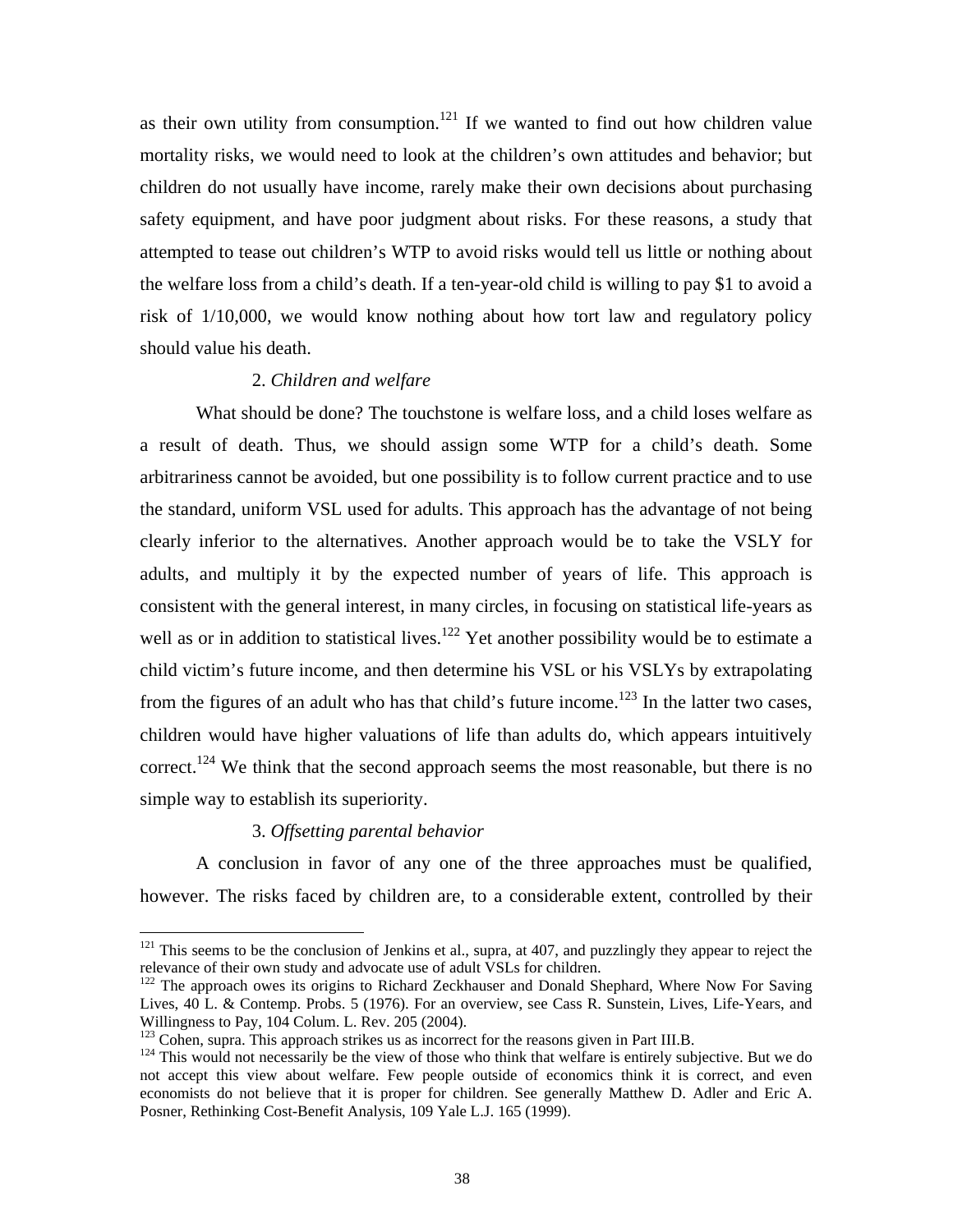parents, and one must be careful that regulatory policy and parental autonomy do not clash, leading to perverse results. In a sense, this problem is not unique to the context of valuing children's lives. Offsetting behavior can occur in many contexts.<sup>125</sup> But the mechanisms here have distinctive features.

To see the problem, consider a simple case where the household that benefits from a regulation also incurs its full costs. Suppose that Parent (P) is willing to pay \$20 to avoid a 1/100,000 risk of death for his child (C). An agency issues a regulation that forces P to pay, say, \$50 to avoid this risk by buying safety helmets, car seats, or some other child safety device. Although P must now pay \$50 to reduce this risk in order to avoid a legal sa nction, P retains the discretion to spend less money on C. If P can save money by reducing safety along some other margin, one not regulated by the agency, P will do so. For example, perhaps P will stop sending C to school on the (safe but expensive) bus and put him in a (cheap but riskier) car pool. And even if P cannot do this, P might spend less money on C in other ways: for example, purchasing fewer toys or clothes or food. Under the stated assumptions, both P's and C's welfare will decline as a result of the regulation.[126](#page-40-1)

parents adjust in this way, and it might seem implausible to some readers. These problems do not show that children's VSL should always be treated as lower than that of adults, but they point out some difficulties with the contrary view.<sup>127</sup> The proper degree of adjustment is an empirical question on which information is absent. If parents adjust in the manner described, then it would be incorrect to base a child's VSL on the VSLYs of adults. On the other hand, we do not know whether or to what extent

We do not have a simple conclusion about appropriate valuation of mortality risks faced b y children. Certainly tort law errs by excluding the child's hedonic loss and would be to multiply VSLY by the number of remaining life-years, with a lower amount including only the distress felt by parents. For regulators, perhaps the best approach (perhaps in the range of the parental valuation of \$2 to \$3 million) used for regulations

<span id="page-40-0"></span><sup>&</sup>lt;sup>125</sup> See Gerald Wilde, Target Risk (1994)

<span id="page-40-1"></span> $126$  See, e.g., Theodore C. Bergstrom, Benefit Cost Analysis and the Entanglements of Love (unpublished m.s. 2003).<br><sup>127</sup> There are numerous complications that we cannot discuss. For example, two parents; two parents who

<span id="page-40-2"></span>that is, it may be fine, or good, if the parent reduces toys but not safety in response to regulation. are divorced or hostile to each other; and parents who value their children differently. See Bergstrom, supra, for discussion. In addition, we might not care that the child's welfare declines if his safety increases;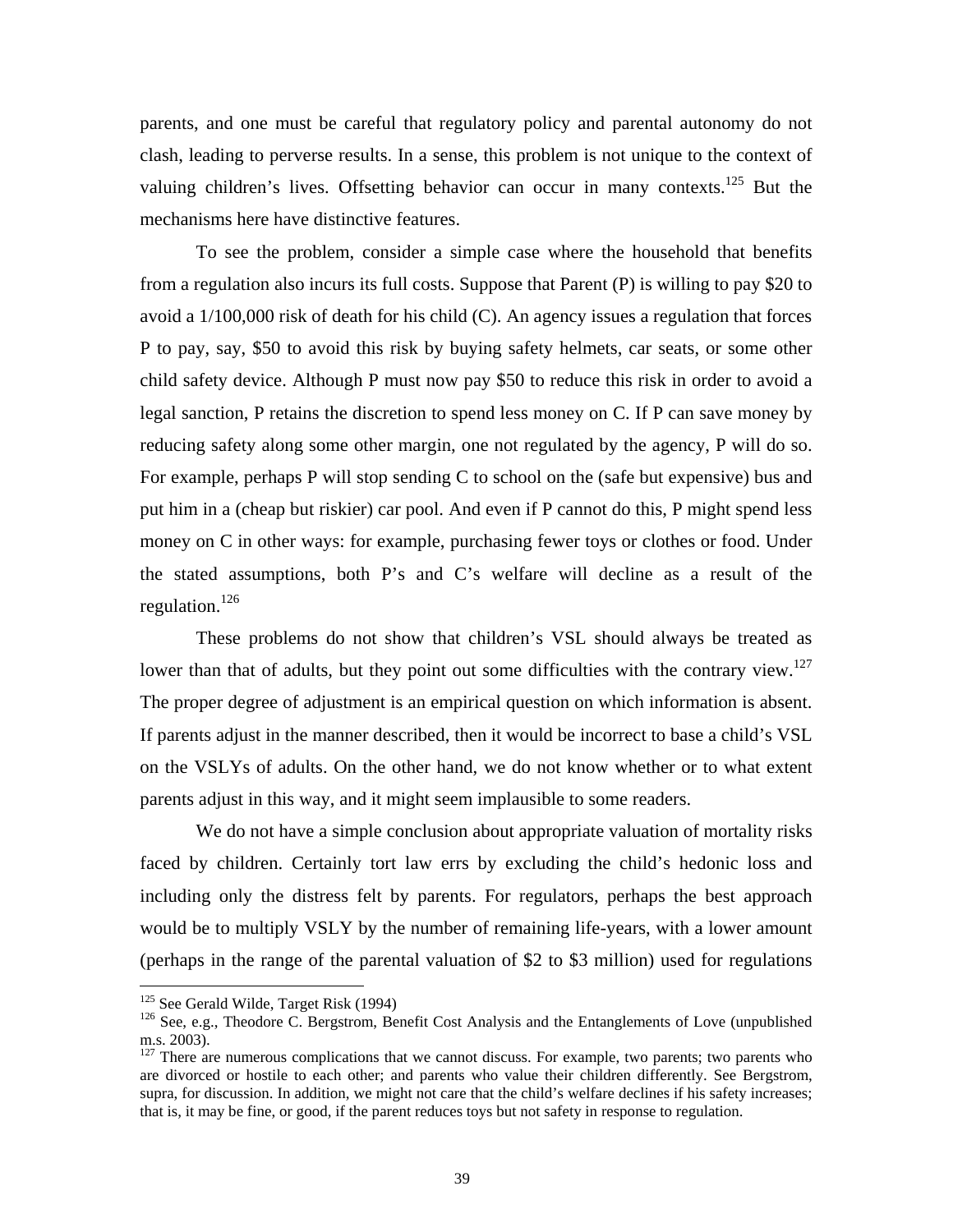for which parents are expected to adjust (perhaps child safety seats). Tort law should award an amount within this range for the hedonic loss to the child from his death.

#### **D. Loss to Society**

Commentators sometimes argue that tort law undervalues the loss of life because it ignores the cost to "society."<sup>128</sup> Most people produce value that they do not fully consume or give to dependents; this value benefits strangers in the larger society. Workers produce goods that consumers value more than the price that they pay; entrepreneurs start new businesses that employ people; people give to charity; inventors invent products whose value is greater than what the inventors can capture through patent law; the same is true of authors of books and the protections of copyright law; there are countless Good Samaritan acts; and many people devote their lives to public service. When these people die, isn't there a loss to society beyond the loss to the person who dies and his immediate family and friends? Perhaps oddly, neither tort nor regulatory law counts these losses.  $^{129}$  Here as elsewhere, there are obvious difficulties of monetization, but the failure to assign any value at all is puzzling.

One response is that these benefits may be smaller than they first appear. Labor markets are vast, and the cost of replacing a worker who dies will generally be trivial. for economic growth or national security purposes, the government has many tools at its (Recall that we are speaking here of losses of society; losses to the worker and dependents are assessed independently.) In addition, many people do bad things as well as good things, and presumably the hostile and aggressive acts must be subtracted from the Good Samaritan acts. Finally, to the extent that the size of the population is a concern disposal for adjusting it. Temporary visas can be issued for foreign workers; immigration can be increased; and other barriers against migration can be reduced or eliminated. And birth control policies can be adjusted to increase or decrease population as necessary.

measure that loss and turn it into monetary equivalents. It seems clear that if an accurate Still, serious thought should be given to monetizing the loss to society when a person dies. Assume again that the legal system had a social hedometer, one that could

<span id="page-41-0"></span><sup>128</sup> See, e.g., Miller, supra.

<span id="page-41-1"></span><sup>&</sup>lt;sup>129</sup> In tort law, the doctrine of proximate causation prevents recovery by people whose injuries are remote from the tort. This doctrine seems to assume that the injuries to these people are likely to be small or hard to prove.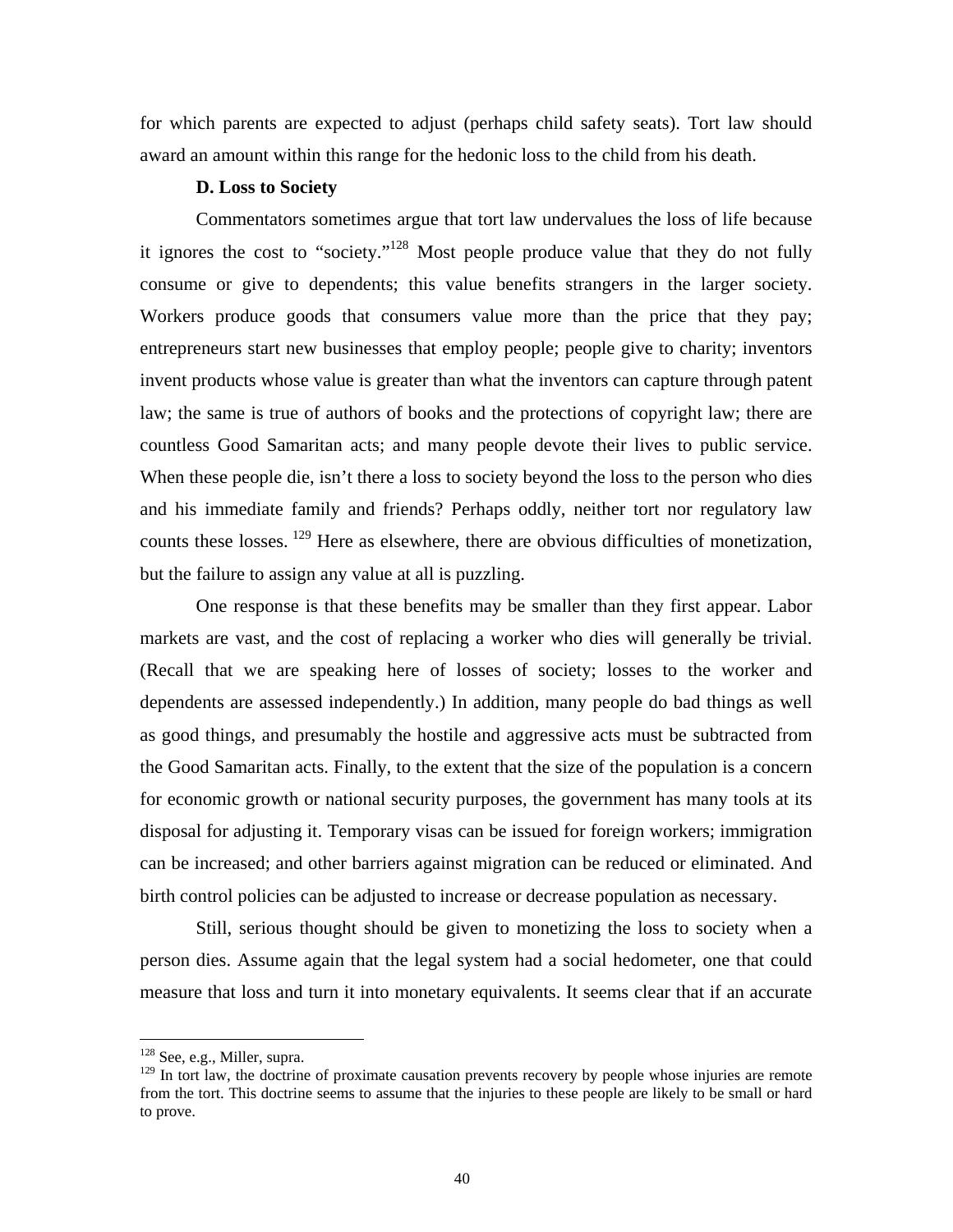assessment of the loss could be made, those who subject people to mortality risks should be required to take that loss into account. The question is how to proceed in the absence of a hedometer. One possibility would be to try to determine how much people are willing to pay to avoid the deaths of casual acquaintances. This question raises some of the same issues as those involved in the monetization of grief. If the relevant amounts are likely to be low, current practice might be justified; but a great deal of additional work needs to be done on this topic.

#### **E. Foreigners**

Many wrongful acts kill people who are not citizens of the United States. Some of these people reside in the United States, either legally or illegally ("alien residents," for our purposes); others live outside the United States ("alien nonresidents"). Some of these wrongful acts are committed by Americans or firms predominantly run or owned by Americans; others are committed by aliens or foreigners. All of these acts are potentially governed by American tort and regulatory law.

Let us consider two examples, one from tort and one from environmental countries does not award damages for hedonic loss, but only for lost income and the like.<sup>[131](#page-42-1)</sup> However, as a result of the punitive award the damages were far in excess of what regulation. In Filartiga v. Pena-Irala, a case involving the torture and murder of a Paraguayan citizen by a Paraguayan police official, the plaintiffs, who were the brother and father of the victim, brought a claim in an American court under the Alien Tort Statute, and obtained damages of more than \$10 million.<sup>130</sup> A magistrate had initially awarded them \$375,000 in compensatory damages for emotional distress, funeral and medical expenses, and so forth; the district court also awarded punitive damages of over \$9 million. The court claimed to base the compensatory awards mainly on the domestic law of the countries in which the torts took place. If so, the compensatory damages were probably low for the same reason that they are low in the U.S.: domestic law in foreign

<span id="page-42-0"></span><sup>&</sup>lt;sup>130</sup> Filartiga v. Pena-Irala, 577 F. Supp. 860 (1984).

<span id="page-42-1"></span><sup>&</sup>lt;sup>131</sup> We lack VSL statistics for the Paraguay or the Philippines, but we do have these statistics for India, which range from \$1 to \$4 million (2000 US\$) (Viscusi and Aldy, supra, at 28); the Philippines' per capita GDP is almost 80 percent higher than India's (CIA World Factbook, http://www.cia.gov/cia/publications/ factbook/rankorder/2004rank.html); the Philippines' VSL would almost certainly be in that range if not higher.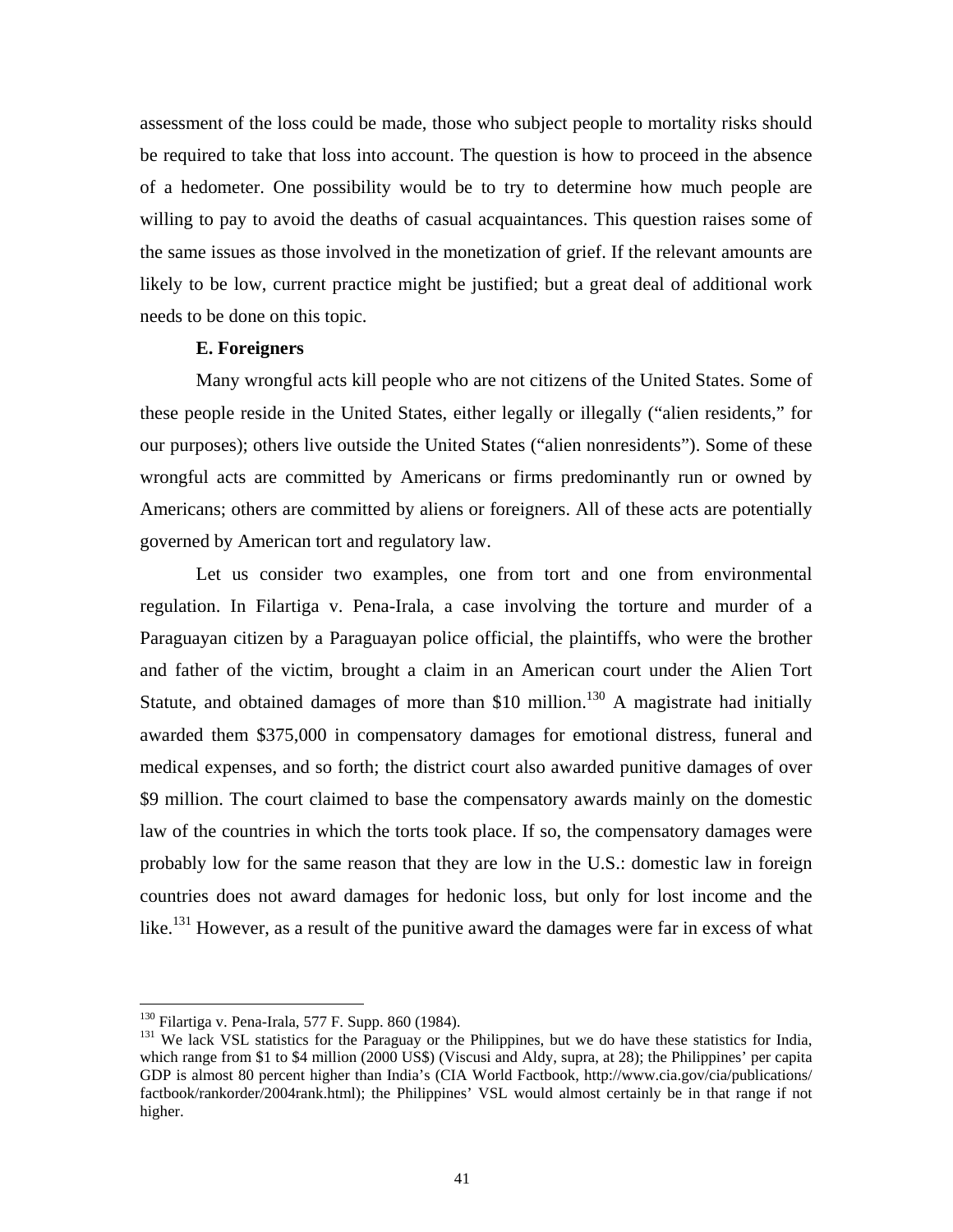would have been available under Paraguayan law, because punitive damages are not awarded in wrongful death cases in Paraguay.<sup>[132](#page-43-0)</sup>

Many toxic substances produced in the United States contaminate territory outside American borders. Chemicals such as PCBs migrate across borders through atmospheric processes, and may be ingested by people living far away. Most of the EPA's regulatory work involves purely domestic statutes, and the EPA refuses to count foreign lives when evaluating regulations based on those statutes, even when the substance being regulated crosses borders and harms foreign environments.<sup>133</sup> If it is proper to count the lives of foreigners, then the cost-benefit analyses that EPA has relied on undervalue the benefits of regulations.

loss. Because American courts generally defer to foreign law in case of torts committed These examples reflect an international version of the domestic tension between tort and regulatory law. Because tort law in other countries, like in the U.S., is mainly limited to compensating dependents, foreign tort awards usually undervalue the victim's on foreign soil, the low tort awards in other countries are implicitly incorporated into American foreign policy, and, in particular, American VSLs for foreign lives. By contrast, American regulatory policy generally ignores foreigners. Which approach is correct?

Our argument so far has been that the VSL should reflect people's willingness to pay to avoid risks. Because the willingness to pay to avoid risks increases with income, poorer people have lower VSLs than wealthier people.<sup>134</sup> Because many aliens are substantially poorer than Americans, they will have very low  $VSLs$ <sup>135</sup> Reflecting crossnational wealth differences, VSL is highly variable across nations.<sup>136</sup> Studies find a VSL as low as \$200,000 for Taiwan, \$500,000 for South Korea, and \$1.2 million for India—

<span id="page-43-0"></span><sup>&</sup>lt;sup>132</sup> Filartiga, 577 F. Supp., at 864.

<span id="page-43-1"></span><sup>&</sup>lt;sup>133</sup> Ronald Fein, Note, Should the EPA Regulate Under TSCA and FIFRA to Protect Foreign Environments from Chemicals Used in the United States?, 55 Stan. L. Rev. 2153, 2169-70 (2003). See also Thomas W. Merrill, Golden Rules for Transboundary Pollution, 46 Duke L.J. 931 (1997).<br><sup>134</sup> For evidence, see Viscusi and Aldy, supra note.<br><sup>135</sup> See id.<br><sup>136</sup> Id.

<span id="page-43-2"></span>

<span id="page-43-3"></span>

<span id="page-43-4"></span>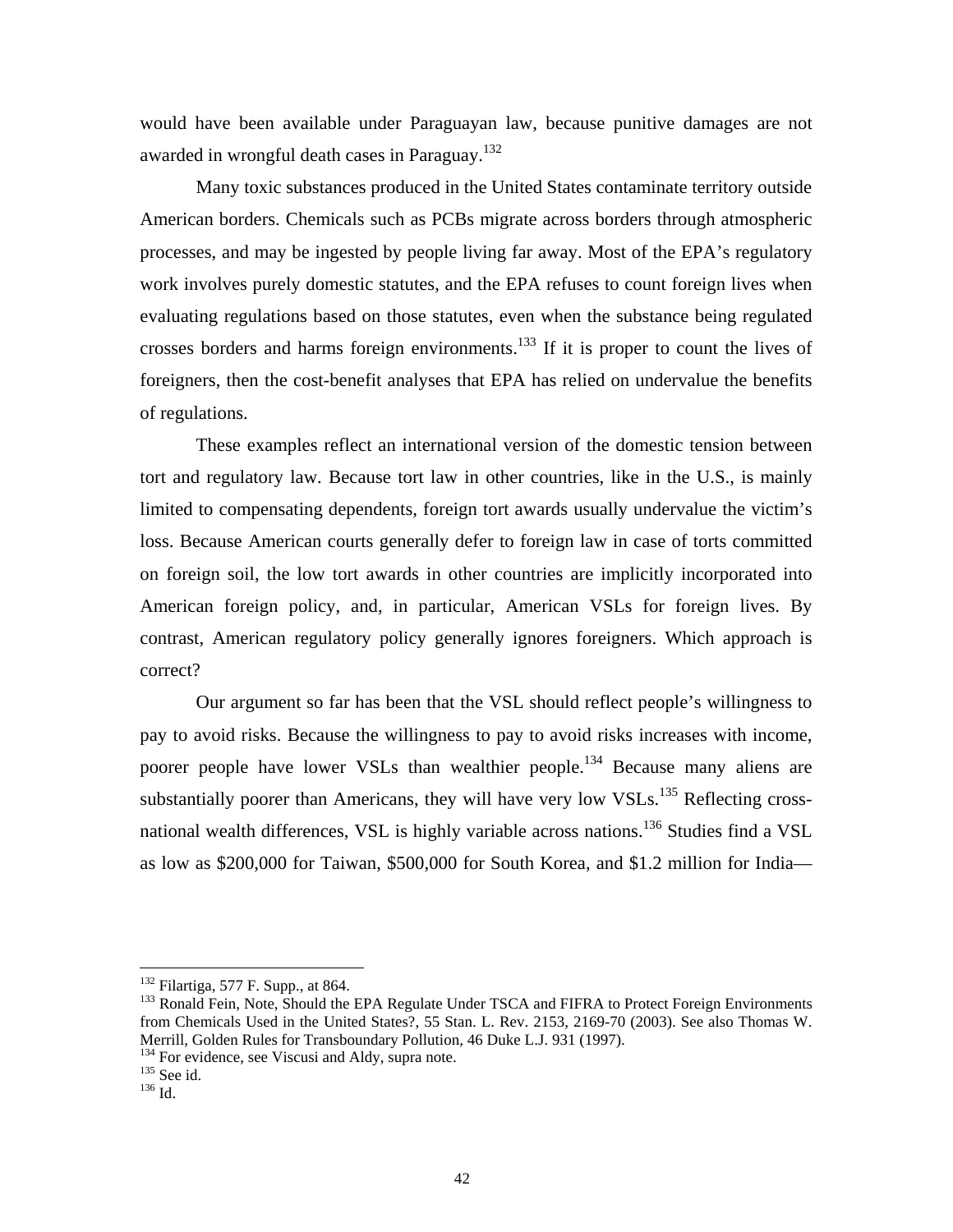but \$21.7 million for Canada and \$19 million for Australia.<sup>137</sup> Consider the following table $138$ :

| <b>Nation and Year of Study</b> | <b>VSL</b> (in 2000 US\$) |
|---------------------------------|---------------------------|
| Japan (1991)                    | \$9.7 million             |
| South Korea (1993)              | \$0.8 million             |
| Canada (1989)                   | $$3.9-4.7$ million        |
| India (1996/97)                 | \$1.2-1.5 million         |
| Taiwan (1997)                   | $$0.2-0.9$ million        |
| Australia (1997)                | $$11.3-19.1$ million      |
| Hong Kong $(1998)$              | \$1.7 million             |
| Switzerland (2001)              | $$6.3–8.6$ million        |
| United Kingdom (2000)           | \$19.9 million            |

Table 4: VSL Across Nations

In addition, some aliens may have lower VSLs than Americans because of cultural and social differences. For example, if people in a foreign culture do not fear death as much as Americans do, they will have lower VSLs, all else equal. The conclusion that aliens should have lower VSLs follows from the argument that VSLs should reflect social costs.

Thisview might seem offensive,  $139$  but certainly as a general rule, it is more risk, but results in a reduction in pay of \$30. Unless the willingness to pay figure is a product of ignorance or some failure of rationality, $140$  the regulation harms rather benefits the workers. consistent with the well-being of aliens than the contrary view is. First, consider the case where a particular alien in a foreign country both enjoys the benefit and bears the cost of a regulation or tort rule. For example, a labor regulation requires foreign suppliers of goods for the American market to provide safety devices to workers. The workers are willing to pay \$20 to avoid a  $1/100,000$  risk of death; the safety device eliminates that

<span id="page-44-1"></span><span id="page-44-0"></span>

 $^{137}$  See id. at 27-28.<br><sup>138</sup> Drawn from id. at 26-27.

<span id="page-44-2"></span> $139$  Indeed, courts' discomfort with it might explain their willingness to award punitive damages – even when they are not available under foreign law, and thus the award violates choice of law principles  $$ resulting in very high levels of damages. E.g., Filartiga, supra (awarding \$10 million punitive damages, \$375,000 in compensatory damages).<br><sup>140</sup> See Sunstein, Valuing Life, supra note.

<span id="page-44-3"></span>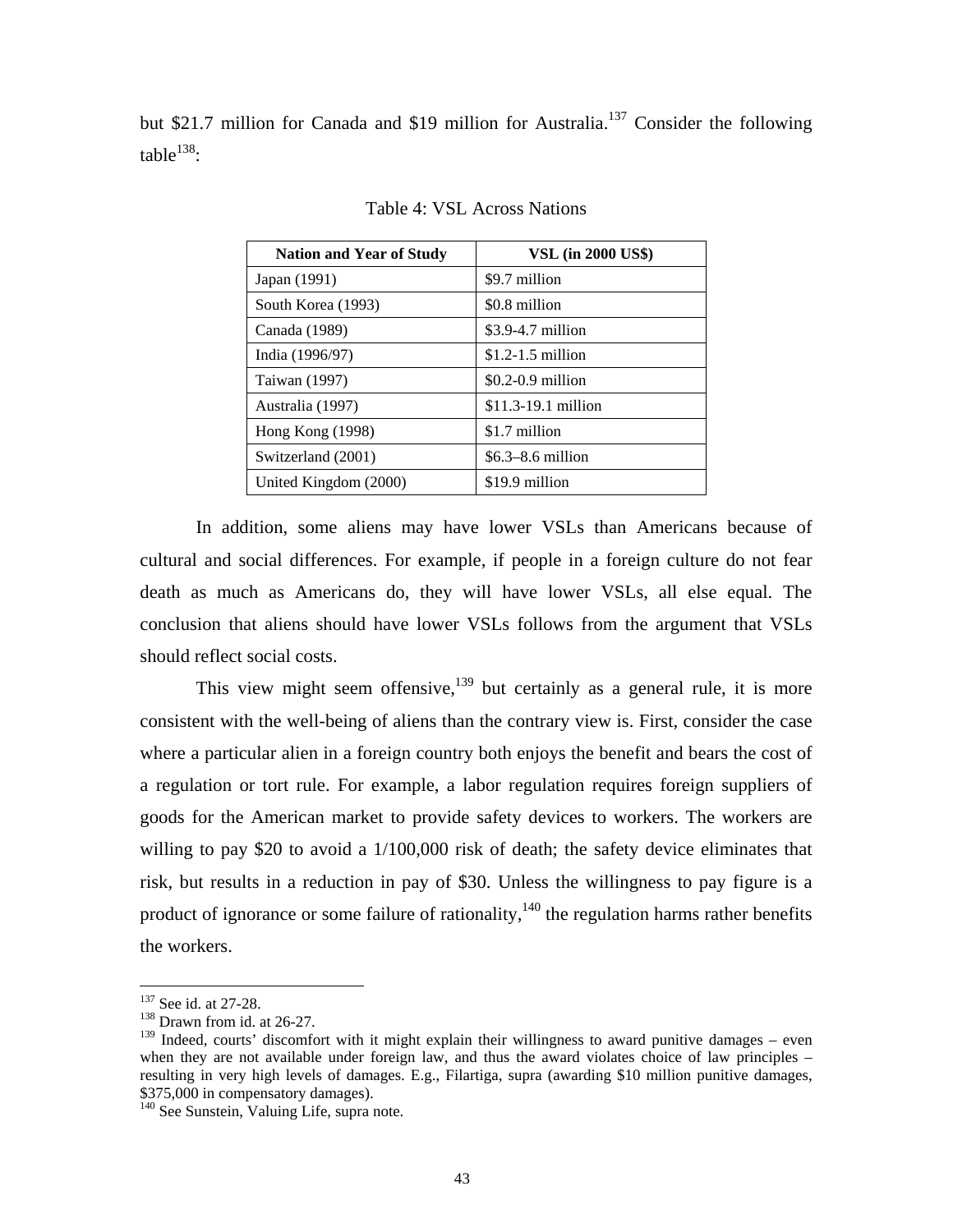Second, consider the case where one nonresident alien enjoys the benefit of the regulation, and another alien (living in the same country) bears the cost. A regulation requires factories to reduce levels of emissions: neighbors would be willing to pay \$100 to reduce the risk of death created by the emissions but local consumers bear a cost of \$200 from higher prices. If the neighbors and consumers have equal wealth, the regulation simply redistributes wealth from one group to another: it does not increase welfare but reduces welfare. If the neighbors are poorer than the consumers, then the regulation might be justified, but what justifies it is the distributional benefit, not the use of inflated VSLs. If the U.S. wants to effect a redistribution of wealth between groups in other countries, and seeks to use regulatory and tort law to do so, there is no reason to limit these rules to cases of death; they could be used for nonfatal harms as well. And the use of inflated (that is, American) VSLs would only obscure the nature of the regulatory intervention.

redistribution by using tax and other instruments. In any case it would normally make more sense for the U.S. to negotiate with the government for redistributions of wealth, A further question is this: Even assuming that the redistribution would be in the right direction, why would the U.S. want to redistribute wealth in other countries through regulatory and tort law? One problem is that, unless the U.S. seizes control of the government of the foreign country, the government will be able to undo the American rather than unilaterally intervening. Finally, if unilateral intervention is to occur, the courts (in the case of tort law) would seem to be a poor vehicle; better to rely on the state department and other executive branch agencies. That the U.S. has rarely concerned itself with the distribution of wealth in other countries—focusing instead on trade, security, and human rights—suggests that indirect redistribution through tort and regulatory law would not be politically sustainable.

regulation, and American citizens bear the cost. Suppose that regulation that reduces emissions that damage the ozone layer harms mainly Americans, who pay the higher prices, while benefiting mainly people living in other parts of the world. Consider two Third, consider the case where nonresident aliens enjoy the benefit of the versions of this regulation: the first (low pollution control) is based on a cost-benefit analysis that values foreign lives lower than American lives. The second (high pollution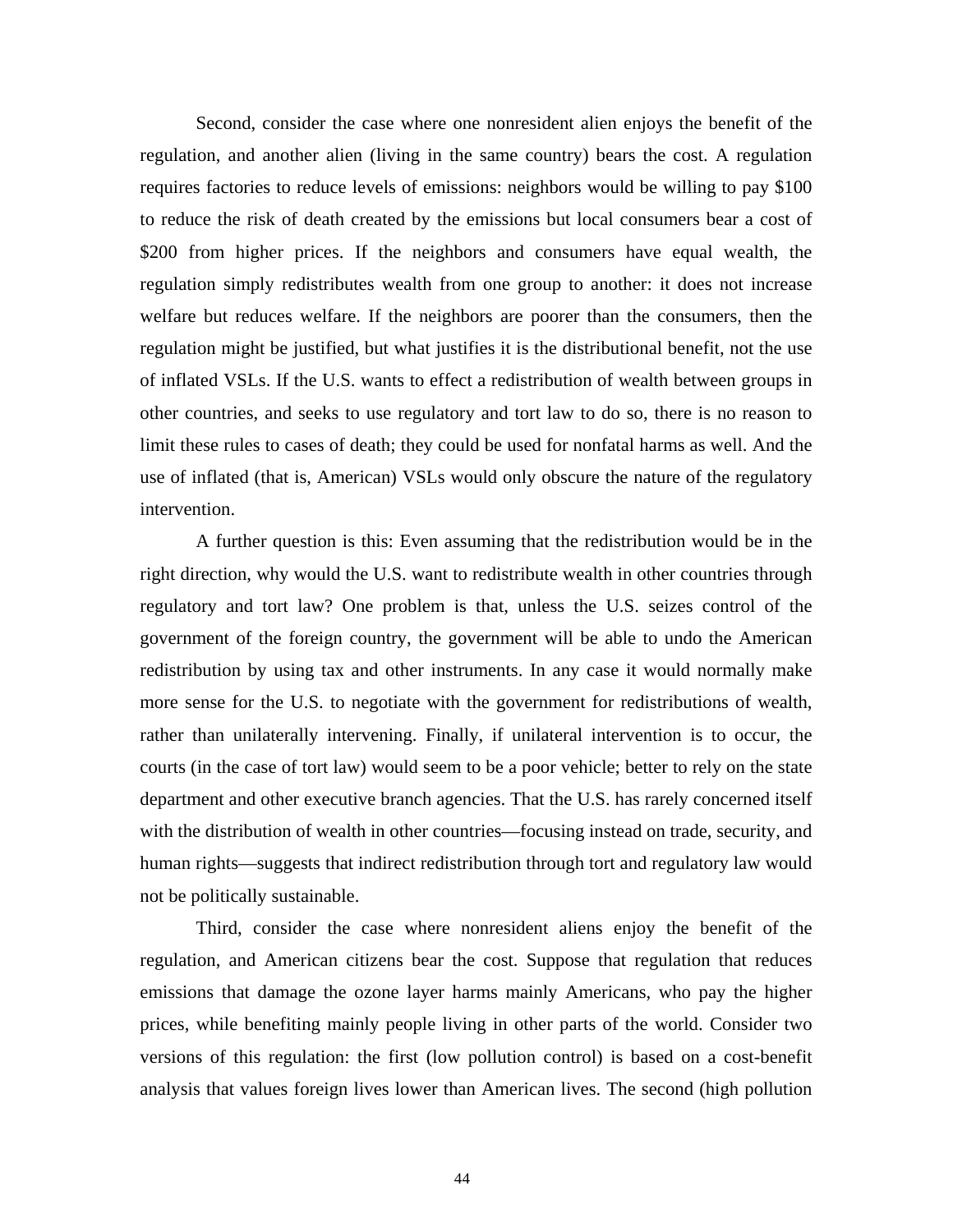control) is based on a cost-benefit analysis that values foreign lives and American lives equally, at the American level. Under the stated assumptions, the second redistributes resources from Americans to people living in other countries. Which regulation is superior?

In the abstract, the answer is hardly clear, and the question cannot be sensibly approached without consideration of American foreign policy toward the nations that benefit from the regulation. Let us consider the relation between the U.S. and, say, India. The two states can gain a lot from each other by cooperating, but there is also a danger of conflict. To simplify, suppose that the U.S. wants three things from India: security cooperation (such as flyover rights); an open market for U.S. goods; and an improvement in the treatment of religious minorities. India seeks from the U.S. similar things: diplomatic assistance with its ongoing disputes with Pakistan; an open market for Indian goods; and an improvement of American treatment of Indian residents. Suppose that at a hypothetical stage 1, India and the U.S. achieve a balance between their aims: each gives a little of what the other wants.

some other benefits, and India will retaliate. The new equilibrium could involve a lower Now at stage 2, an American regulatory agency issues an environmental regulation that happens to benefit India considerably, and at great cost to American citizens. At this point, the American diplomatic authorities might argue that because the U.S. is conferring a new benefit on India (say, less flooding of coastal areas), India should respond by conferring a new benefit on the U.S. (say, more trade). India could respond by saying thanks for reducing coastal flooding—that is important—but it is not more important to us than preserving our domestic X industry. In short, the new regulation disturbs the cooperative equilibrium between the U.S. and India: the U.S., perceiving itself as giving more than it is getting, will (in theory) respond by withdrawing level of cooperation—one in which the U.S. gives India something of little value to India and so gets something of little value in return—unless the U.S. government can change the regulation in a way that benefits India less. $141$ 

Our point is that under certain circumstances, regulations and tort rules that are based on inflated foreign VSLs will redistribute wealth from Americans to foreign

<u>.</u>

<span id="page-46-0"></span> $141$  Of course, that may be impossible, in which case cooperation should not decline.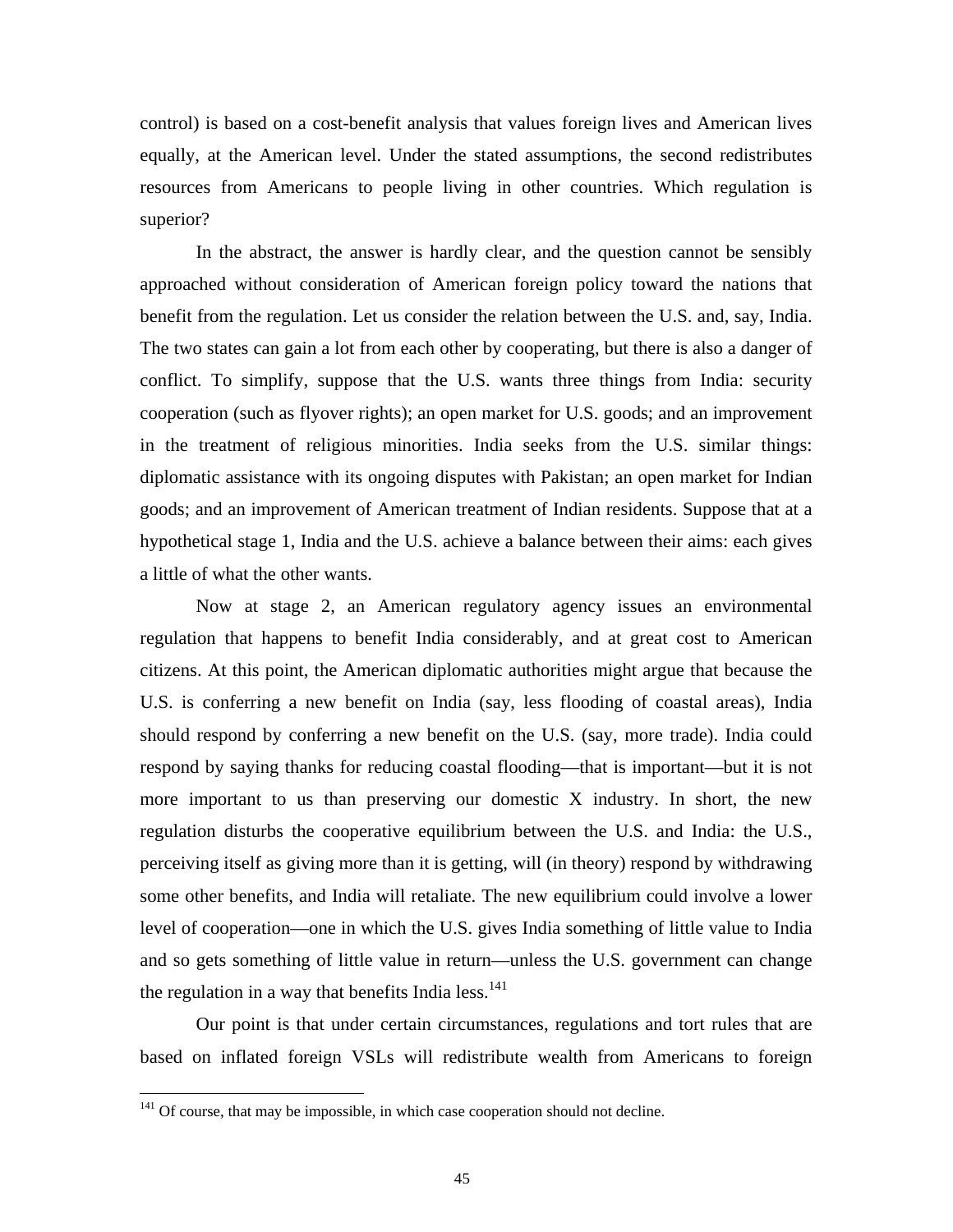governments. Such transfers would not be wildly popular in the abstract, at least among Americans. They may nonetheless be desirable for reasons of foreign policy or social justice, but they should be recognized as such; the use of the inflated VSL conceals the magnitude of the transfer and even its nature. Further, transfers—whether disguised through inflated VSLs or undisguised—should cohere with foreign policy; otherwise, they will lead to perverse results or be ineffective. The simple conclusion is that in many imaginable circumstances, a high VSL, for people in other countries, will produce perverse redistribution or redistribution for which there is no strong claim—and that even when the redistribution through a high VSL seems desirable (because it benefits poor people on balance), there are many questions about whether regulatory agencies should adopt it. It follows that as a general rule, both agencies and courts should use a VSL that attempts to match the figure in the relevant nation.

#### **IV. Proposals for Reform**

#### **ations A. Use of VSL in Regul**

Tort law offers two principal lessons for regulatory policy. The first involves the need for a greater degree of individuation. The second involves the need to pay attention to the interests of dependents. A properly designed system of valuation would move substantially in both directions.

#### 1. *Individuation*

We have seen that under the theory that agencies now use, VSL is calculated on the basis of people's willingness to pay. That very theory raises serious doubts about the government's use of a uniform number. The appropriate value varies across both risks and persons. If, for example, the risk is accompanied by a high degree of pain and suffering, it deserves more attention than if it is not—a conclusion that is supported by studies finding a kind of "premium" for bad deaths.<sup>142</sup> Agencies should therefore provide a higher VSL for cancer risks than for other risks, a possibility that EPA has recognized

<span id="page-47-0"></span><sup>&</sup>lt;sup>142</sup> See Revesz, supra note.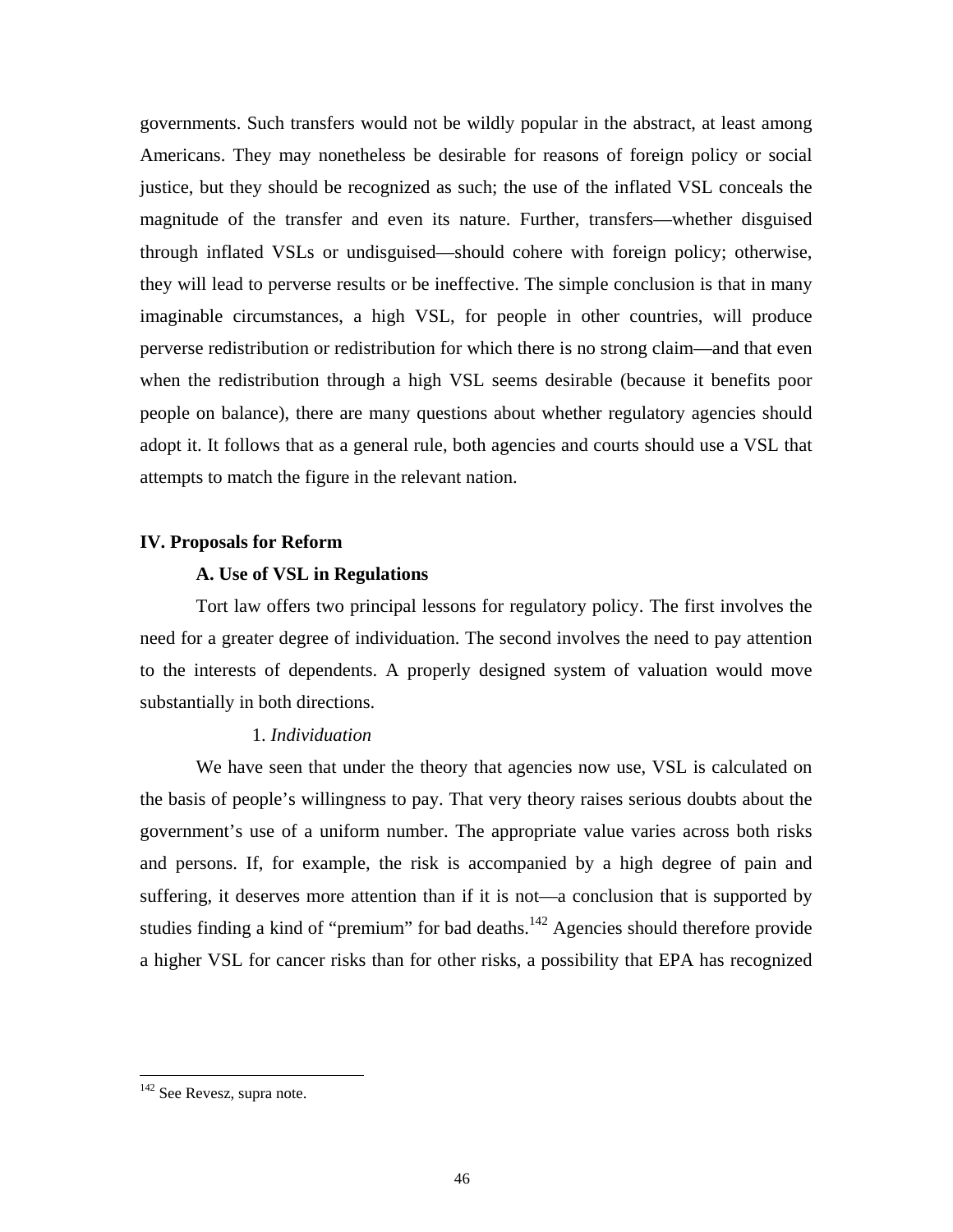in its "sensitivity analysis" for arsenic.<sup>143</sup> A great deal more should be done in this vein.<sup>144</sup> As tort law demonstrates, a uniform number is extremely difficult to defend.

Variations across persons are important as well. To be sure, it is impractical to think that regulators should fully individuate risks across persons, in part because regulations often affect many people at once. But less fine-grained distinctions are possible. For example, people over sixty tend to show a lower VSL than people between thirty and forty.<sup>145</sup> Regulators might build on these figures to generate different numbers for programs protecting people at different points along the age spectrum. Putting the difficult case of children to one side, agency rules should have a lower value when the benefited class consists largely of elderly people. A movement in this direction would have significant consequences for valuation; it would drive down the monetized benefits of a number of programs delivering health gains largely to senior citizens.

Additional distinctions are possible. If a program would benefit largely wealthy people, regulators might use an unusually high VSL—a point that would support a higher VSL for safety decisions involving airlines (the exact opposite, not incidentally, of current practice, which involves an unusually low number for airline safety<sup>146</sup>). More paying for it. A possible objection to this approach is that in some circumstances, a high VSL, for the poor, might be beneficial to the poor, simply because they receive benefits for whi ch they pay only a fragment. We do not resolve the obvious empirical and ethical controversially, programs protecting the poor might be given a lower VSL, in a way that tracks the approach of tort law, at least where those who benefit from regulation are also complexities here.<sup>147</sup> We note simply that a higher degree of individuation would be desirable, that in most cases it would raise no serious ethical problems, and that tort law shows that a movement toward greater individuation is both feasible and consistent with longstanding practices and intuitions.

<span id="page-48-0"></span><sup>&</sup>lt;sup>143</sup> See note supra.

<span id="page-48-2"></span><span id="page-48-1"></span>

<sup>&</sup>lt;sup>144</sup> See Sunstein, supra note.<br><sup>145</sup> Joseph P. Aldy and W. Kip Viscusi, Age Variations in Workers' Value of a Statistical Life (2003), forthcoming.

<span id="page-48-3"></span><sup>&</sup>lt;sup>146</sup> See Table 2, supra, showing a lower figure for the FAA than for the EPA.  $147$  See Sunstein, supra.

<span id="page-48-4"></span>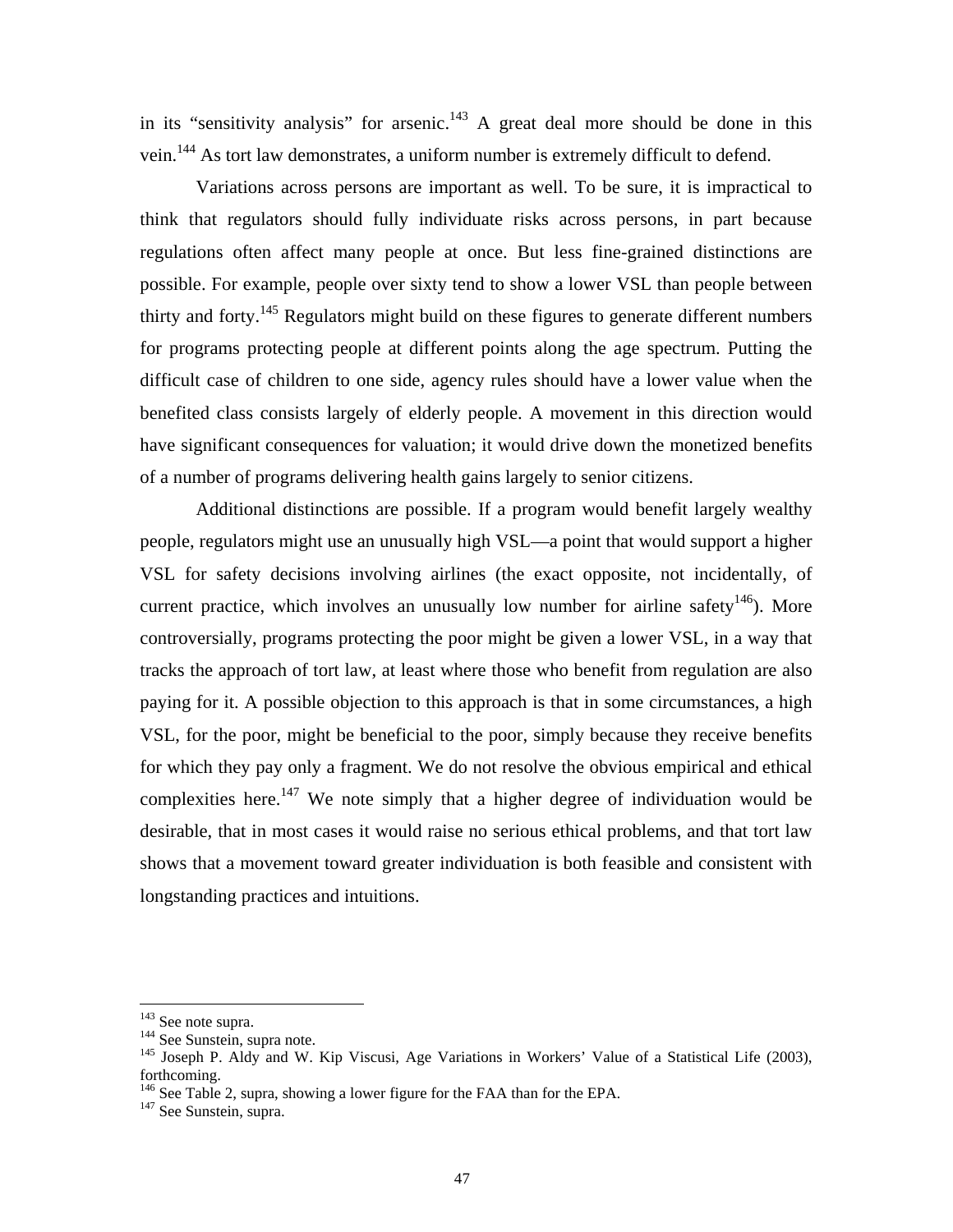#### 2. *Dependents*.

For regulatory policy, the most obvious gap is that agency numbers do not recognize the fact that a death causes welfare losses to many people other than the victim. If a worker is killed as a result of carcinogens in the workplace, others will almost always be affected. Agency failure to take account of the welfare losses results in numbers that are far too low.

calculations are correct, several million dollars would be added to the conventional assessm ent of the benefits of a regulation that saved that parent's statistical life. A serious We have suggested the importance of distinguishing between two sets of losses: grief on the one hand and lost income on the other. Following tort law, full individuation would take account of the fact that the size of those losses very much depends on the particular situation. Other things being equal, the loss of a parent with six young children causes more serious harm than the loss of someone without dependents. If our earlier difficulty here is that agency regulations protect broad classes of people and hence it is quite impractical to think that agencies should make fully individual judgments about the welfare losses. But it is not impractical to think that agencies should adjust their numbers in a way that ensures that serious welfare losses are not ignored. As in the case of statistical risks, contingent valuation studies and market evidence might be consulted to generate appropriate numbers for grief. We have offered some suggestions about how this might be done. For regulations, individual assessments are of course impossible, but a positive number is better than no number, and population-wide means would be a sensible place to start.

interests. Even if the social science were less ambiguous than it now is, well-organized groups would undoubtedly engage in special pleading, attempting to move agency practices in their preferred directions. A uniform number helps to insulate agencies from the relevant pressures. In the context of tort suits, individuation does not face those pressures, and hence there is little need for insulation. In principle, however, In the regulatory context, there is a cautionary note. Any effort at individuation would have a high degree of political salience and would undoubtedly mobilize affected individuation is clearly desirable, and it seems quite pessimistic to think that the effort to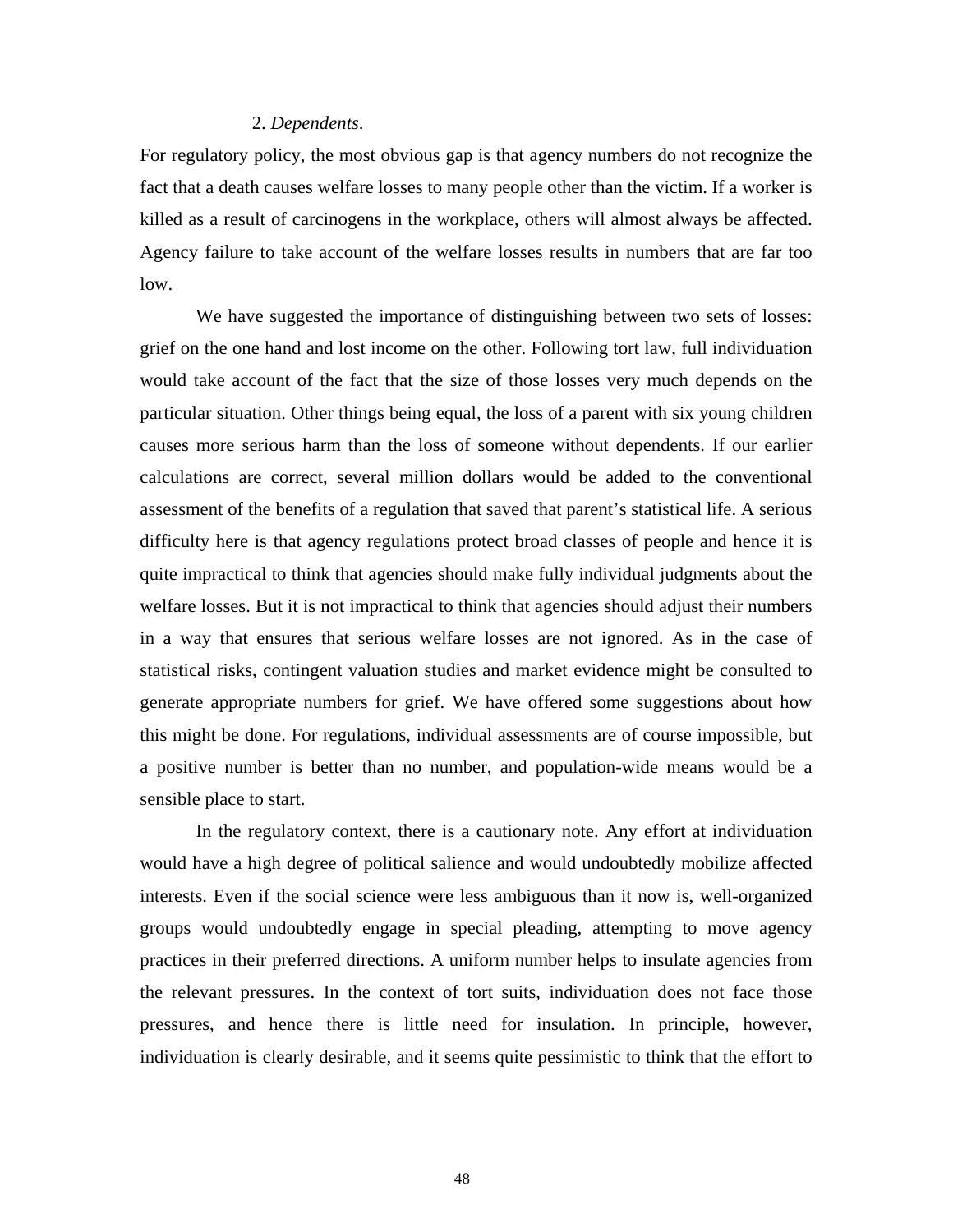<span id="page-50-1"></span>produce greater accuracy should be rejected because of the possible effects of interestgroup maneuvering.

#### **B. Use of VSL in Tort Law**

1

In wrongful death actions, damages should be calculated in the following way.

#### 1. *The Hedonic Loss of the Victim*

For deterrence purposes, the tortfeasor should pay the amount that the victim would be willing to pay to avoid the risk that was imposed on him by the tortfeasor's class of actions, divided by that risk  $(R/q)$ . Damages should not be based on lost income; as in the regulatory context, lost income is at best a proxy for the victim's loss. Deterrence can be satisfied through payment to the government, but if it is paid to the estate or dependents, then indirect compensation is also achieved.

abstract. A better question would be: "estimate the amount of money that the victim The amount can be calculated in two ways. First, the VSL (or VSLY) used by agencies could be used, with any adjustments as necessary to reflect individual factors: the defendant's risk preference, life expectancy (if VSLY is used), wealth, quality of life, and so forth. Indeed, it is possible that the victim's own wages will reflect his VSL, if he has a risky job. So long as agencies use a uniform figure, courts might start with the standard \$6 million figure, and then make adjustments as appropriate. If agencies used more refined figures, as we have argued that they should, then courts might begin with those figures instead, and make appropriate adjustments from that amount. Second, the jury could be asked to determine the hedonic loss. However, the proper jury question is not "what is the value of the life's pleasures lost by the victim?" This question is too would have paid to avoid the risk in question." <sup>148</sup> Of course an abstract answer to that question would be unreliable; VSL studies should be used to educate juries about common valuations, so that their own estimates will be informed rather than arbitrary.<sup>149</sup>

<span id="page-50-0"></span><sup>&</sup>lt;sup>148</sup> Arlen argues that courts are incapable of making such calculations, claiming that "courts' inaccurate calculations would come no closer to efficient recovery amounts than would legislation establishing a flat statutory amount for wrongful death in the hope that the results would be efficient on average." Arlen, supra, at 1134. It might be true that legislatures can do better than courts, but that is no argument for awarding zero damages or an (arbitrary) constant amount instead. Recall too that we are not exploring the complex issues raised by the possible difference between willingness to pay and willingness to accept.

<sup>&</sup>lt;sup>149</sup> Many courts have refused to admit testimony about VSL studies, arguing that the science does not meet the Daubert standard. See, e.g., Ayres v. Robinson, 887 F. Supp. 1049 (N.D. IL 1995). This seems to us a mistake. For a discussion, see Reuben E. Slesinger, The Demise of Hedonic Damages Claims in Tort Litigation, 6 J. Legal Econ. 17 (1996). Some courts also reject VSL studies on the ground that these studies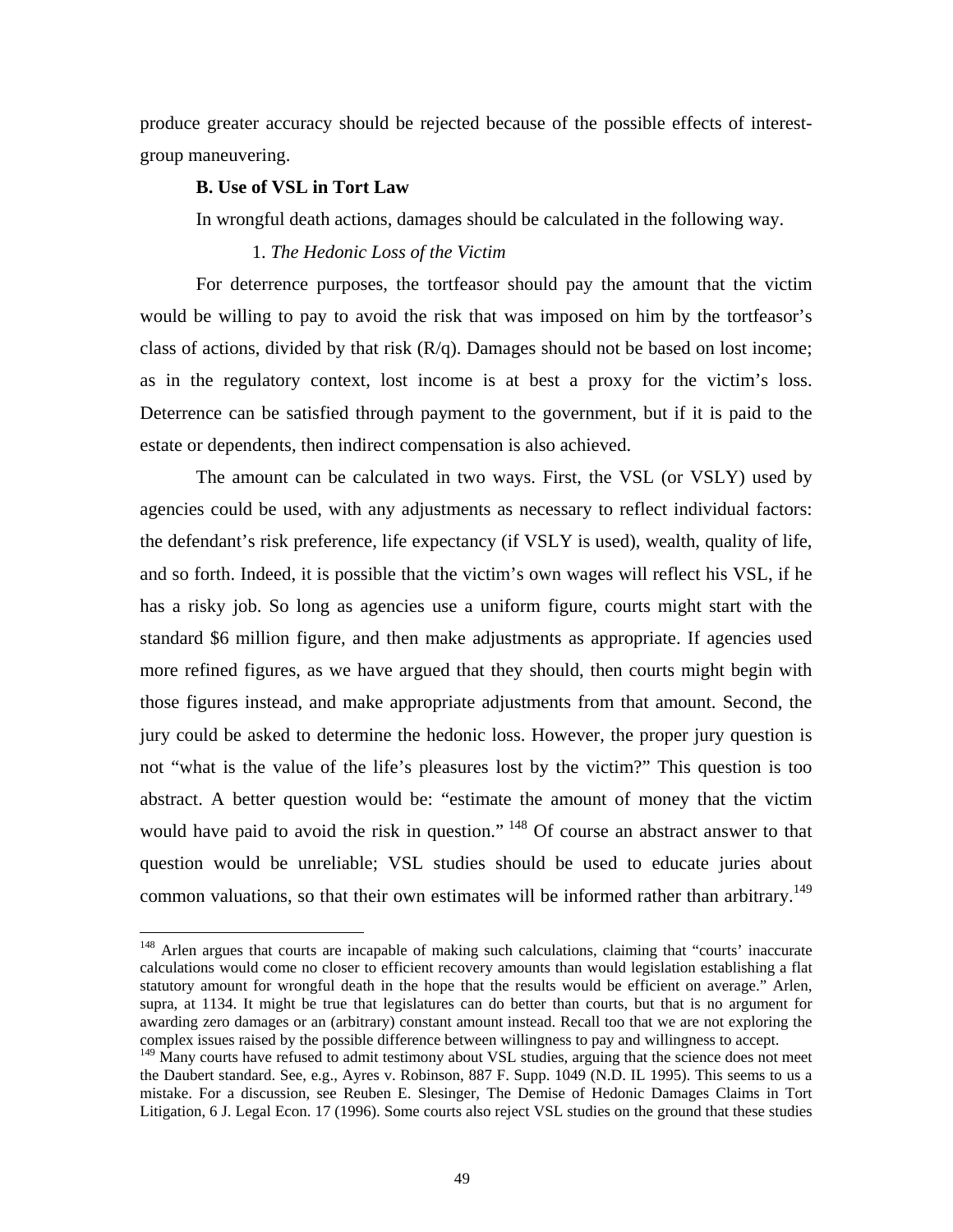To ensure consistent and rational awards, we would strongly prefer the first approach, on the ground that juries are not well-equipped to answer these questions; but if a strong role for the jury is deemed important, the second would also work so long as the jury's judgments are disciplined by expert witnesses and the court.

This reform would have a significant impact on tort awards, especially for the damage. The court rejected the argument because Mississippi was (at the time) a hedonic loss state. Although our approach would have suggested a verdict of a few million or so, elderly in non-hedonic loss states. We can already see the logic of our argument at work in some of the hedonic loss states. Consider Thomas v. Hilburn,  $150$  in which the jury awarded wrongful death damages of \$300,000 to the son of the 75 year old victim. On appeal, the defendant argued that damages should be reduced to \$66,311 for lost income, plus a few thousand dollars more for medical expenses, funeral expenses, and property depending on the wealth and other characteristics of the victim, the court clearly recognized the key point that the hedonic loss of an elderly man is much higher than his lost income.<sup>[151](#page-51-1)</sup>

In the tort context, there is an additional complication. Valuation of statistical risks has occurred for risks of specified magnitudes, usually ranging from 1/10,000 to  $1/100,000$ .<sup>152</sup> Insofar as tort law is dealing with risks in this range, use of agency figures is fully appropriate. But it should be clear that these numbers need not be taken to support a VSL that is independent of probability.<sup>153</sup> Suppose that people would be willing to pay \$60 to eliminate a risk of 1/100,000. From this it does not follow that people would be willing to pay \$6000 to eliminate a risk of 1/1000, or \$60,000 to eliminate a risk of 1/100,

reflect the losses to other people, not to the victim who is the subject of the tort dispute. However, courts frequently use statistics about other people in order to award damages in tort cases. For example, when courts calculate lost income in order to determine damages for dependents, they use mortality tables; these tables are based on the lives of *other* people, not on the victim's own life, which would not make any sense. Just as courts use statistics about other people in order to estimate the victim's life expectancy, courts should use statistics about other people in order to estimate how much the victim would have been willing to pay in order to avoid a risk of death.<br><sup>150</sup> 654 So. 2d 898, 903 (Miss. 1995).<br><sup>151</sup> See also Motorola Communications and Electronics, Inc. v. Wilkerson, 555 So. 2d 713 (Miss. 1989)

<span id="page-51-0"></span>

<span id="page-51-1"></span>future income was about \$700,000). New Hampshire also recognizes hedonic losses in wrongful death (allowing \$150,000 award for the death of an 85 year old man); Marcotte v. Timberlane/Hampstead Sch. Dist., 733 A.2d 394, 407-08 (N.H. 1999) (allowing \$900,000 award for the death of a child whose lost cases. See supra.

<span id="page-51-2"></span><sup>&</sup>lt;sup>152</sup> See, e.g., W. Kip Viscusi, The Value of Life: Estimates With Risks by Occupation and Industry, 42 Ec. Inquiry 29, 33 (2004) (showing fatality risks ranging from about 1/100,000 to 45/100,000). 153 See Richard Posner, Catastrophe: Risk and Reason (forthcoming 2004).

<span id="page-51-3"></span>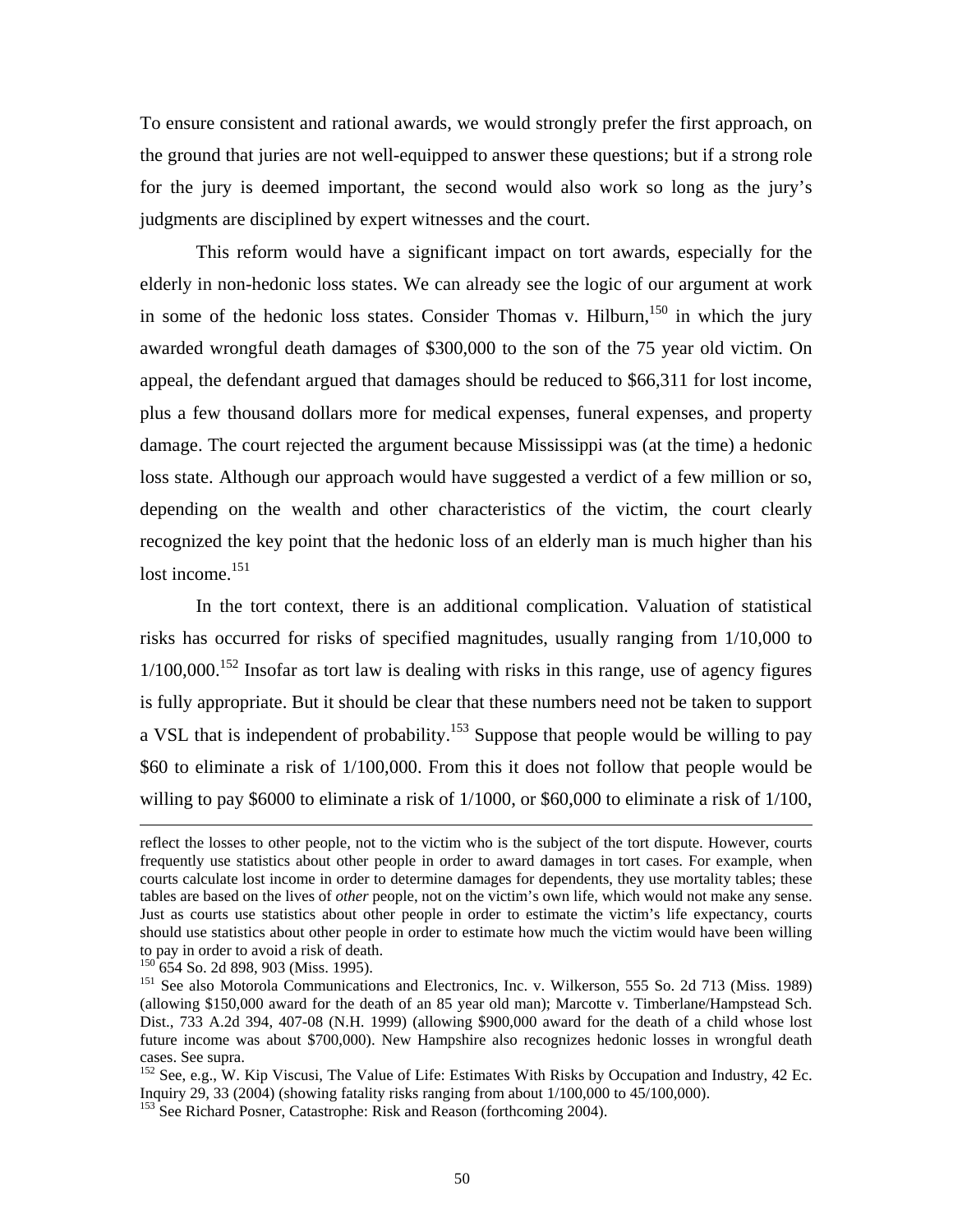or \$600,000 to eliminate a risk of 1/10. It is plausible to believe that people's WTP to reduce statistical risks is nonlinear.<sup>[154](#page-52-0)</sup> As the probability approaches 100%, people become willing to pay an amount for risk reduction that rises nonlinearly to 100% of their income, and—at some point—become unwilling to accept any amount in return for giving up their entitlement to life.<sup>155</sup> From this it follows that if a defendant imposes risks that are far higher than those with which agencies deal, the agency figures are too low, and hence the tort system should use significantly higher ones.

as through gross negligence, a similar floor is appropriate, supplemented perhaps by punitiv e damages. These suggestions are in line with our general emphasis on the fact The sheer variety of wrongful death actions, in terms of both probability and kind of death, severely complicates the inquiry into appropriate damage awards. Insofar as the tort system is dealing with probabilities in the general range with which agencies deal, it can build on (appropriately reformed) agency practice. Insofar as the tort system is dealing with the most egregious conduct—homicide, for example—the regulatory analysis of WTP does not apply directly, but a standard amount of (say) \$6 million at least provides an appropriate floor. Insofar as the conduct imposes high probability risks, that all mortality risks are not the same. What cannot be defended is the total exclusion of hedonic damages in wrongful death actions.

<span id="page-52-0"></span> $154$  See id.

<span id="page-52-1"></span><sup>&</sup>lt;sup>155</sup> There is a great deal of work on disparities between willingness to pay and willingness to accept (WTA). See, for an overview, Russell Korobkin, The Endowment Effect and Legal Analysis, 97 Nw. U.L description is simply a matter of framing. But we lack reliable market data about how to value much higher risks  $-$  say, risks of  $1/50$ ,  $1/20$ , or  $1/10$ . And for such risks, willingness to accept and willingness to pay and therefore the appropriate compensatory award is either infinite or higher than anyone can pay. Thus, a probably does not make much difference that the tort system does not generate such high awards, given that Rev. 1227 (2003). Such disparities are found in the context of risks. See, e.g., see W. Kip Viscusi et al., An Investigation of the Rationality of Consumer Valuations of Multiple Health Risks, 18 RAND J. Econ. 465 (1987). It follows that people would pay less to eliminate a risk of 1/100,000 than they would demand to be subject to that same risk. See id. One advantage of the market data on which agencies currently rely is that the WTP/WTA disparity is essentially irrelevant. If workers and consumers who face a risk of 1/100,000 receive \$60 in compensation, the result can be described in terms of either WTA or WTP; any such figures surely diverge, not least because the income constraint applies to WTP but not to WTA. People would undoubtedly pay a great deal to eliminate a mortality risk of 1/20; but they would demand even more to be subject to that risk, and many people would not incur that risk for any amount. It is not entirely clear, in principle, whether WTP or WTA is appropriate, though our view is that willingness to accept is correct billionaire who murders someone ought to forfeit his entire wealth. As a practical matter, however, it the entire wealth of most murderers is extremely limited.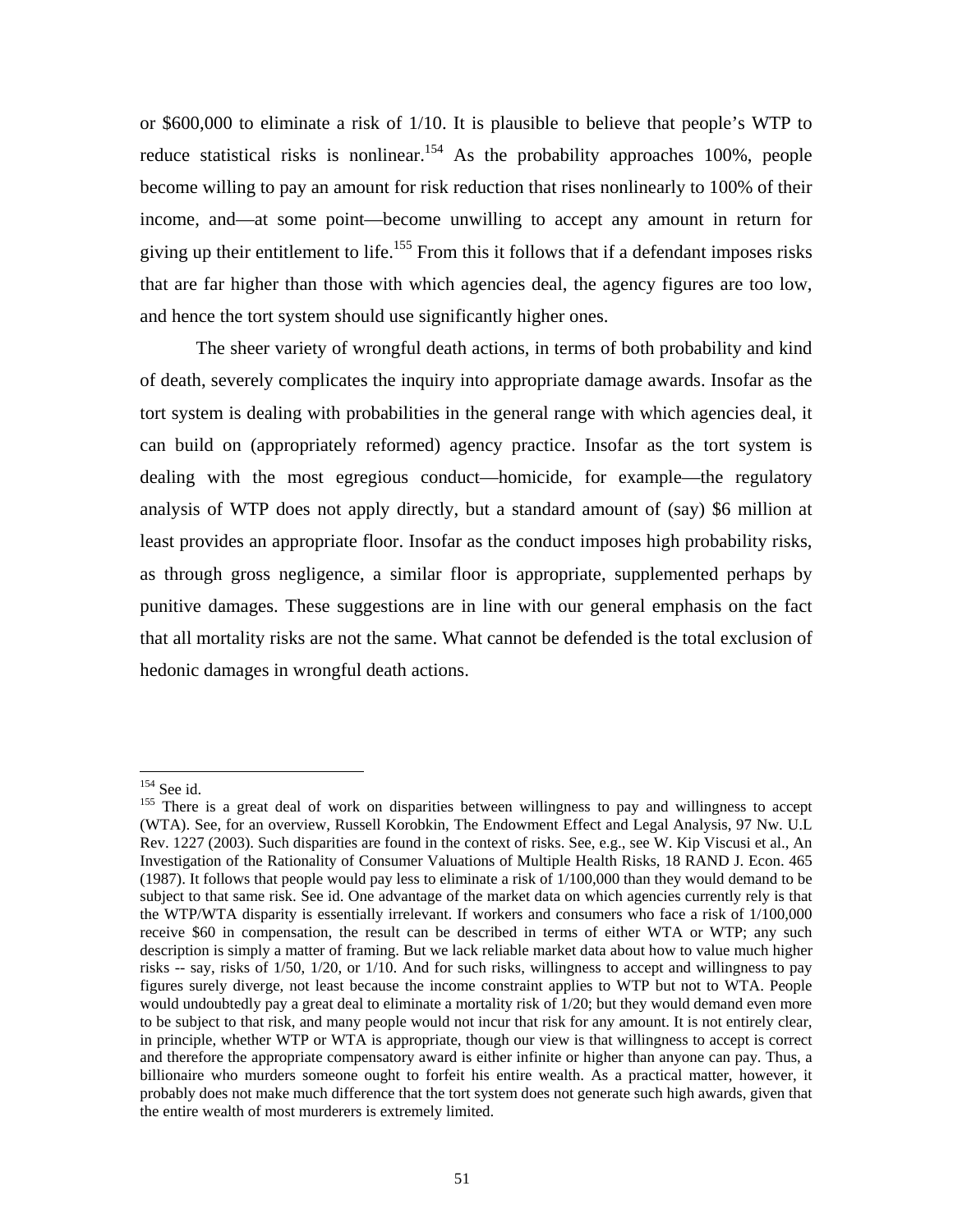#### 2. *Harm to Survivors*

As we have seen, calculating the loss to survivors is difficult in practice, but conceptually straightforward. For deterrence purposes, survivors should recover for their welfare loss—this means grief, mental distress, loss of companionship, and the like. It is less clear what dependents should recover in terms of lost support (such as lost income attributable to their care). The conceptually proper recovery is the amount of money that would make the survivor just as well off (financially) as he would have been if the death had no t occurred, which will usually be tied to the loss of household economies of scale and the breadwinner's degree of altruism. This amount may be higher than lost income (if the victim does a lot of work for the household that is not compensated in the market). And it may be lower (if the survivor can easily get a job and the victim was never very generous in the first place).

not clear that this is the case); and for the elderly, tort damages currently should be (and apparently are) low even in jurisdictions that include lost income, given that their earning years are almost over. By contrast, under our approach their damages are likely to be, again, in the \$6 million or higher range.<sup>156</sup> For adults with dependents, we suspect that an If our approach were adopted, tort damages would rise, especially for children and the elderly. As we have seen, damages for wrongful death are currently under about \$3 million, based on lost income, mental distress, and the like. Under our system, they are likely to be as much as \$6 million or higher for the average person. As for children, tort damages currently should be low in jurisdictions that exclude lost income (though it is additional several hundred thousands of dollars per dependent would be added to the \$6 million baseline.<sup>157</sup>

<span id="page-53-0"></span><sup>&</sup>lt;sup>156</sup> Elderly people apparently have VSLs that are either equal to (or even higher than) or not much lower than those of younger people. See Aldy  $&$  Viscusi, supra.<br><sup>157</sup> If the victim incurs unusual pain and suffering prior to death, including the distress of anticipating one's

<span id="page-53-1"></span>own death in the near future, this cost may not be reflected in standard VSLs. Thus, additional damages should be awarded for them. Damages for medical and funeral expenses should also be awarded. See Mark Geistfeld, Placing a Price on Pain and Suffering: A Method for Helping Juries Determine Tort Damages for Nonmonetary Injuries, who suggests using WTP estimates, 83 Calif. L. Rev. 773 (1995). See also David W. Leebron, Final Moments: Damages for Pain and Suffering Prior To Death, 64 N.Y.U. L. Rev. 256 (1989).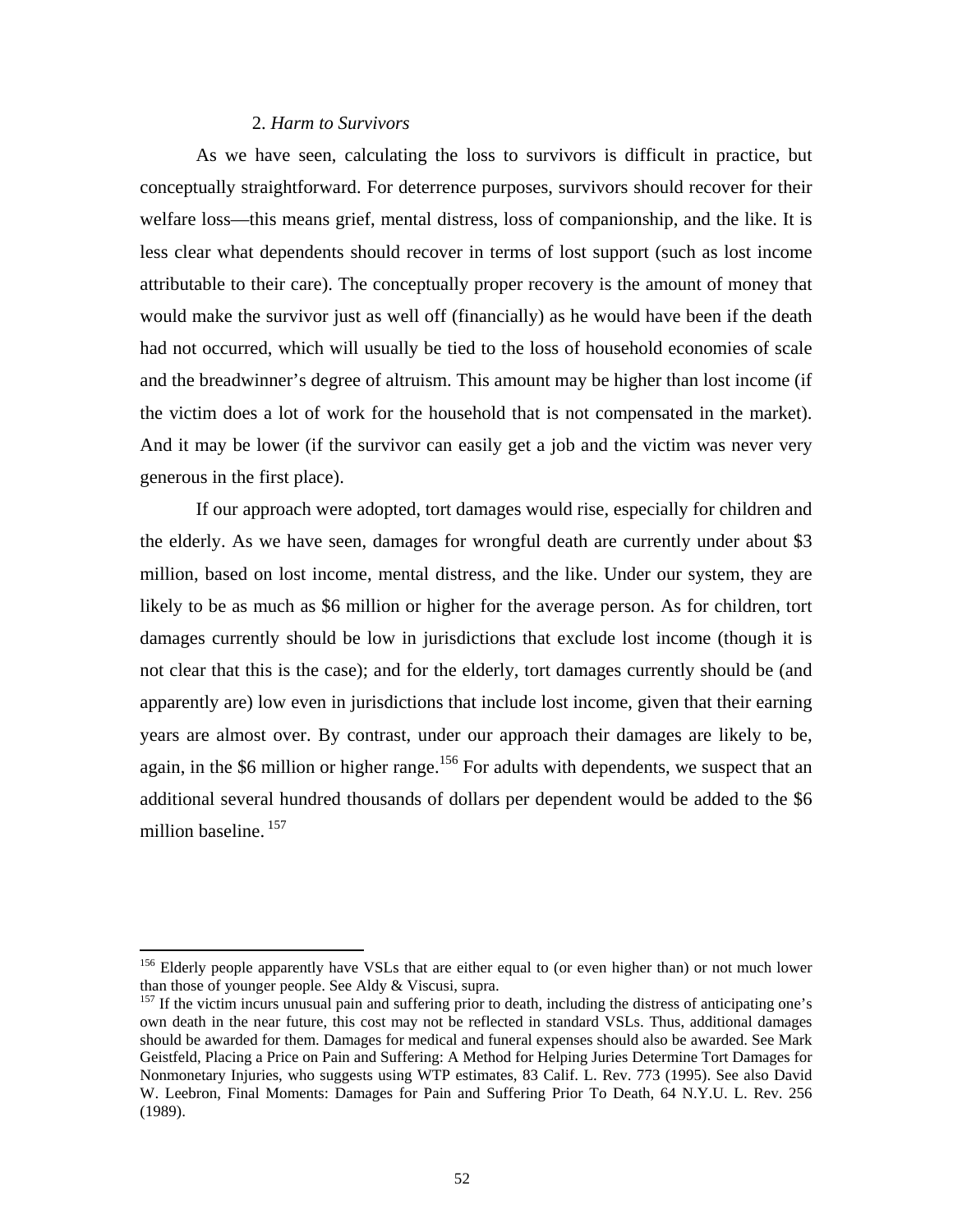#### **V. Positive Questions**

Our comparison of tort law and regulatory policy raises an obvious positive question. Why do these two areas of law take such different approaches to valuing lives? The beginning of an answer to this question is that even though the two areas of law have an overlapping purpose—the deterrence of harmful conduct—they also have radically different historical origins and orientations: tort law is ex post and individualized, while regulatory law is ex ante and generalized. As a result, tort law is naturally more particularistic and less rule-bound. The ex ante focus of regulation pushes administrators away from case-specific standards and in the direction of rule-bound judgments. But this point raises many complexities.

#### **A. In General**

Tort law's ex post and individualistic orientation has several consequences. First, the implicit (or explicit) valuation of human lives in the tort context is information-rich. Courts have access to a great deal of evidence about the particular parties and circumstances. Under the rules of evidence, all relevant evidence may be introduced to the court, and both plaintiff and defendant have strong incentives to take advantage of these rules. Given that the victim is a real, identifiable person, it is natural for the court to determine the actual loss, including losses to dependents, rather than to rely on statistical averages. In fact there is no need to rely on such averages, which provides less accurate information than the facts themselves.

Second, tort remedies direct the decisionmaker to compare the victim's post-tort state with her pre-tort state, and to ignore the rest of society. This approach works well enough when the tort causes a financial loss or a physical injury, but when it kills the victim, the decisionmaker has no way to compare post-tort and pre-tort well-being in a way that can be reliably monetized. To determine the hedonic loss from death, one cannot look at the actual victim's experience of death; one can rely only on statistical inference based on generalization from the rest of society. But in view of judicial traditions, this would be unfamiliar and even odd in the tort setting.

Third, and following from the first two points, tort damages tend to be highly variable. Juries lack reference points, so their judgments will depend heavily on the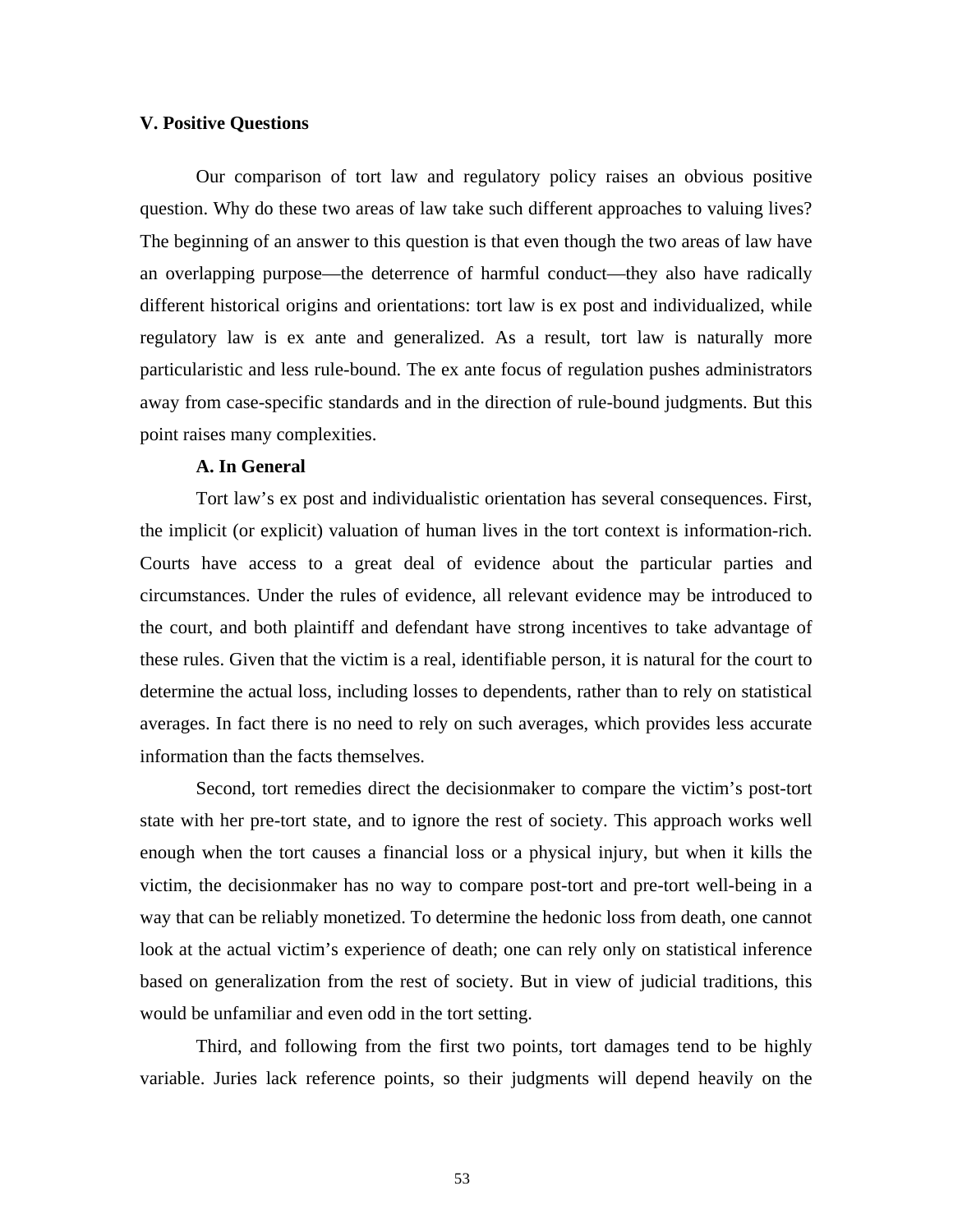presentation of evidence by lawyers, and on whatever anchors,<sup>158</sup> prejudices, and xpectations citizens bring to the jury box. Juries might also react emotionally to the case, e or misunderstand jury instructions, and allow irrelevant factors (like a desire for revenge) to influence their determination of the award.

review, not least because of the ex post nature of litigation and the fact that awards are issued one at a time. Fourth, tort law has low public visibility, at least at the system-wide level. Individual awards may receive considerable public attention, but the system of awards the median award, the mean award, the variance—does not.<sup>159</sup> Hence public scrutiny is relatively weak unless and until a salient network of awards (as in the case of the September 11 fund) is announced. The difficulties of monetization, the variable figures, and the possible arbitrariness of many outcomes attract little in the way of scrutiny and

Compare regulatory law. Regulatory decisions are ex ante and highly abstract. The victims of the regulated conduct are not identified, and so their personal characteristics do not stand out (although sometimes a disaster or crisis may provoke the regulation<sup>160</sup>). Whereas court cases are emotionally rich, regulatory decisions often (though not always) seem dry and technical, even though usually much more is at stake.

differences will balance each other out, so that averages can be used. Thus, if a regulation The ex ante and general orientation of regulatory policy has several consequences. First, because one cannot identify the actual people benefited by a regulation, one must rely on averages. The usual notion is that although all individuals are different, protects people of type X with a VSL of \$7 million and people of type Y with a VSL of \$5 million, regulators use the average valuation of \$6 million for a regulation that affects people evenly divided into the two types.

<span id="page-55-0"></span><sup>&</sup>lt;sup>158</sup> On the relevance of anchors, see Gretchen Chapman and Eric Johnson, in Heuristics and Biases: The Psychology of Intuitive Judgment (Thomas Gilovich et al. eds. 2002).

<span id="page-55-1"></span><sup>&</sup>lt;sup>159</sup> Indeed, the extreme awards that receive media attention are, according to some, too rare to be a matter of concern. See Deborah Jones Merritt and Kathryn Ann B arry, Is the Tort System in Crisis? New Empirical Evidence, 60 Ohio St. L.J. 315 (1999). A similar argument has been made about punitive damages; see Theodore Eisenberg, Neil LaFountain, Brian Ostrom, David Rottman, and Martin T. Wells, Juries, Judges, and Punitive Damages: An Empirical Study, 87 Cornell L. Rev. 743 (2002) (arguing that punitive damages are roughly correlated with compensatory damages); but see and Joni Hersch and W. Kip Viscusi, Punitive Damages, 33 J. Legal Stud. 1 (2004) (disputing this claim).

<span id="page-55-2"></span><sup>&</sup>lt;sup>160</sup> See Timur Kuran and Cass R. Sunstein, Availability Cascades and Risk Regulation, Stan L Rev (1999).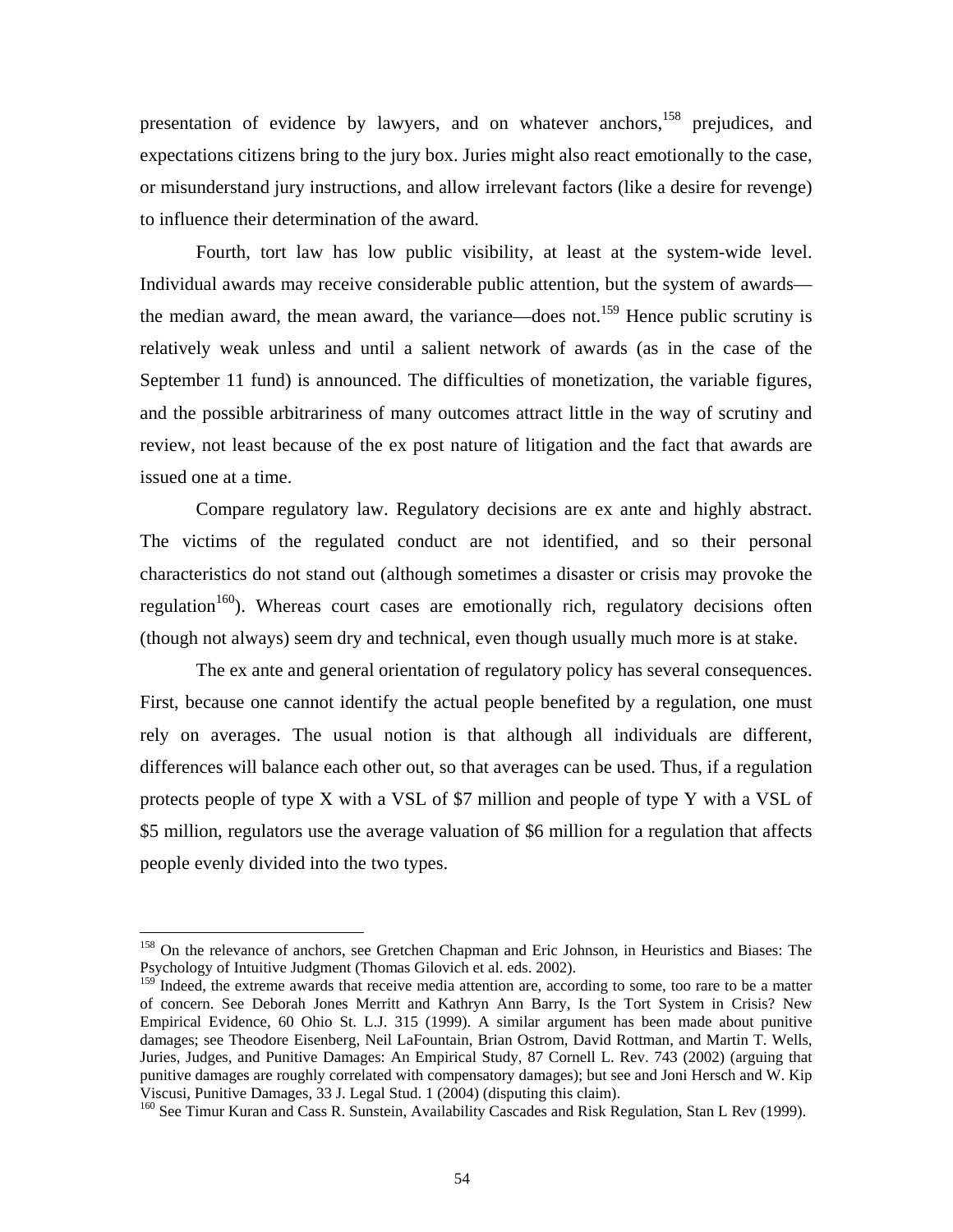This reasoning is not implausible, and sometimes averages are appropriate despite their crudeness; but they can lead regulators astray. Some regulations affect only persons of type X, and other regulations affect only persons of type Y; then different valuations should be used. Indeed, we know that some regulations protect people against cancer, a risk that people are willing to pay a premium to avoid, whereas other regulations protect people against sudden unanticipated death, a risk that occasions less in the way of public concern.<sup>161</sup> So too, some regulations affect the poor more than the rich, urban people more than rural people, and so forth. Under the very theory that animates current regulatory practice, individualized VSLs, taking account of these differences, are important.

Second, regulatory decisions affect more people than a tort award does, and thus are more politically salient. The greater political salience of regulatory decisions may have good effects simply because public scrutiny can be a corrective against ill-motivated or foolish decisions; but here we focus on some bad or troubling effects. The most obvious is that the symbolism of sensible and disaggregated regulatory decisions may bother people because such decisions seem in conflict with other values—here, we have in mind the controversy valuing human lives at all, or the likely more intense controversy over valuing the lives of the rich more than the lives of the poor.<sup>162</sup> The risks of public skepticism may also explain agencies' failure to value the lives of children properly and openly.

its longstanding character, at least raises problems for those who believe that ethical principles require all deaths to be valued the same way. But it appears to be politically difficult to draw the logical conclusion that VSLs for poor people should be lower than By contrast, the isolation of tort awards suppresses these symbolic concerns. Almost no one complains about the fact that poor people obtain lower damages in tort awards because they have lost less future income; and the existence of the disparity, and VSLs for rich people in regulatory decisionmaking.

<u>.</u>

<span id="page-56-1"></span><span id="page-56-0"></span>

<sup>&</sup>lt;sup>161</sup> See Revesz, supra note; Hammit and Liu, supra note.<br><sup>162</sup> Consider the controversy over the idea of "life years," an idea that strikes many people as ethically problematic because it treats elderly people as less valuable than younger people. See Ackerman and Heinzerling, supra note.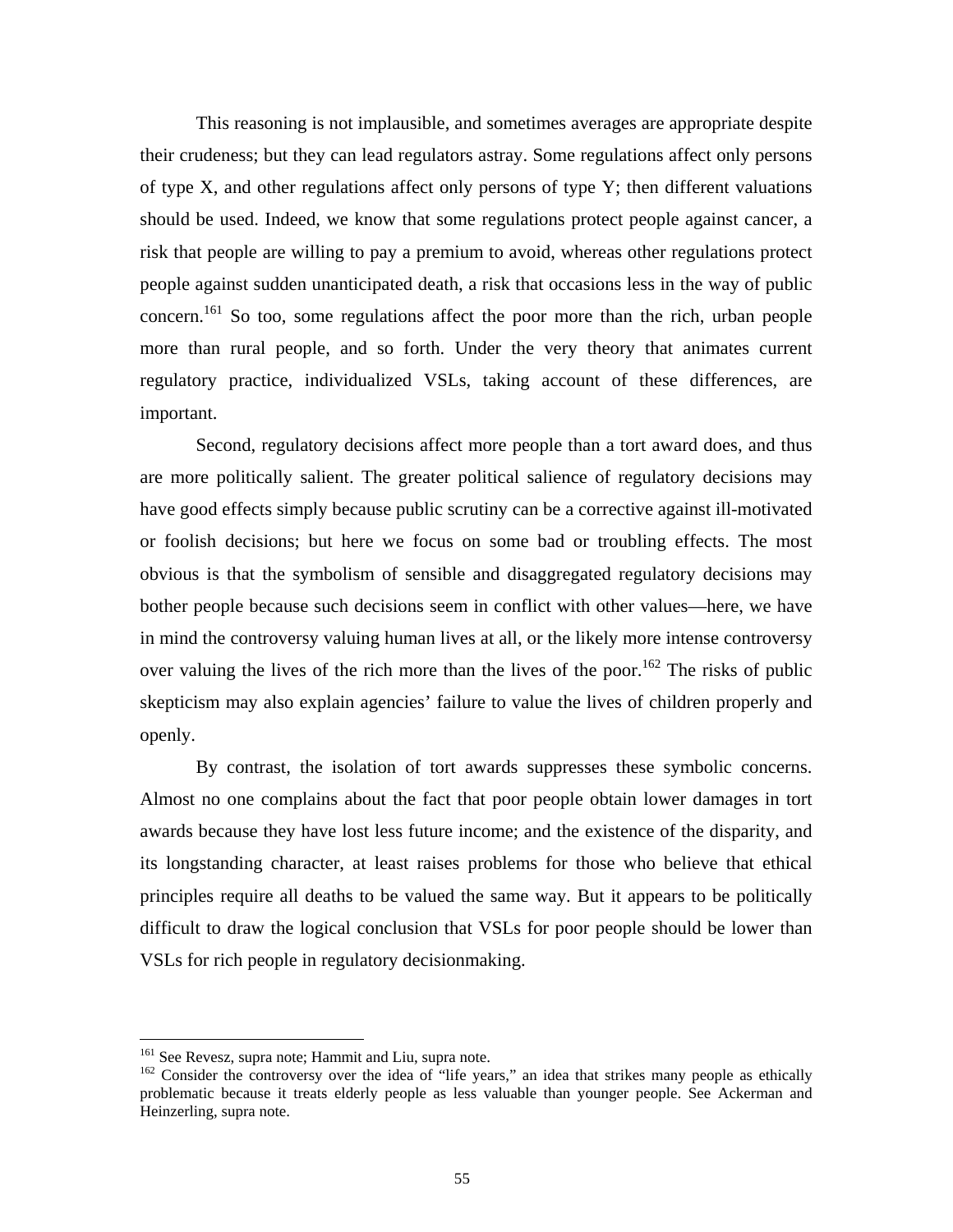We are unable to explain why agencies have neglected the losses to dependents. One possible answer is that agencies assume that victims' WTPs for bearing risks of death incorporate these costs; but as we have explained, it is unlikely that these WTPs incorporate these costs fully. Another possible answer is lack of information; it is not easy to generate a plausible number to capture the costs to dependents on some population-wide basis. But this problem ought to be remediable. A probable contributor to the gap is that cost-benefit analysis and the use of VSLs is in its infancy—as a formal part of regulatory law, it is only about twenty-five years old<sup>163</sup>—and agencies have focused on the large problems while neglecting or overlooking more subtle issues. But it is now time for the VSL methodology to advance to a new stage of sophistication.

#### **B. September 11 and Compensation**

The different orientations of tort and regulatory law were reflected in an interesting way by the decisionmaking process of the commission that was set up to award compensation to victims of the 9/11 terrorist attack. We have briefly outlined the resulting regulations. Before returning to this topic, let us conduct two thought experiments.

been awarded? It is clear that wealth differences would have been seen in wrongful death and su rvivors' awards. The dependents of investment bankers would have obtained some a justified product of existing rules, others a result of simple "noise" in the system. First, suppose that Congress had never set up the 9/11 compensation fund, and instead the victims and survivors had sued under state tort law. Suppose they succeeded in establishing the liability of defendants such as the airlines. How would damages have awards far in excess of those obtained by the dependents of fire fighters. In addition, the awards would have varied significantly in light of the different characteristics of each victim. But there also would have been considerable inexplicable variance in the awards, variance that would not be traceable to relevant factors but to the vagaries of jury decisionmaking and the law of tort. Hence inequalities would have been pervasive—

Second, suppose that an agency had, prior to the 9/11 attack, issued regulations designed to force the owners of buildings such as the World Trade Center to install safety devices that would have saved lives in case of a terrorist attack or similar disaster. Here,

<u>.</u>

<span id="page-57-0"></span><sup>&</sup>lt;sup>163</sup> See Executive Order 12291, supra.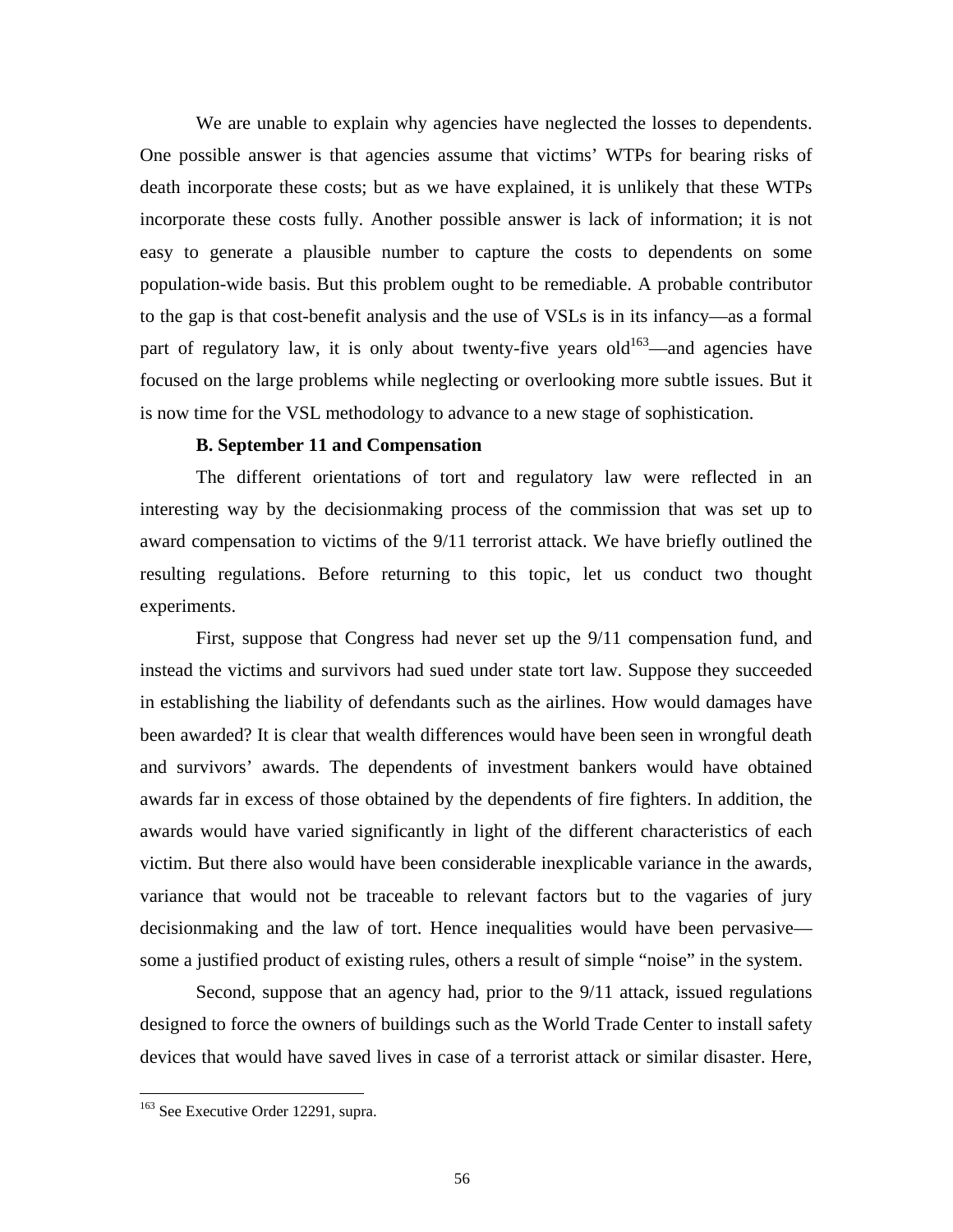we can be sure that the agency would have used uniform valuations—such as \$6.1 million per life saved—that would have ignored wealth differences and other differences between victims. The agency would also have ignored dependents.

How did the 9/11 commission make its decisions? On the one hand, the commission was directed by Congress to rely on tort principles, and for that reason it used formulas that took into account wealth differences.<sup>164</sup> Estates of investment bankers did receive more compensation than estates of fire fighters.<sup>165</sup> In addition, awards were an increasing function of the number of dependents. On the other hand, public and political discomfort with these disparate awards—which seemed to dishonor the fire fighters, and also to distinguish victims along class lines—led the commission to adopt awards that were less dispersed than would have occurred under the tort system.<sup>[166](#page-58-2)</sup>

population. The 9/11 Commission combined the virtues and flaws of both approaches. There is a lesson here. Because individual tort cases concern just one person or a few people, awards are unlikely to be politically salient or to be influenced by irrelevant political considerations. But because they are ex post and individualized, they usually fail to take advantage of information that is accessible only at the level of the general Because of the political salience of the task, and because awarding damages to thousands of people made comparison easy and obvious, the commission was constrained, like regulatory agencies, to use relatively uniform numbers; recall that a standard number was used for noneconomic damages. At the same time, arbitrariness was therefore limited—in the sense that people in similar circumstances received similar awards. Because the commission was directed to use tort principles, the numbers were not fully uniform, and a degree of individual variation was properly allowed. But the use of tort principles also made it impossible to use figures for hedonic losses, and instead the commission relied on flawed figures such as lost income, with the result that average awards—in the \$2 to

<span id="page-58-0"></span><sup>164</sup> <sup>164</sup> See Explanation of Process for Computing Presumed Economic Loss, available at http://www.usdoj.gov/victimcompensation/loss\_calc\_deceased.html. http://www.usdoj.gov/victimcompensation/loss\_calc\_deceased.html.<br><sup>165</sup> For example, the spouse of a 40 year old with an income of \$50,000 would receive a little over \$1

<span id="page-58-1"></span>million, whereas the spouse of a 40 year old with an income of \$225,000 would receive about \$3.5 million – not including non-economic loss. See Explanation of Process for Computing Presumed Economic Loss, supra.

<span id="page-58-2"></span>standards of lost future income typical in tort cases, while at the same time making the fund fair to all income groups, Mr. Feinberg [the special master] said. He ultimately devised the program to prevent it from favoring the wealthy over the financially disadvantaged, he said.")  $166$  See Chen, Man Behind, supra, at B3 ("The statute suffered from two conflicting impulses: to follow the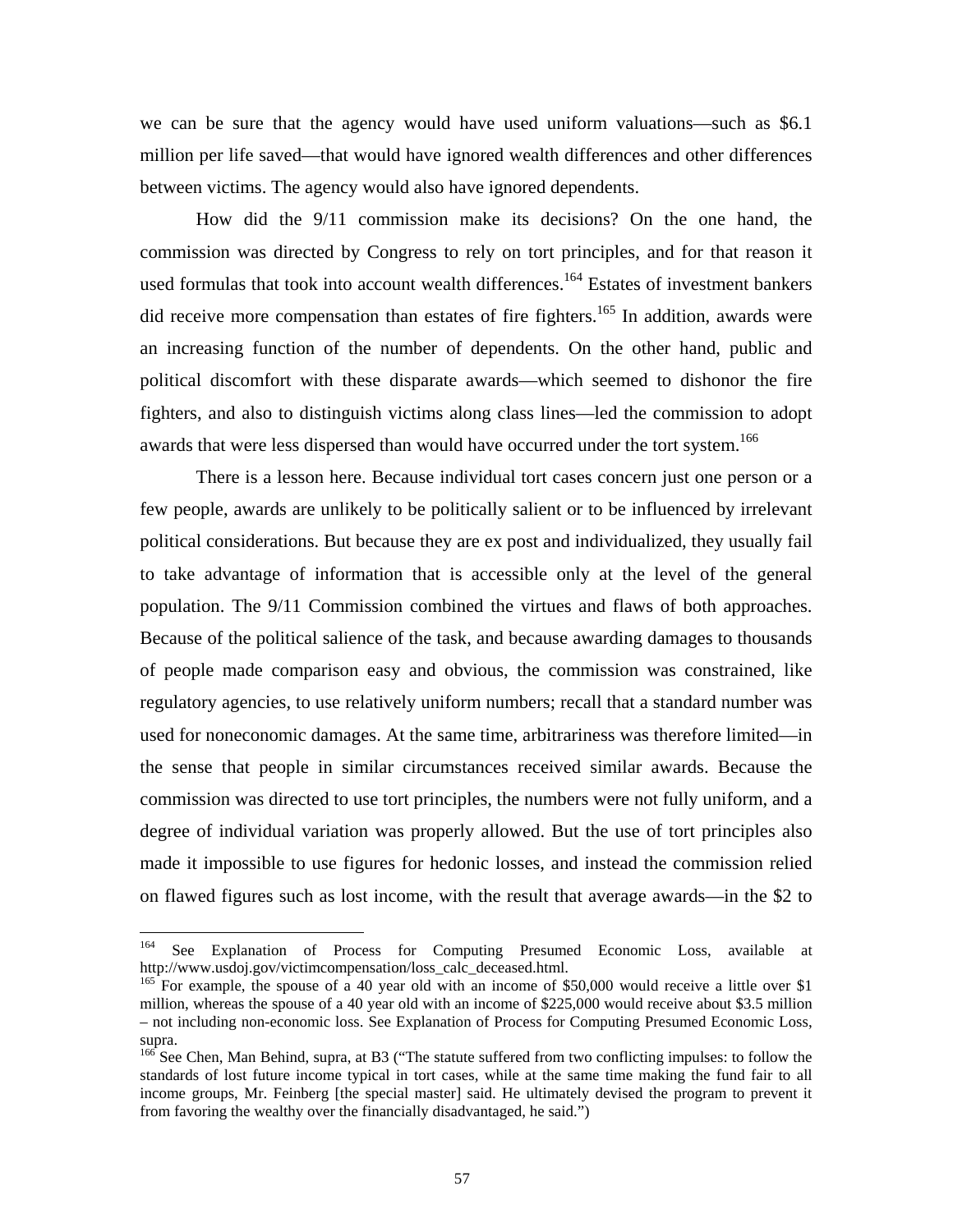\$3 million range—were less than the hedonic losses that actually occurred, according to the VSL methodology used by agencies.<sup>167</sup>

In normal situations, significant improvements are possible. Courts can, and ought to, take advantage of information about average persons when the relevant information about a particular victim is lacking (such as WTP to avoid the risk that produced  $death$ ).<sup>168</sup> And although politics will always constrain agencies, there are certainly many steps that agencies can take to improve their use of VSLs without running afoul of political constraints. At a minimum, we see no reason why agencies cannot estimate the losses to dependents of people who are killed by regulated conduct, and it seems likely to us that at least some kinds of individualization will be possible—by, for example, giving a premium for risks that are especially dreaded.

#### **Conclusion**

In the United States, two independent bodies of law assign dollar values to deaths. Regulatory agencies, drawing on willingness to pay studies, use a uniform number that takes no account of losses to dependents and others. In wrongful death actions, courts attempt to compensate survivors, failing to incorporate the loss to the decedent and ensuring a high degree of variability in awards. For both bodies of law, deterrence is an important goal, and from the standpoint of deterrence, both make serious blunders. And for both, a key question is how to combine accuracy and administrability.

is that it does not include the welfare loss to the decedent; its current reliance on the There are two central problems with regulatory law. First, the value of a statistical life is uniform rather than disaggregated. The very theory that underlies current practice calls for far more in the way of individuation. Second, agency figures do not include the losses to dependents and others; the result is underdeterrence. We have made suggestions about how agencies might remedy these two problems. The central problem with tort law decedent's pre-death losses and the dependents' losses results in undervaluation of

<span id="page-59-0"></span> $167$  And, bizarrely, death benefits for soldiers and public safety officials as the basis for non-economic, that is, mental distress, compensation for the dependents of victims. See Explanation of Process for Computing Presumed Economic Loss, supra.

<span id="page-59-1"></span> $P<sup>168</sup>$  Compare the proposal of Baldus et al., supra.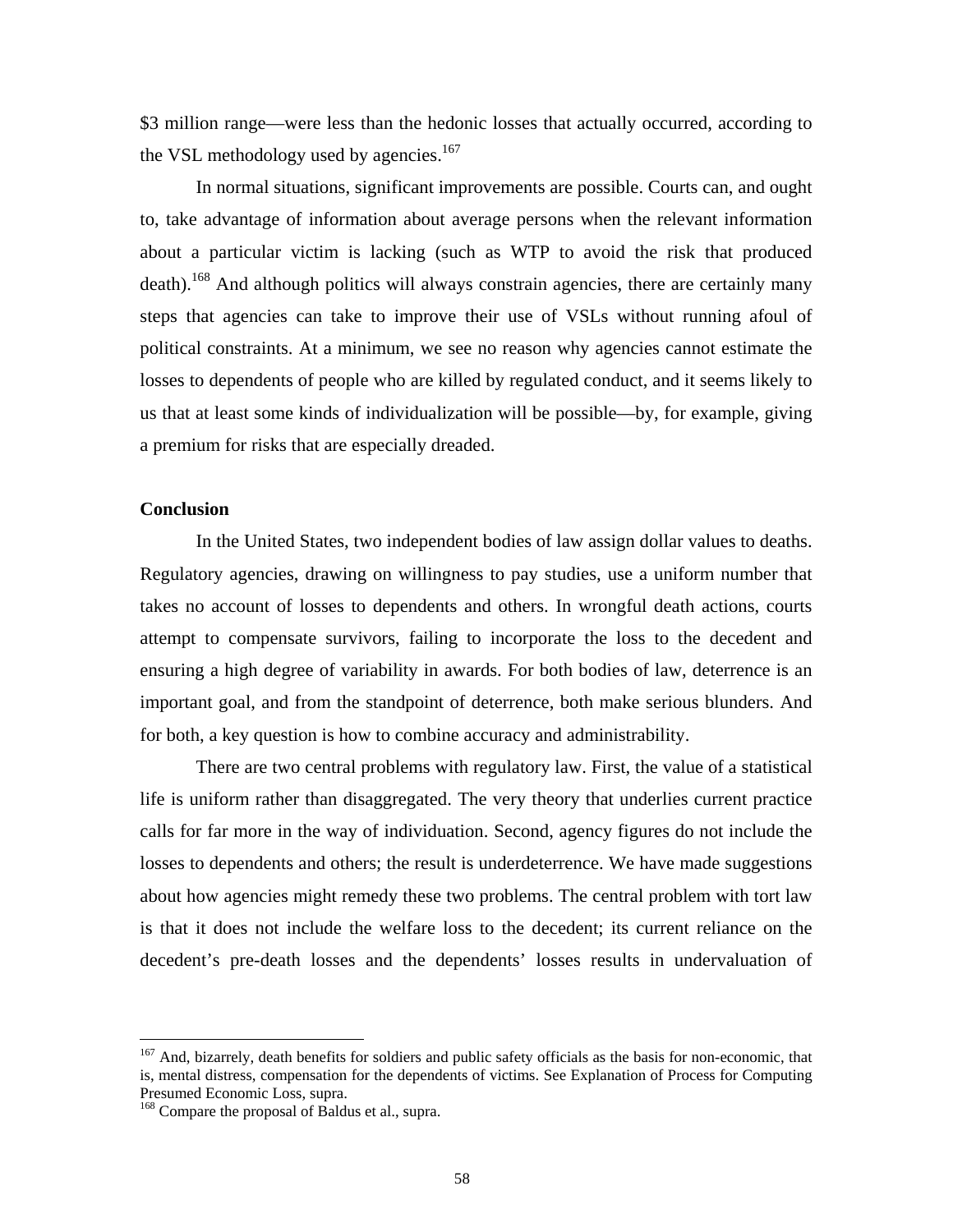morality risks, and hence underdeterrence. We have also made suggestions about how both bodies of law should deal with the deaths of children and foreigners.

If our recommendations were accepted, we would expect tort awards to become higher, more uniform, and less arbitrary than they currently are. We would also expect VSLs used by regulatory agencies to be more variable—in many cases lower and in many cases higher. The inclusion of losses to dependents should result in more stringent regulations, as the effective benefit from a life saved would be increased.

Readers with comments should address them to:

Eric A. Posner University of Chicago Law School 1111 East 60th Street Chicago, IL 60637 eric\_posner@law.uchicago.edu

Cass R. Sunstein University of Chicago Law School 1111 East 60th Street Chicago, IL 60637 csunstei@midway.uchicago.edu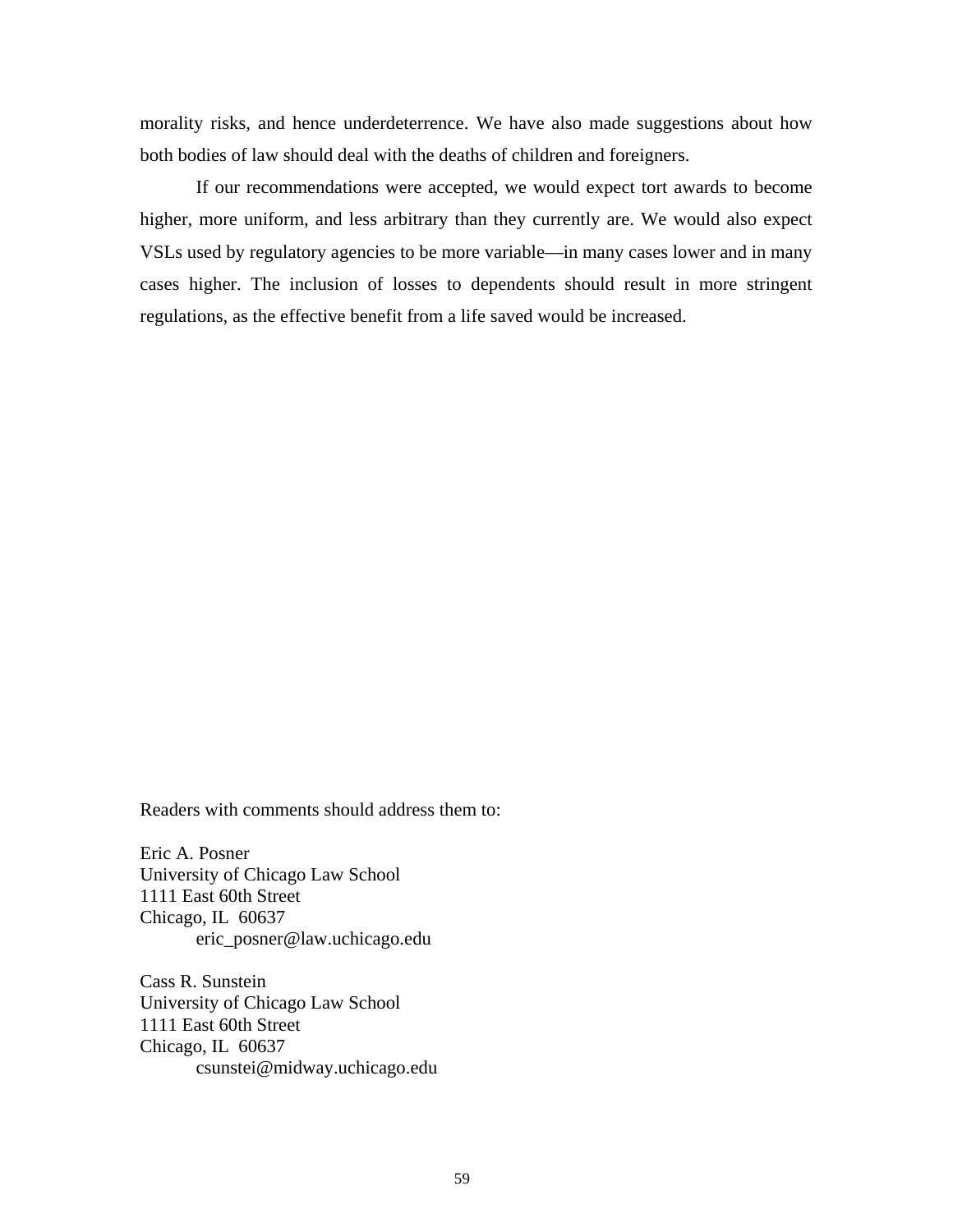#### Chicago Working Papers in Law and Economics (Second Series)

- 1. William M. Landes, Copyright Protection of Letters, Diaries and Other Unpublished Works: An Economic Approach (July 1991)
- 2. Richard A. Epstein, The Path to *The T. J. Hooper*: The Theory and History of Custom in the Law of Tort (August 1991)
- 3. Cass R. Sunstein, On Property and Constitutionalism (September 1991)
- 4. Richard A. Posner, Blackmail, Privacy, and Freedom of Contract (February 1992)
- 5. Randal C. Picker, Security Interests, Misbehavior, and Common Pools (February 1 992)
- 6. Tomas J. Philipson & Richard A. Posner, Optimal Regulation of AIDS (April 1992)
- . Douglas G. Baird, Revisiting Auctions in Chapter 11 (April 1992) 7
- . William M. Landes, Sequential versus Unitary Trials: An Economic Analysis (July 1992) 8
- . William M. Landes & Richard A. Posner, The Influence of Economics on Law: A Quantitative Study (August 1992) 9.
- 0. Alan O. Sykes, The Welfare Economics of Immigration Law: A Theoretical Survey With An Analysis of U.S. Policy (September 1992) 10.
- 1. Douglas G. Baird, 1992 Katz Lecture: Reconstructing Contracts (November 1992) 11.
- 2. Gary S. Becker, The Economic Way of Looking at Life (January 1993)  $12<sub>1</sub>$
- 3. J. Mark Ramseyer, Credibly Committing to Efficiency Wages: Cotton Spinning Cartels in Imperial Japan (March 1993) 13.
- 4. Cass R. Sunstein, Endogenous Preferences, Environmental Law (April 1993)  $14.$
- 5. Richard A. Posner, What Do Judges and Justices Maximize? (The Same Thing Everyone Else Does) (April 1993) 15.
- Lucian Arye Bebchuk and Randal C. Picker, Bankruptcy Rules, Managerial Entrenchment, and Firm-Specific Human Capital (August 1993) 16.
- 7. J. Mark Ramseyer, Explicit Reasons for Implicit Contracts: The Legal Logic to the Japanese Main Bank System (August 1993)  $17.$
- 8. William M. Landes and Richard A. Posner, The Economics of Anticipatory Adjudication (September 1993) 18.
- 9. Kenneth W. Dam, The Economic Underpinnings of Patent Law (September 1993) 19.
- 0. Alan O. Sykes, An Introduction to Regression Analysis (October 1993)  $20.$
- 1. Richard A. Epstein, The Ubiquity of the Benefit Principle (March 1994) 21.
- 2. Randal C. Picker, An Introduction to Game Theory and the Law (June 1994)  $22.$
- 3. William M. Landes, Counterclaims: An Economic Analysis (June 1994) 23.
- 24. J. Mark Ramseyer, The Market for Children: Evidence from Early Modern Japan (August 1994)
- 25. Robert H. Gertner and Geoffrey P. Miller, Settlement Escrows (August 1994)
- . Kenneth W. Dam, Some Economic Considerations in the Intellectual Property Protection of Software (August 1994) 26
- 27. Cass R. Sunstein, Rules and Rulelessness, (October 1994)
- 28. David Friedman, More Justice for Less Money: A Step Beyond *Cimino* (December 1994)
- udget Deficits and the Intergenerational Distribution of Lifetime Consumption 29. Daniel Shaviro, B (January 1995)
- 30. Douglas G. Baird, The Law and Economics of Contract Damages (February 1995)
- . Daniel Kessler, Thomas Meites, and Geoffrey P. Miller, Explaining Deviations from the Fifty Percent Rule: A Multimodal Approach to the Selection of Cases for Litigation (March 1995) 31
- 32. Geoffrey P. Miller, Das Kapital: Solvency Regulation of the American Business Enterprise (April 1995)
- 33. Richard Craswell, Freedom of Contract (August 1995)
- 34. J. Mark Ramseyer, Public Choice (November 1995)
- 35. Kenneth W. Dam, Intellectual Property in an Age of Software and Biotechnology (November 1995)
- 6. Cass R. Sunstein, Social Norms and Social Roles (January 1996) 36.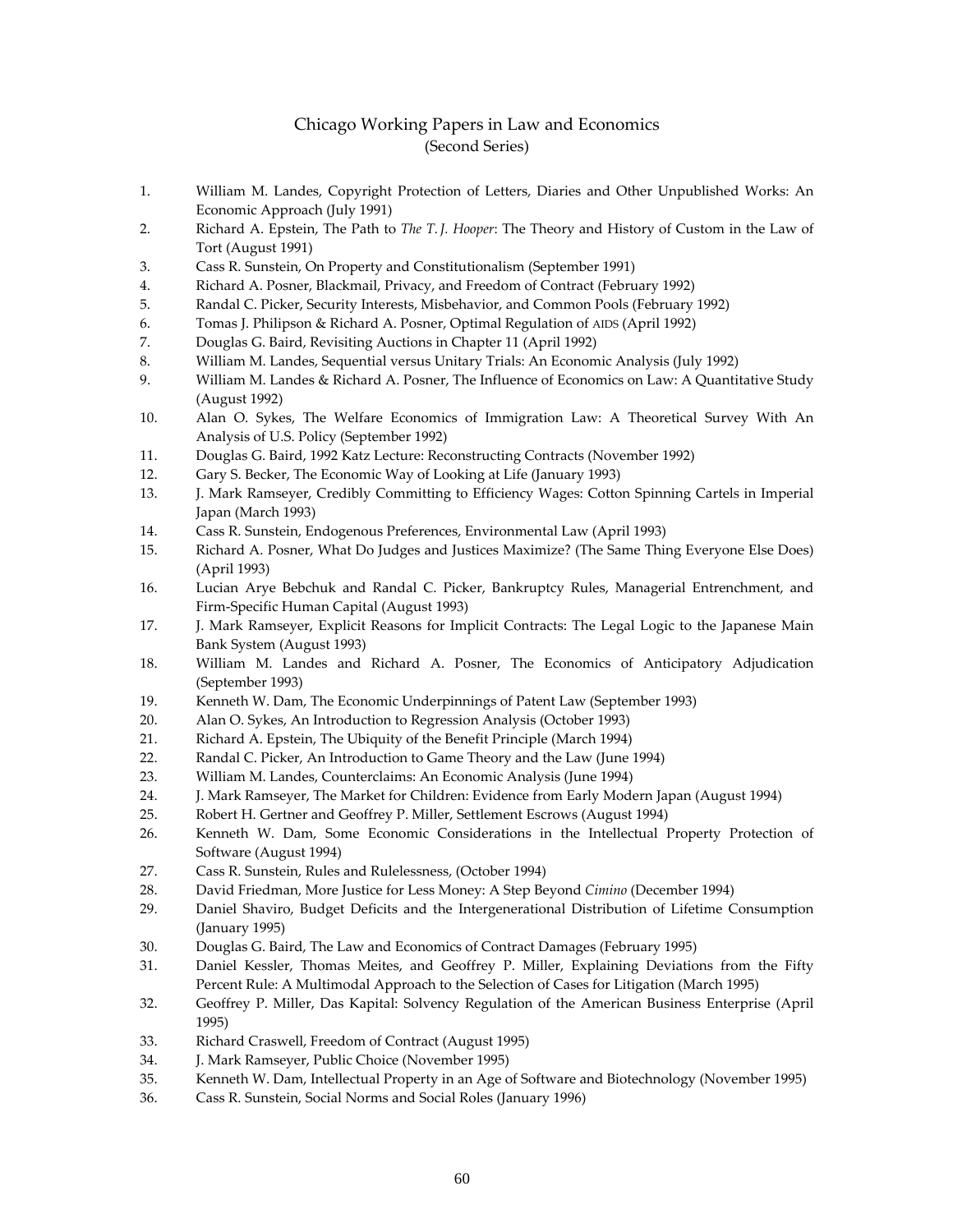- 37. J. Mark Ramseyer and Eric B. Rasmusen, Judicial Independence in Civil Law Regimes: Econometrics from Japan (January 1 996)
- 38. Richard A. Epstein, Transaction Costs and Property Rights: Or Do Good Fences Make Good Neighbors? (March 1996)
- 39. Cass R. Sunstein, The Cost-Benefit State (May 1996)
- 40. William M. Landes and Richard A. Posner, The Economics of Legal Disputes Over the Ownership of Works of Art and Other Collectibles (July 1996)
- 41. John R. Lott, Jr. and David B. Mustard, Crime, Deterrence, and Right-to-Carry Concealed Handguns (August 1996)
- 42. Cass R. Sunstein, Health-Health Tradeoffs (September 1996)
- 43. G. Baird, The Hidden Virtues of Chapter 11: An Overview of the Law and Economics of Financially Distressed Firms (March 1997)
- 44. Richard A. Posner, Community, Wealth, and Equality (March 1997)
- 45. William M. Landes, The Art of Law and Economics: An Autobiographical Essay (March 1997)
- 46. Cass R. Sunstein, Behavioral Analysis of Law (April 1997)
- 47. John R. Lott, Jr. and Kermit Daniel, Term Limits and Electoral Competitiveness: Evidence from California's State Legislative Races (May 1997)
- 48. Randal C. Picker, Simple Games in a Complex World: A Generative Approach to the Adoption of Norms (June 1997)
- 49. Richard A. Epstein, Contracts Small and Contracts Large: Contract Law through the Lens of Laissez-Faire (August 1997)
- 50. Cass R. Sunstein, Daniel Kahneman, and David Schkade, Assessing Punitive Damages (with Notes on Cognition and Valuation in Law) (December 1997)
- 51. William M. Landes, Lawrence Lessig, and Michael E. Solimine, Judicial Influence: A Citation Analysis of Federal Courts of Appeals Judges (January 1998)
- 52. John R. Lott, Jr., A Simple Explanation for Why Campaign Expenditures are Increasing: The Government is Getting Bigger (February 1998)
- 53. Richard A. Posner, Values and Consequences: An Introduction to Economic Analysis of Law (March 1998)
- 54. Denise DiPasquale and Edward L. Glaeser, Incentives and Social Capital: Are Homeowners Better Citizens? (April 1998)
- 55. Christine Jolls, Cass R. Sunstein, and Richard Thaler, A Behavioral Approach to Law and Economics (May 1998)
- 56. John R. Lott, Jr., Does a Helping Hand Put Others At Risk?: Affirmative Action, Police Departments, and Crime (May 1998)
- 57. Cass R. Sunstein and Edna Ullmann-Margalit, Second-Order Decisions (June 1998)
- 58. Jonathan M. Karpoff and John R. Lott, Jr., Punitive Damages: Their Determinants, Effects on Firm Value, and the Impact of Supreme Court and Congressional Attempts to Limit Awards (July 1998)
- 59. Kenneth W. Dam, Self-Help in the Digital Jungle (August 1998)
- 60. John R. Lott, Jr., How Dramatically Did Women's Suffrage Change the Size and Scope of Government? (September 1998)
- 61. Kevin A. Kordana and Eric A. Posner, A Positive Theory of Chapter 11 (October 1998)
- 62. David A. Weisbach, Line Drawing, Doctrine, and Efficiency in the Tax Law (November 1998)
- 63. Jack L. Goldsmith and Eric A. Posner, A Theory of Customary International Law (November 1998)
- 64. John R. Lott, Jr., Public Schooling, Indoctrination, and Totalitarianism (December 1998)
- 65. Cass R. Sunstein, Private Broadcasters and the Public Interest: Notes Toward A "Third Way" (January 1999)
- 66. Richard A. Posner, An Economic Approach to the Law of Evidence (February 1999)
- 67. Yannis Bakos, Erik Brynjolfsson, Douglas Lichtman, Shared Information Goods (February 1999)
- 68. Kenneth W. Dam, Intellectual Property and the Academic Enterprise (February 1999)
- 69. Gertrud M. Fremling and Richard A. Posner, Status Signaling and the Law, with Particular Application to Sexual Harassment (March 1999)
- 70. Cass R. Sunstein, Must Formalism Be Defended Empirically? (March 1999)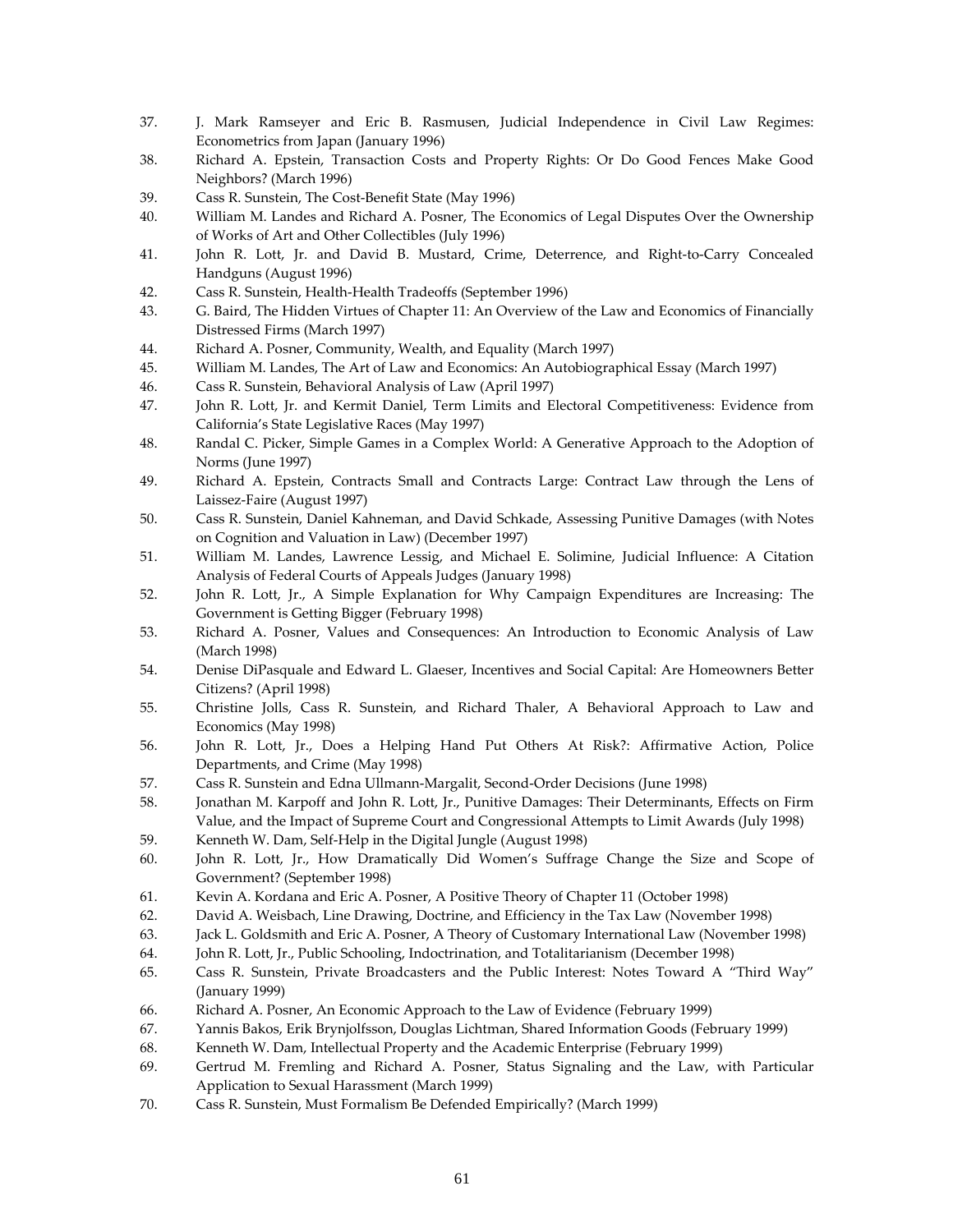- 71. Jonathan M. Karpoff, John R. Lott, Jr., and Graeme Rankine, Environmental Violations, Legal Penalties, and Reputation Costs (March 1999)
- 72. Matthew D. Adler and Eric A. Posner, Rethinking Cost-Benefit Analysis (April 1999)
- 73. John R. Lott, Jr. and William M. Landes, Multiple Victim Public Shooting, Bombings, and Right-to-Carry Concealed Handgun Laws: Contrasting Private and Public Law Enforcement (April 1999)
- 74. Lisa Bernstein, The Questionable Empirical Basis of Article 2's Incorporation Strategy: A Preliminary Study (May 1999)
- 75. Richard A. Epstein, Deconstructing Privacy: and Putting It Back Together Again (May 1999)
- 76. William M. Landes, Winning the Art Lottery: The Economic Returns to the Ganz Collection (May 1999)
- 77. Cass R. Sunstein, David Schkade, and Daniel Kahneman, Do People Want Optimal Deterrence? (June 1999)
- 78. Tomas J. Philipson and Richard A. Posner, The Long-Run Growth in Obesity as a Function of Technological Change (June 1999)
- 79. David A. Weisbach, Ironing Out the Flat Tax (August 1999)
- 80. Eric A. Posner, A Theory of Contract Law under Conditions of Radical Judicial Error (August 1999)
- 81. David Schkade, Cass R. Sunstein, and Daniel Kahneman, Are Juries Less Erratic than Individuals? Deliberation, Polarization, and Punitive Damages (September 1999)
- 82. Cass R. Sunstein, Nondelegation Canons (September 1999)
- and Economics (September 1999) 83. Richard A. Posner, The Theory and Practice of Citations Analysis, with Special Reference to Law
- 84. Randal C. Picker, Regulating Network Industries: A Look at *Intel* (October 1999)
- 85. Cass R. Sunstein, Cognition and Cost-Benefit Analysis (October 1999)
- 86. Douglas G. Baird and Edward R. Morrison, Optimal Timing and Legal Decisionmaking: The Case of the Liquidation Decision in Bankruptcy (October 1999)
- 87. Gertrud M. Fremling and Richard A. Posner, Market Signaling of Personal Characteristics (November 1999)
- 88. Matthew D. Adler and Eric A. Posner, Implementing Cost-Benefit Analysis When Preferences Are Distorted (November 1999)
- 89. Richard A. Posner, Orwell versus Huxley: Economics, Technology, Privacy, and Satire (November 1999)
- 90. David A. Weisbach, Should the Tax Law Require Current Accrual of Interest on Derivative Financial Instruments? (December 1999)
- 91. Cass R. Sunstein, The Law of Group Polarization (December 1999)
- 92. Eric A. Posner, Agency Models in Law and Economics (January 2000)
- 93. Karen Eggleston, Eric A. Posner, and Richard Zeckhauser, Simplicity and Complexity in Contracts (January 2000)
- 94. Douglas G. Baird and Robert K. Rasmussen, Boyd's Legacy and Blackstone's Ghost (February 2000)
- 95. David Schkade, Cass R. Sunstein, Daniel Kahneman, Deliberating about Dollars: The Severity Shift (February 2000)
- 96. Richard A. Posner and Eric B. Rasmusen, Creating and Enforcing Norms, with Special Reference to Sanctions (March 2000)
- 97. Douglas Lichtman, Property Rights in Emerging Platform Technologies (April 2000)
- 98. Cass R. Sunstein and Edna Ullmann-Margalit, Solidarity in Consumption (May 2000)
- 99. David A. Weisbach, An Economic Analysis of Anti-Tax Avoidance Laws (May 2000, revised May 2002)
- 100. Cass R. Sunstein, Human Behavior and the Law of Work (June 2000)
- 101. William M. Landes and Richard A. Posner, Harmless Error (June 2000)
- 102. Robert H. Frank and Cass R. Sunstein, Cost-Benefit Analysis and Relative Position (August 2000)
- 103. Eric A. Posner, Law and the Emotions (September 2000)
- 104. Cass R. Sunstein, Cost-Benefit Default Principles (October 2000)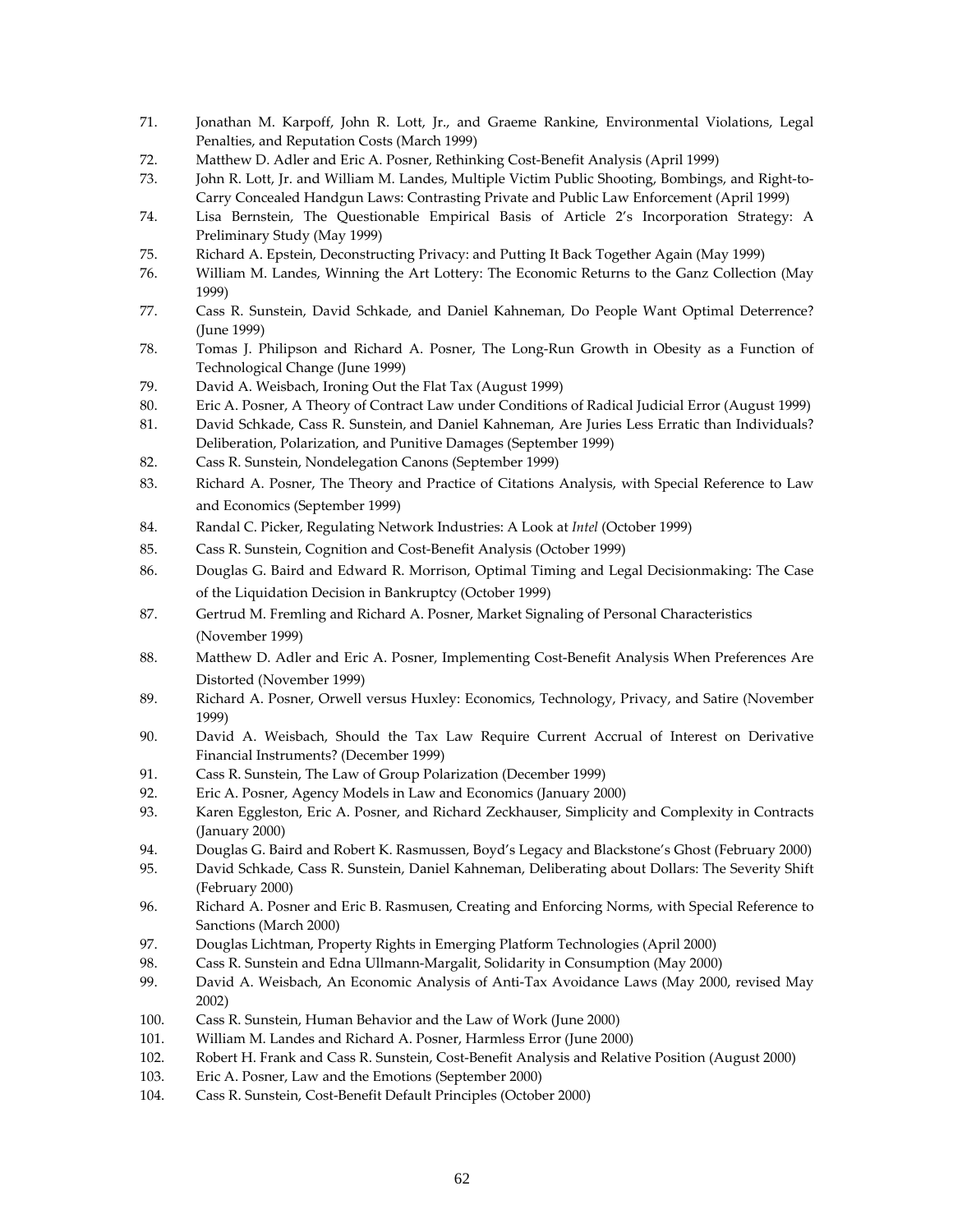- 105. Jack Goldsmith and Alan Sykes, The Dormant Commerce Clause and the Internet (November 2000)
- 106. Richard A. Posner, Antitrust in the New Economy (November 2000)
- 107. Douglas Lichtman, Scott Baker, and Kate Kraus, Strategic Disclosure in the Patent System (November 2000)
- Rational Choice Perspective (November 2000) 108. Jack L. Goldsmith and Eric A. Posner, Moral and Legal Rhetoric in International Relations: A
- 109. William Meadow and Cass R. Sunstein, Statistics, Not Experts (December 2000)
- 110. Saul Levmore, Conjunction and Aggregation (December 2000)
- 111. Saul Levmore, Puzzling Stock Options and Compensation Norms (December 2000)
- Actions and the Patient's Bill of Rights (December 2000) 112. Richard A. Epstein and Alan O. Sykes, The Assault on Managed Care: Vicarious Liability, Class
- 113. William M. Landes, Copyright, Borrowed Images and Appropriation Art: An Economic Approach (December 2000)
- 114. Cass R. Sunstein, Switching the Default Rule (January 2001)
- 115. George G. Triantis, Financial Contract Design in the World of Venture Capital (January 2001)
- 116. Jack Goldsmith, Statutory Foreign Affairs Preemption (February 2001)
- 117. Richard Hynes and Eric A. Posner, The Law and Economics of Consumer Finance (February 2001)
- 118. Cass R. Sunstein, Academic Fads and Fashions (with Special Reference to Law) (March 2001)
- 119. Eric A. Posner, Controlling Agencies with Cost-Benefit Analysis: A Positive Political Theory Perspective (April 2001)
- 120. Douglas G. Baird, Does Bogart Still Get Scale? Rights of Publicity in the Digital Age (April 2001)
- 121. Douglas G. Baird and Robert K. Rasmussen, Control Rights, Priority Rights and the Conceptual Foundations of Corporate Reorganization (April 2001)
- 122. David A. Weisbach, Ten Truths about Tax Shelters (May 2001)
- 123. William M. Landes, What Has the Visual Arts Rights Act of 1990 Accomplished? (May 2001)
- 124. Cass R. Sunstein, Social and Economic Rights? Lessons from South Africa (May 2001)
- 125. Christopher Avery, Christine Jolls, Richard A. Posner, and Alvin E. Roth, The Market for Federal Judicial Law Clerks (June 2001)
- 126. Douglas G. Baird and Edward R. Morrison, Bankruptcy Decision Making (June 2001)
- 127. Cass R. Sunstein, Regulating Risks after ATA (June 2001)
- 128. Cass R. Sunstein, The Laws of Fear (June 2001)
- 129. Richard A. Epstein, In and Out of Public Solution: The Hidden Perils of Property Transfer (July 2001)
- 130. Randal C. Picker, Pursuing a Remedy in *Microsoft*: The Declining Need for Centralized Coordination in a Networked World (July 2001)
- 131. Cass R. Sunstein, Daniel Kahneman, David Schkade, and Ilana Ritov, Predictably Incoherent Judgments (July 2001)
- 132. Eric A. Posner, Courts Should Not Enforce Government Contracts (August 2001)
- 133. Lisa Bernstein, Private Commercial Law in the Cotton Industry: Creating Cooperation through Rules, Norms, and Institutions (August 2001)
- 134. Richard A. Epstein, The Allocation of the Commons: Parking and Stopping on the Commons (August 2001)
- 135. Cass R. Sunstein, The Arithmetic of Arsenic (September 2001)
- 136. Eric A. Posner, Richard Hynes, and Anup Malani, The Political Economy of Property Exemption Laws (September 2001)
- 137. Eric A. Posner and George G. Triantis, Covenants Not to Compete from an Incomplete Contracts Perspective (September 2001)
- (November 2001) 138. Cass R. Sunstein, Probability Neglect: Emotions, Worst Cases, and Law
- 139. Randall S. Kroszner and Philip E. Strahan, Throwing Good Money after Bad? Board Connections and Conflicts in Bank Lending (December 2001)
- 140. Alan O. Sykes, TRIPs, Pharmaceuticals, Developing Countries, and the Doha "Solution" (February 2002)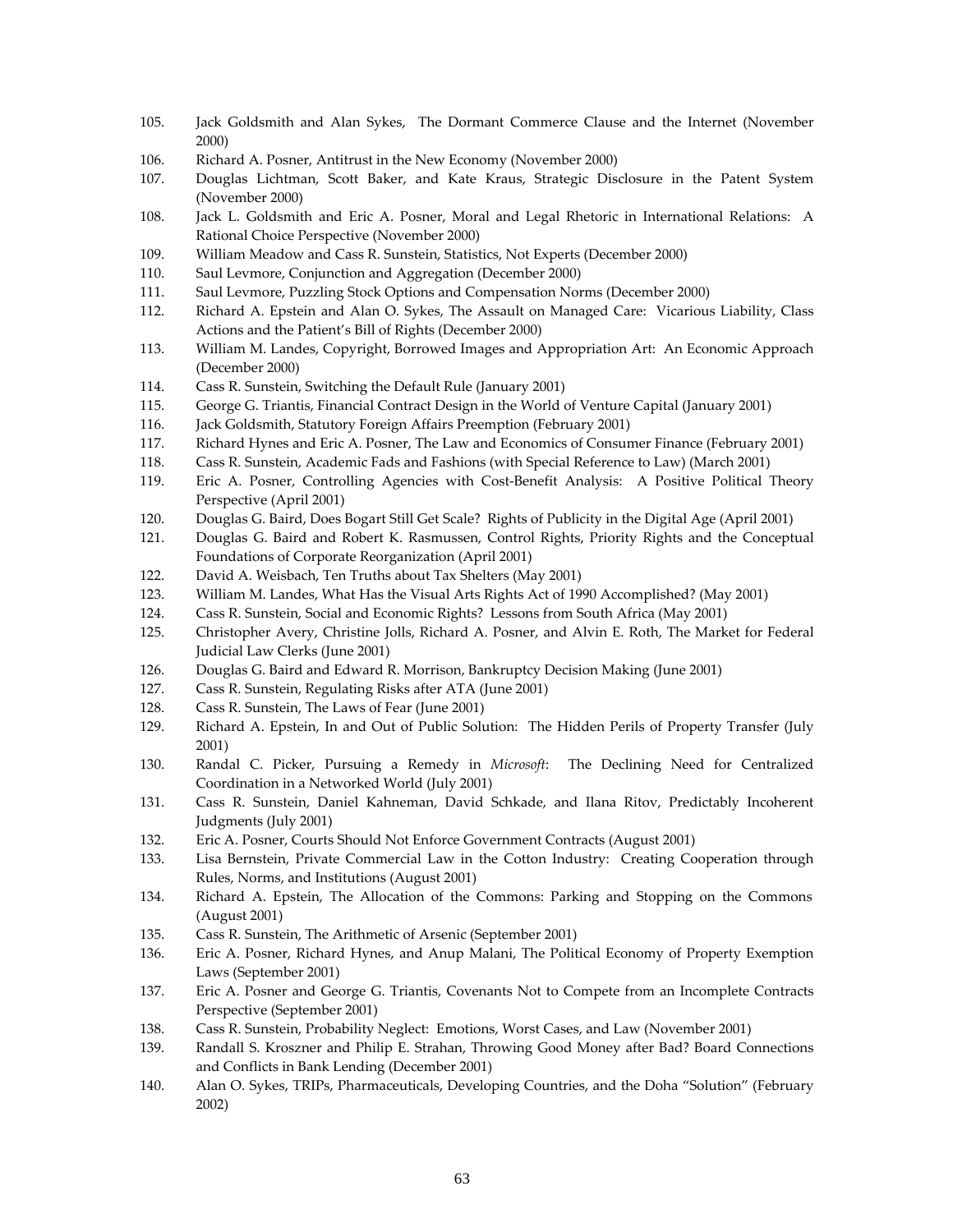- 141. Edna Ullmann-Margalit and Cass R. Sunstein, Inequality and Indignation (February 2002)
- 142. Daniel N. Shaviro and David A. Weisbach, The Fifth Circuit Gets It Wrong in *Compaq v.*  2) *Commissioner* (February 2002) (Published in *Tax Notes*, January 28, 200
- Resolution in the WTO/GATT System (March 2002, *Journal of Legal Studies* 2002) 143. Warren F. Schwartz and Alan O. Sykes, The Economic Structure of Renegotiation and Dispute
- 144. Richard A. Epstein, HIPAA on Privacy: Its Unintended and Intended Consequences (March 2002, forthcoming *Cato Journal*, summer 2002)
- *view*) 145. David A. Weisbach, Thinking Outside the Little Boxes (March 2002, *Texas Law Re*
- 146. Eric A. Posner, Economic Analysis of Contract Law after Three Decades: Success or Failure (March 2002)
- 147. Randal C. Picker, Copyright as Entry Policy: The Case of Digital Distribution (April 2002, The Antitrust Bulletin)
- 148. David A. Weisbach, Taxes and Torts in the Redistribution of Income (April 2002, Coase Lecture February 2002)
- 149. Cass R. Sunstein, Beyond the Precautionary Principle (April 2002)
- 150. Robert W. Hahn and Cass R. Sunstein, A New Executive Order for Improving Federal Regulation? Deeper and Wider Cost-Benefit Analysis (April 2002)
- 151. Douglas Lichtman, Copyright as a Rule of Evidence (May 2002, updated January 2003)
- 152. Richard A. Epstein, Steady the Course: Property Rights in Genetic Material (May 2002; revised March 2003)
- 153. Jack Goldsmith and Cass R. Sunstein, Military Tribunals and Legal Culture: What a Difference Sixty Years Makes (June 2002)
- 154. William M. Landes and Richard A. Posner, Indefinitely Renewable Copyright (July 2002)
- 155. Anne Gron and Alan O. Sykes, Terrorism and Insurance Markets: A Role for the Government as Insurer? (July 2002)
- 156. Cass R. Sunstein and Adrian Vermeule, Interpretation and Institutions (July 2002)
- 157. Cass R. Sunstein, The Rights of Animals: A Very Short Primer (August 2002)
- 2) Interpretive Theory) (August 200 158. Cass R. Sunstein, Avoiding Absurdity? A New Canon in Regulatory Law (with Notes on
- 159. Randal C. Picker, From Edison to the Broadcast Flag: Mechanisms of Consent and Refusal and the Propertization of Copyright (September 2002)
- 160. Eric A. Posner, A Theory of the Laws of War (September 2002)
- Law (September 2002) 161 Eric A. Posner, Probability Errors: Some Positive and Normative Implications for Tort and Contract
- 162. Lior Jacob Strahilevitz, Charismatic Code, Social Norms, and the Emergence of Cooperation on the File-Swapping Networks (September 2002)
- 163. David A. Weisbach, Does the X-Tax Mark the Spot? (September 2002)
- 164. Cass R. Sunstein, Conformity and Dissent (September 2002)
- 165. Cass R. Sunstein, Hazardous Heuristics (October 2002)
- 166. Douglas Lichtman, Uncertainty and the Standard for Preliminary Relief (October 2002)
- 167. Edward T. Swaine, Rational Custom (November 2002)
- 168. Julie Roin, Truth in Government: Beyond the Tax Expenditure Budget (November 2002)
- 169. Avraham D. Tabbach, Criminal Behavior: Sanctions and Income Taxation: An Economic Analysis (November 2002)
- Public Health (December 2002) 170. Richard A. Epstein, In Defense of "Old" Public Health: The Legal Framework for the Regulation of
- 171. Richard A. Epstein, Animals as Objects, or Subjects, of Rights (December 2002)
- 172. David A. Weisbach, Taxation and Risk-Taking with Multiple Tax Rates (December 2002)
- 173. Douglas G. Baird and Robert K. Rasmussen, The End of Bankruptcy (December 2002)
- 174. Richard A. Epstein, Into the Frying Pan: Standing and Privity under the Telecommunications Act of 1996 and Beyond (December 2002)
- 175. Douglas G. Baird, In Coase's Footsteps (January 2003)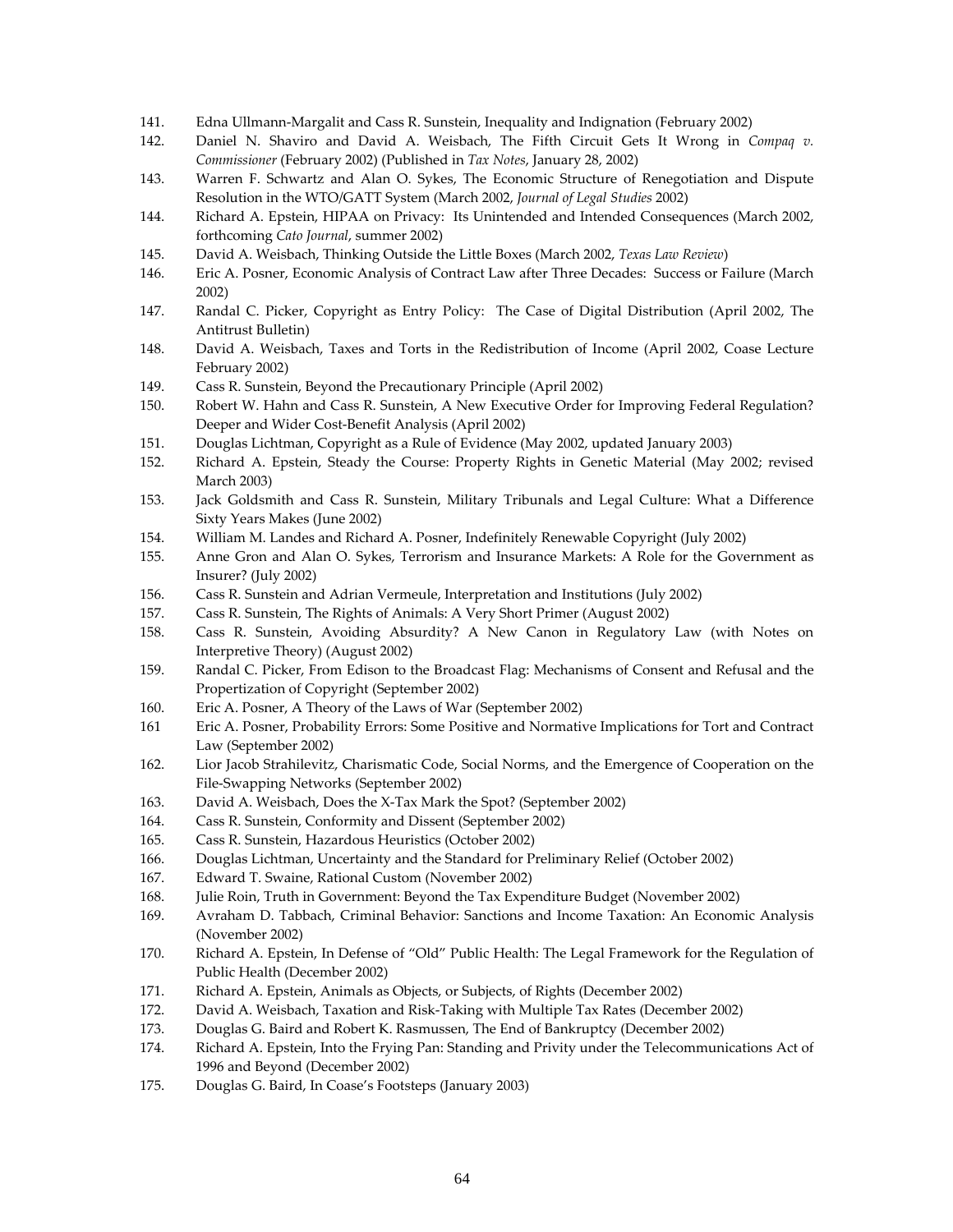- 176. David A. Weisbach, Measurement and Tax Depreciation Policy: The Case of Short-Term Assets (January 2003)
- 177. Randal C. Picker, Understanding Statutory Bundles: Does the Sherman Act Come with the 1996 Telecommunications Act? (January 2003)
- 178. Douglas Lichtman and Randal C. Picker, Entry Policy in Local Telecommunications: *Iowa Utilities* and *Verizon* (January 2003)
- 179. William Landes and Douglas Lichtman, Indirect Liability for Copyright Infringement: An Economic Perspective (February 2003)
- 180. Cass R. Sunstein, Moral Heuristics (March 2003)
- 181. Amitai Aviram, Regulation by Networks (March 2003)
- 182. Richard A. Epstein, Class Actions: Aggregation, Amplification *and* Distortion (April 2003)
- 183. The "Necessary" History of Property and Liberty (April 2003) Richard A. Epstein,
- 184. Eric A. Posner, Transfer Regulations and Cost-Effectiveness Analysis (April 2003)
- 185. and Richard H. Thaler, Libertarian Paternalizm Is Not an Oxymoron (May 2003) Cass R. Sunstein
- 186. Alan O. Sykes, The Economics of WTO Rules on Subsidies and Countervailing Measures (May 2003)
- 187. Alan O. Sykes, The Safeguards Mess: A Critique of WTO Jurisprudence (May 2003)
- 188. Alan O. Sykes, International Trade and Human Rights: An Economic Perspective (May 2003)
- 189. Saul Levmore and Kyle Logue, Insuring against Terrorism—and Crime (June 2003)
- 190. Richard A. Epstein, Trade Secrets as Private Property: Their Constitutional Protection (June 2003)
- 191. Cass R. Sunstein, Lives, Life-Years, and Willingness to Pay (June 2003)
- 192. Amitai Aviram, The Paradox of Spontaneous Formation of Private Legal Systems (July 2003)
- 193. Robert Cooter and Ariel Porat, Decreasing Liability Contracts (July 2003)
- 194. David A. Weisbach and Jacob Nussim, The Integration of Tax and Spending Programs (September 2003)
- 195. William L. Meadow, Anthony Bell, and Cass R. Sunstein, Statistics, Not Memories: What Was the Standard of Care for Administering Antenatal Steroids to Women in Preterm Labor between 1985 and 2000? (September 2003)
- 196. Cass R. Sunstein, What Did *Lawrence* Hold? Of Autonomy, Desuetude, Sexuality, and Marriage (September 2003)
- 197. Randal C. Picker, The Digital Video Recorder: Unbundling Advertising and Content (September 2003)
- of Appeals: A Preliminary Investigation (September 2003) 198. Cass R. Sunstein, David Schkade, and Lisa Michelle Ellman, Ideological Voting on Federal Courts
- 199. Avraham D. Tabbach, The Effects of Taxation on Income Producing Crimes with Variable Leisure Time (October 2003)
- 200. Douglas Lichtman, Rethinking Prosecution History Estoppel (October 2003)
- 201. Douglas G. Baird and Robert K. Rasmussen, Chapter 11 at Twilight (October 2003)
- 202. David A. Weisbach, Corporate Tax Avoidance (January 2004)
- 203. David A. Weisbach, The (Non)Taxation of Risk (January 2004)
- 204. Richard A. Epstein, Liberty versus Property? Cracks in the Foundations of Copyright Law (April 2004)
- 205. Lior Jacob Strahilevitz, The Right to Destroy (January 2004)
- 206. Eric A. Posner and John C. Yoo, A Theory of International Adjudication (February 2004)
- 207. Cass R. Sunstein, Are Poor People Worth Less Than Rich People? Disaggregating the Value of Statistical Lives (February 2004)
- 208. Richard A. Epstein, Disparities and Discrimination in Health Care Coverage; A Critique of the Institute of Medicine Study (March 2004)
- 209. Richard A. Epstein and Bruce N. Kuhlik, Navigating the Anticommons for Pharmaceutical Patents: Steady the Course on Hatch-Waxman (March 2004)
- 210. Richard A. Esptein, The Optimal Complexity of Legal Rules (April 2004)
- *Ad Bellum* (April 2004) 211. Eric A. Posner and Alan O. Sykes, Optimal War and *Jus*
- 212. Alan O. Sykes, The Persistent Puzzles of Safeguards: Lessons from the Steel Dispute (May 2004)